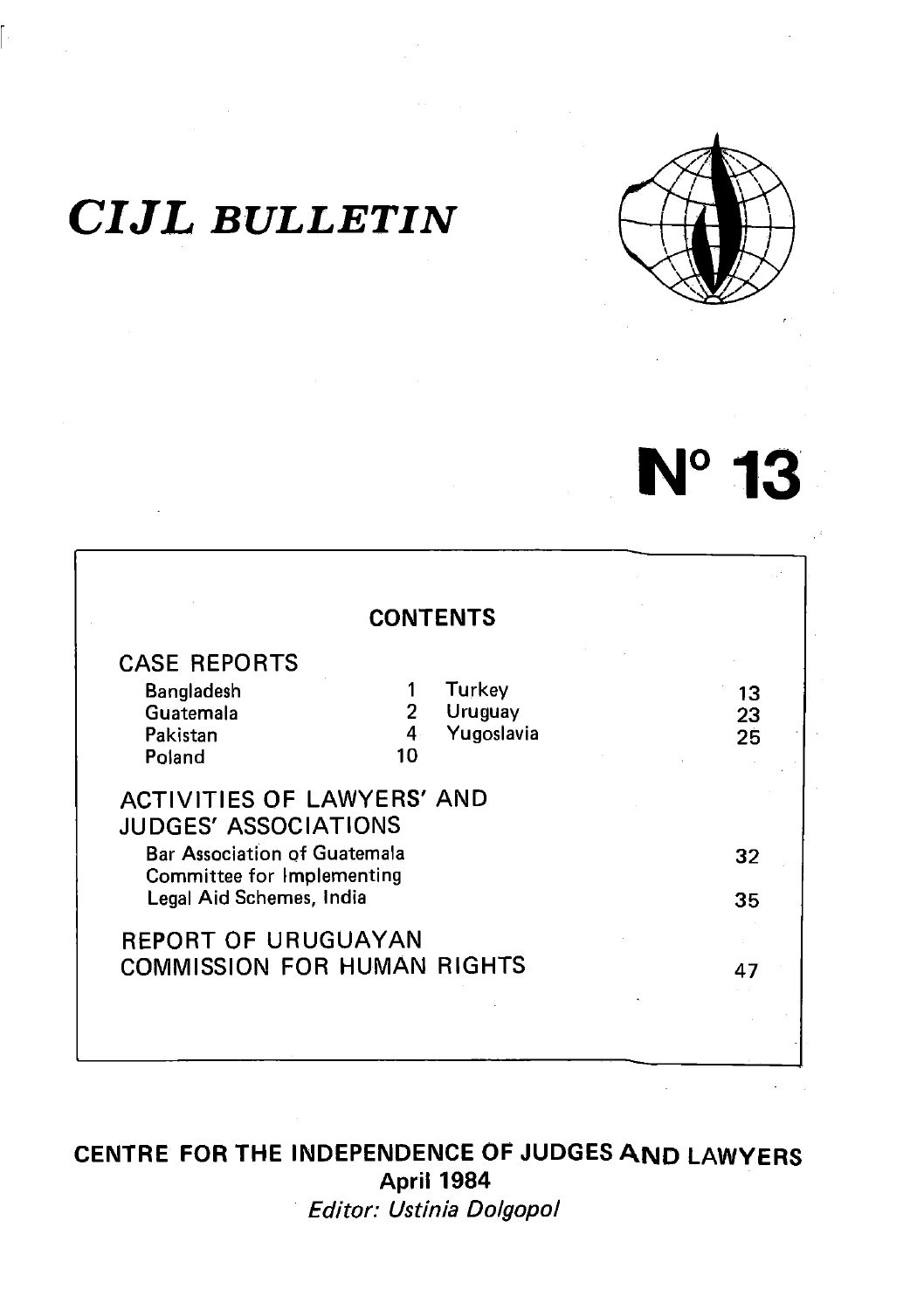## **THE CENTRE FOR THE INDEPENDENCE OF JUDGES AND LAWYERS (CIJL)**

The Centre for the Independence of Judges and Lawyers was created by the International Commission of Jurists in 1978 to promote the independence of the judiciary and the legal profession. It is supported by contributions from lawyers' organisations and private foundations. The Danish, Netherlands, Norwegian and Swedish bar associations and the Netherlands Association of Jurists have all made contributions of \$1,000 or more for the current year, which is greatly appreciated. The work of the Centre during its first two years has been supported by generous grants from the Rockefeller Brothers Fund, but its future will be dependent upon increased funding from the legal profession. A grant from the Ford Foundation has helped to meet the cost of publishing the Bulletin in english, french and spanish.

There remains a substantial deficit to be met. We hope that bar associations and other lawyers' organisations concerned w ith the fate of their colleagues around the world will decide to provide the financial support essential to the survival of the Centre.

## **Affiliation**

Inquiries have been received from associations wishing to affiliate with the Centre. The affiliation of judges', lawyers' and jurists' organisations will be welcomed. Interested organisations are invited to write to the Secretary, CIJL, at the address indicated below.

## **Individual Contributors**

Individuals may support the work of the Centre by becoming Contributors to the CIJL and making a contribution of not less than  $SFr$ , 100.— per year. Contributors will receive all publications of the Centre and the International Commission of Jurists.

## **Subscription to CIJL Bulletin**

Subscriptions to the twice yearly Bulletin are SFr. 10.— per year surface mail, or SFr. 15.— per year airmail. Payment may be made in Swiss Francs or in the equivalent amount in other currencies either by direct cheque valid for external payment or through a bank to Societe de Banque Suisse, Geneva, account No. 142.548; National Westminster Bank, 63 Piccadilly, London W1V OAJ, account No. 11762837; or Swiss Bank Corporation, **4** World Trade Center, New York, N.Y. 10048, account No. 0-452-709727-00. Pro-forma invoices will be supplied on request to persons in countries with exchange control restrictions to assist in obtaining authorisation.

*Inquiries and subscriptions should be sent to the CIJL, P.O. Box 120, CH-1224 Chene-Bougeries/Geneva, Switzerland*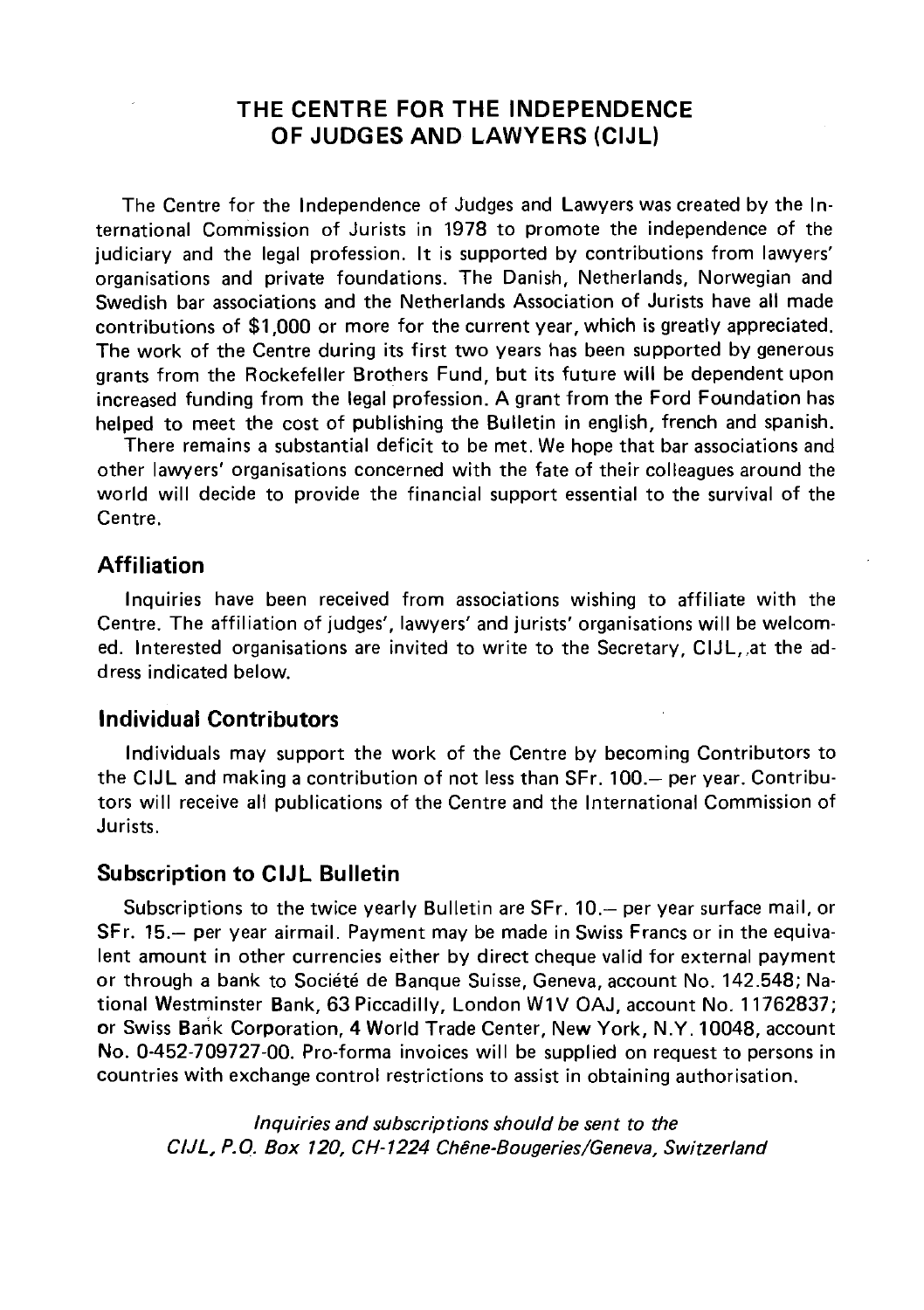#### CASE REPORTS

#### **BANGLADESH**

## **Arbitrary Dismissal of Judge Threatens Independence of Judiciary**

**On 8 January 1984, a Supreme Court judge in Bangladesh, Justice Syed Muhammad Husain, was peremptorily dismissed from his position after 9Jj years of service. The letter informing Justice Husain of his dismissal did not set out any reasons for the action, nor have any reasons been given since that time. The CIJL has made several inquiries of the government, requesting its comments on the reasons for the removal of Justice Husain, all of which remain unanswered.**

**Justice Husain is understood to be the third Supreme Court judge to be removed from office by the military authorities in Bangladesh. His dismissal underscores the threat to the independence of the judiciary posed by martial law regulations and decrees. Martial law was imposed in Bangladesh after a military coup in March 1982. Under the martial law regulations the Chief Martial Law Administrator can remove any judge of the Supreme Court without a statement of reasons. Therefore, judges may be removed at the pleasure of the executive and the removal is incontestable.**

**Under the Constitution of Bangladesh which was suspended by the military authorities in March 1982, a Supreme** Court Judge could be removed only on grounds of judicial mis**conduct. An inquiry had to be held by a Supreme Judicial Council and the recommendation for removal had to be supported by a resolution of Parliament.**

**These provisions were designed to ensure the independence of the judiciary by ensuring that removals took place only for reasons previously established and through a procedure designed to uphold the fairness of the proceedings.**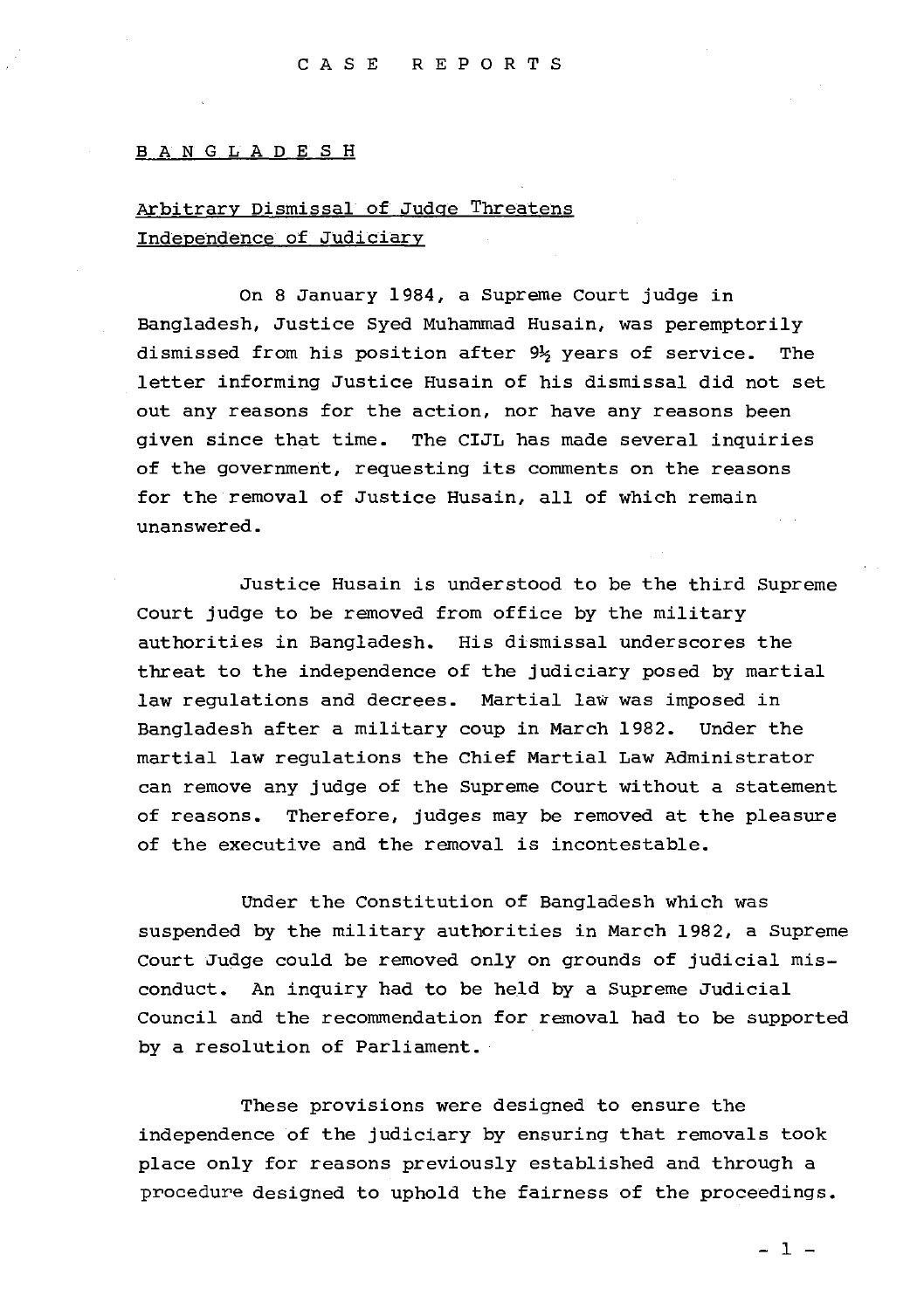**Both the draft principles on the Independence of the Judiciary (CIJL Bulletin No. 8) and the Montreal Universal Declaration on the Independence of Justice (CIJL Bulletin No. 12) state that removal or disciplinary action should take place only in accordance with established standards of judicial conduct and should be conducted by an independent body composed, at least in part, of members of the judiciary or the legislature, and that such proceedings should ensure fairness to the judge and an opportunity for a full hearing.**

**The dismissal of Justice Husain did not comply with any of these safeguards and must, therefore, be viewed as an arbitrary action on the part of the martial law authorities undermining a basic principle of the Rule of Law. Other aspects of martial law decrees also threaten the independence of the judiciary, particularly the establishment of martial law courts. See ICJ Review No. 30 (July 1983) for a discussion of these courts.**

**The Supreme Court Bar Association and several district bar associations have protested against the removal of Justice Husain.**

#### **GUATEMALA**

#### **Continued Violence Against Members of the Legal Profession**

**CIJL Bulletin No. 11 contains an article describing the abduction of Yolanda Urizar de Aguilar. Prior to the publication of the article, the CIJL had issued a circular letter requesting the intervention of lawyers and lawyers' associations. Numerous lawyers' associations responded to this appeal.**

**Unfortunately, we must report that the most recent information we have received indicates that Ms. Urizar de Aguilar was killed while in the custody of the security**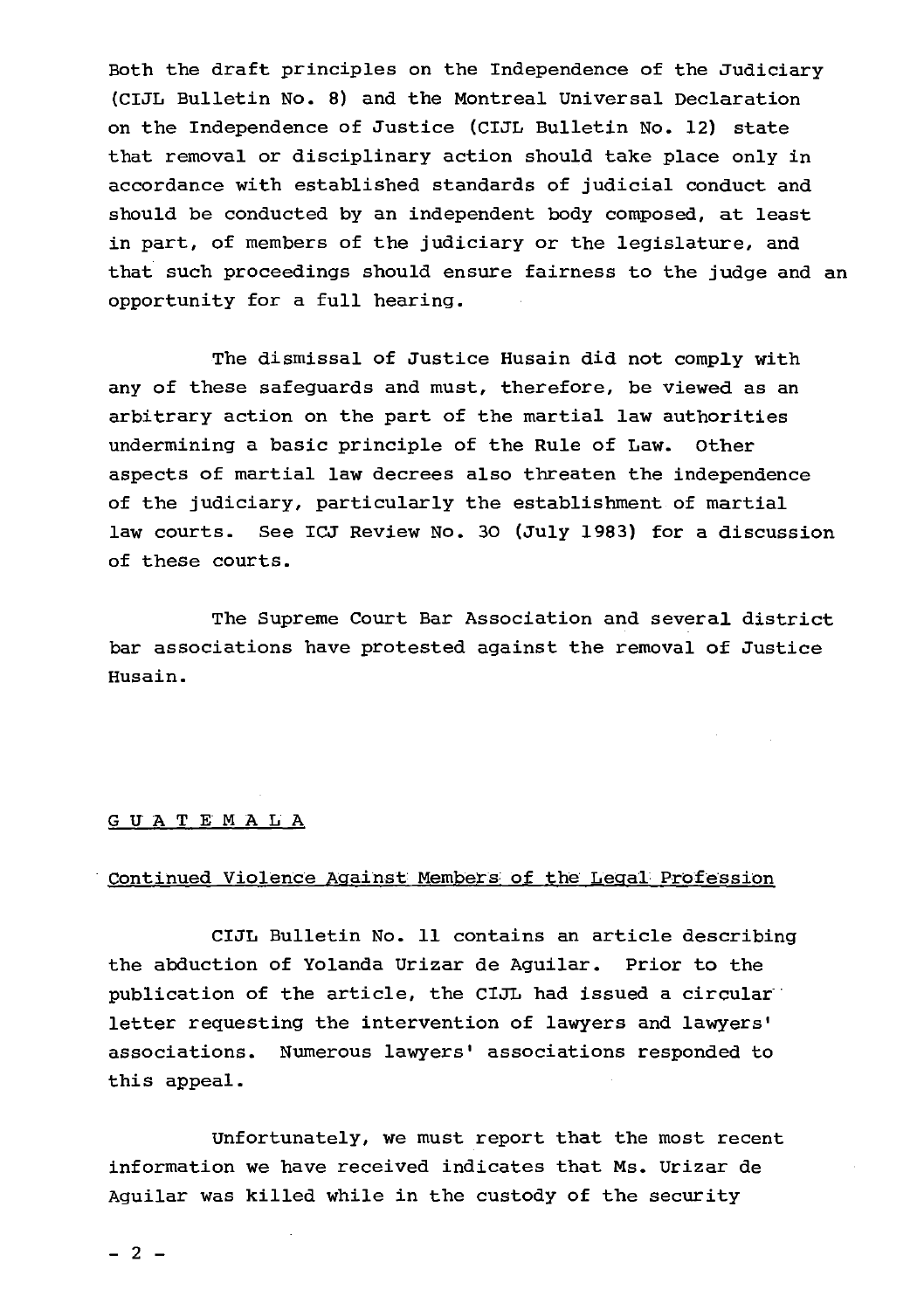**forces. Although the government has not officially confirmed her death, the former head of state, General Jose Efrain Rios Montt, told her father, a retired army colonel, that she had been killed.**

**Recently, on 2 February 1984, a law student, Manfredo Belteton de Leon, was kidnapped by armed men while driving in his car in Guatemala City. There is no information as to his whereabouts, although there is reason to believe he is still alive and in the custody of the security forces.**

**Mr. Belteton de Leon was a student at the University of San Carlos and worked as an adviser to the Central Nacional de Trabajadores (CNT) and to other unions. His wife has applied for a writ of habeas corpus, but no hearing has taken place.**

**The continued victimisation of lawyers in Guatemala is a grave threat to the independence of the legal profession,** the Rule of Law and the general human rights situation. The **ClJL has published several articles on the killings and abductions of lawyers in Guatemala. In many cases the lawyers were representatives of trade unions, peasant groups or the national university and its legal aid service. During the years 1980 to 1981 over 60 lawyers were assassinated. This number diminished during the years 1982 and 1983, largely because many lawyers went into exile. As noted in CIJL Bulletin No. 6, "the government has proved singularly ineffective in preventing the assassination of threatened individuals or in bringing to justice the culpable parties".**

#### **Special Tribunals**

**Until recently persons detained on security grounds were brought before special tribunals. The establishment of special tribunals was widely criticised because such tribunals represent a threat to the independence of the judiciary and because the procedures adopted by the tribunals often do not conform to internationally recognised norms of due process**

 $-3 -$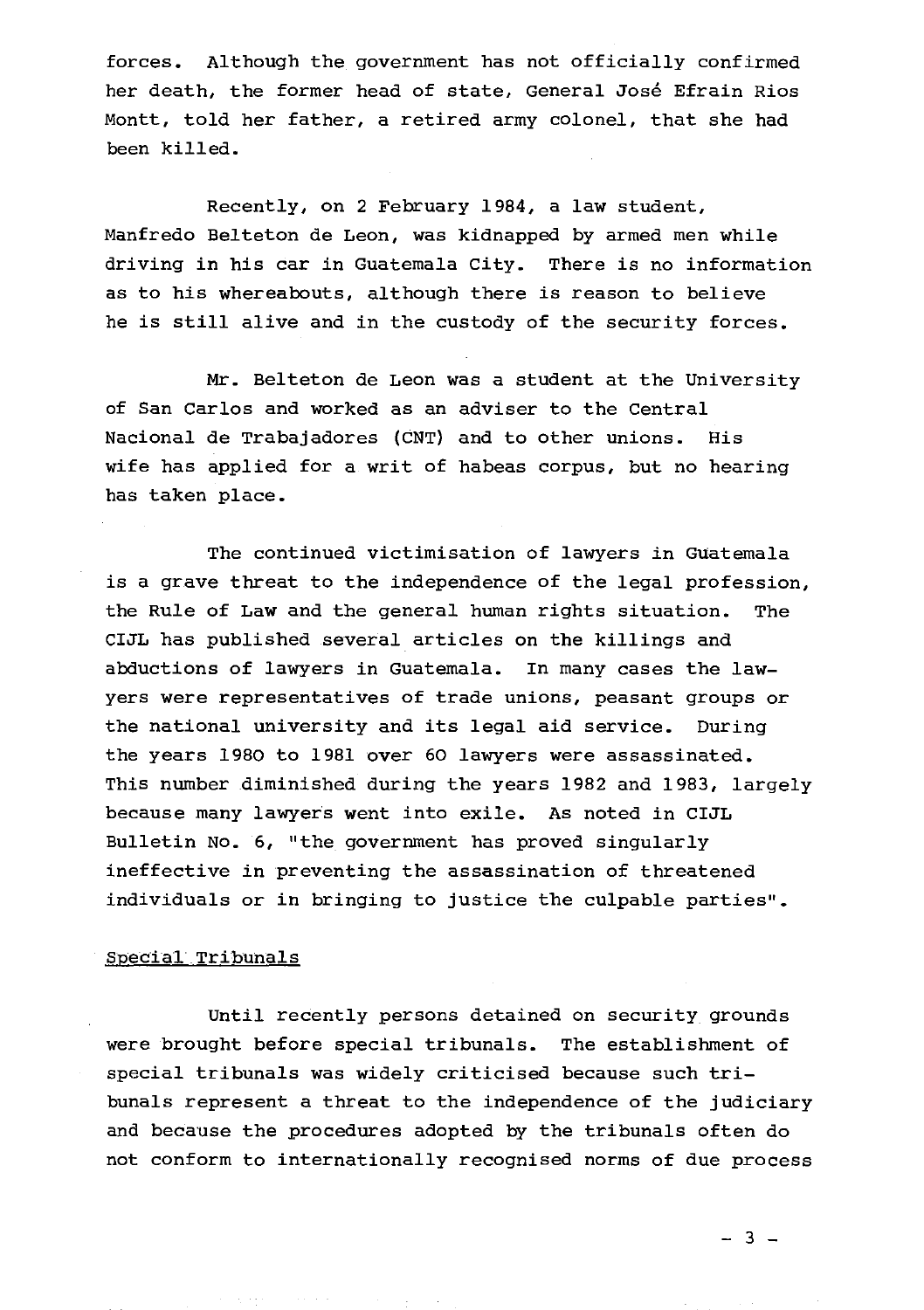**of law. On 1 September 1983, the special tribunals in Guatemala were abolished, ostensibly in recognition of these concerns. However, rather than bringing detainees before the ordinary courts, they are now being held in incommunicado detention.**

**This represents a worsening of the situation because torture and other forms of cruel and inhuman treatment are** more likely to occur when persons are held incommunicado. It **also represents an implicit threat to the independence of the judiciary, because the government refuses to use the ordinary courts, apparently in the belief that the judges, after reviewing the evidence, would order the release of persons they believe improperly detained.**

**Lawyers, lawyers' associations and judges' associations have been invited to write to the government of Guatemala expressing their concern about the death of Yolanda Urizar de Aguilar, the abduction of Manfredo Belteton de Leon and the practice of incommunicado detention.**

#### **P A K I STAN**

#### **Arrest and Detention of Lawyers**

**The CIJL has expressed its concern about the arrest and continued detention without trial of a large number of lawyers in Pakistan. The lawyers were detained during September and October 1983 for their participation in peace**ful demonstrations in which they demanded a return to the Rule **of L aw in Pakistan, the restoration of the Constitution and respect for the independence of the judiciary, including the abolition of martial law courts.**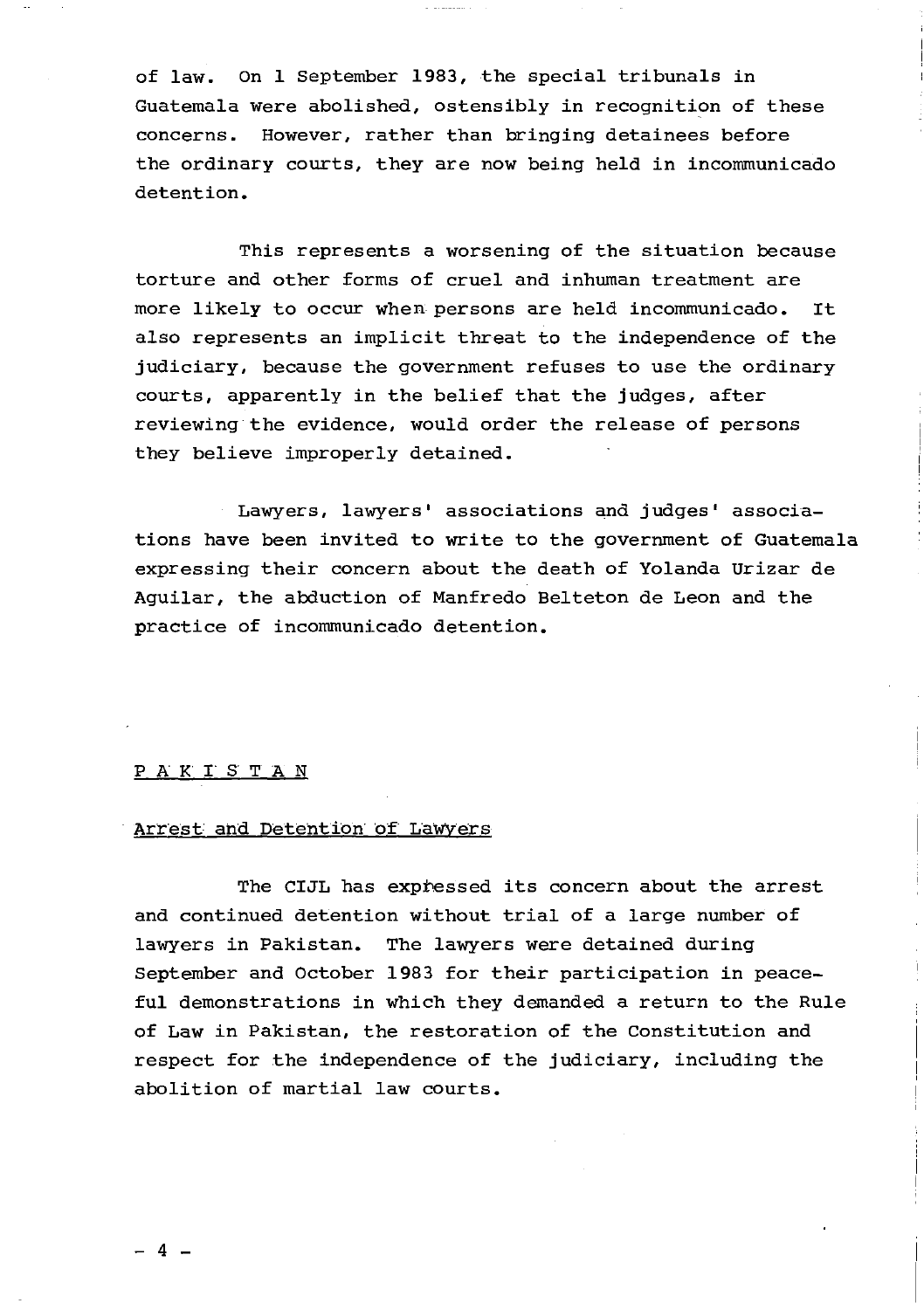**During August, September and October nearly 400 lawyers were arrested, including many local bar association leaders. Most of the lawyers were released during late January and early February of this year, but 80 to 90 continue to be detained. To date no specific charges have been filed against them and their cases have not been reviewed by the ordinary courts.**

**Because general charges of violations of martial law regulations have been made against those in detention, the decision whether they should remain in custody rests with the Summary Military Court, which sits fortnightly. The court is empowered to authorise the continued detention of** prisoners for whom there is no specific charge sheet. **Several of these hearings have taken place without the prisoners being present and some have taken place inside the prison.**

**Recently two of the lawyers, Mr. Abdul Hafeez Lakho, President of the Karachi Bar Association and Mr. Kazi A. Ghani, were moved from the Central Prison, Karachi, to Mach Jail in Baluchistan which is located 500 miles away in the coldest part of Pakistan. The isolation of this prison makes it unlikely that the families of the prisoners would be able to visit them.**

**In addition to Messrs. Lakho and Ghani, the following lawyers are among those who remain in detention:**

**Ali Mukhtar Naqvi Hassan Feroze N.D. Khan Abdullah Baloch Nafees Siddiqui Fatehyab Ali Khan A. Majeed Khanzada Maula Bux Chandio Ashiq Hussain Laghari Rasool Bux Paleejo**

**Amir Ali Qureshi Lai Bux Memon Qazi Mohammad Bux Dhamra Abdul Fateh Memon Rahim Bux Jamali Pir Mazhar Qazi Abdul Qadir Jabbar Patoli Pervaiz Shah Manzoor Hussain Wassan**

 $-5 -$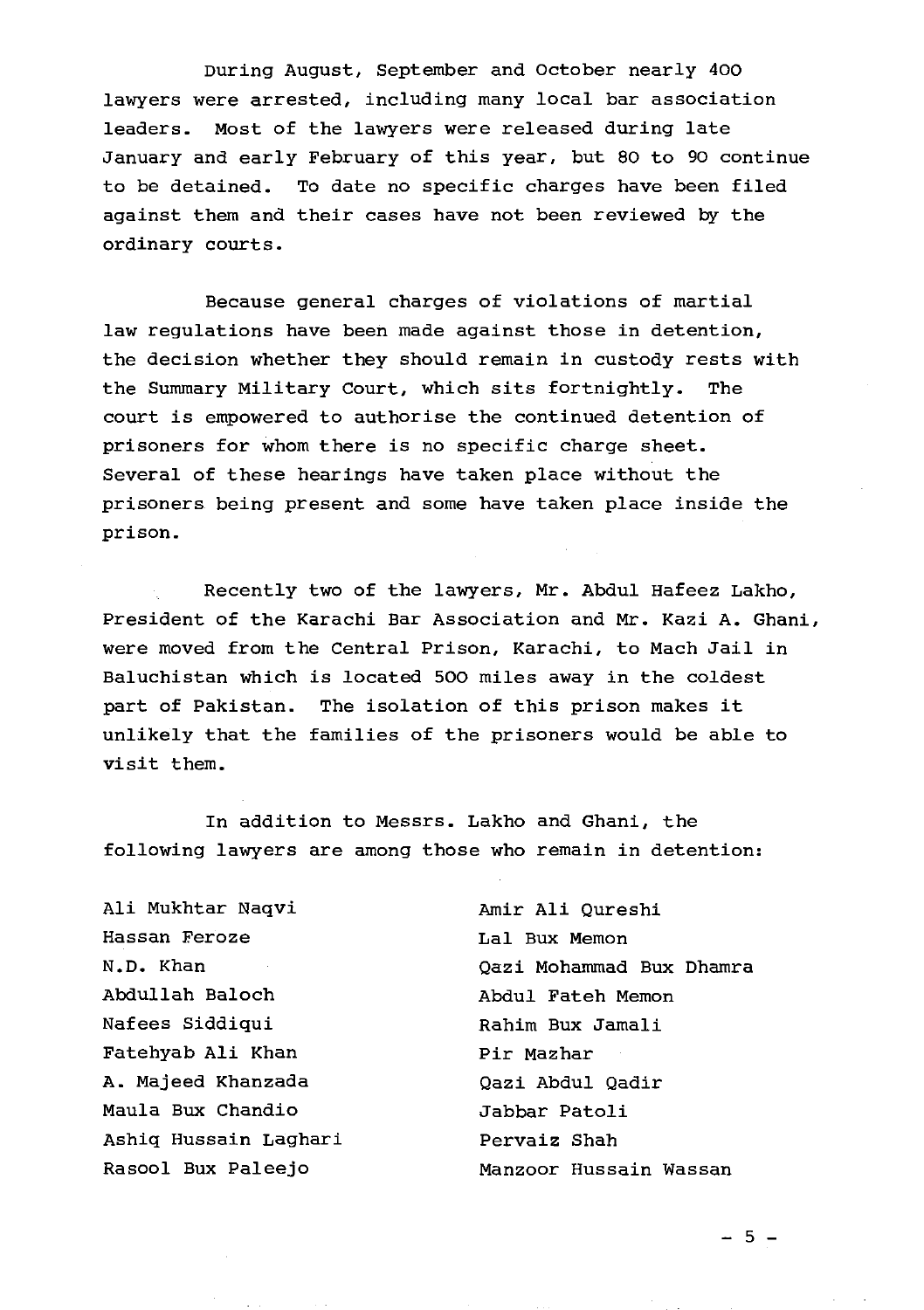**Shafi Mohammad Chandio Syed Ali Taqi Shah Agha Saifuddin Siddiq Kharal Abdul Hakeem Memon A. Latif Qureshi Mohammad Saleh Munawwar**

**Ataur Rahman Memon Ahmad Nawaz Awan Agha Saifullah Mumtaz Ali Bhutto Ghulamullah Mahoto Noor Mohammad Thebo Saifuddin Panhwar Ghafoor**

**The CIJL does not have the names of all the lawyers still in detention.**

**The CIJL has on several occasions called for interventions on behalf of lawyers detained in Pakistan. In almost all of the cases the lawyers had been detained because they had protested against the negative effects of martial law on the Rule of Law in Pakistan. CIJL Bulletins Nos. 6 and 7 contain descriptions of various decrees issued by the military government which have affected the jurisdiction of the civil courts and the rights of the defence. These decrees have been consistently opposed by the Pakistan Bar Association.**

**The decrees provide for the establishment of military tribunals whose decisions are immune from review by civilian courts and whose procedures do not afford basic guarantees to the defence. Defendants in military tribunals are not entitled to legal representation and the members of the Tribunals are not required to have legal qualifications. Military tribunals have jurisdiction to try any criminal case, and it is the martial law authorities who decide whether a case under ordinary criminal law will be heard in a military tribunal or in an ordinary court. The martial law provisions also deprive the High Courts of jurisdiction over cases under martial law orders or regulations, over any matter under consideration by a military court or over any "thing done or any action taken or intended to be done or taken pursuant to a martial law order or regulation". In addition, the High Courts are barred from issuing process against any person acting under the authority of martial law administrators.**

 $-6 -$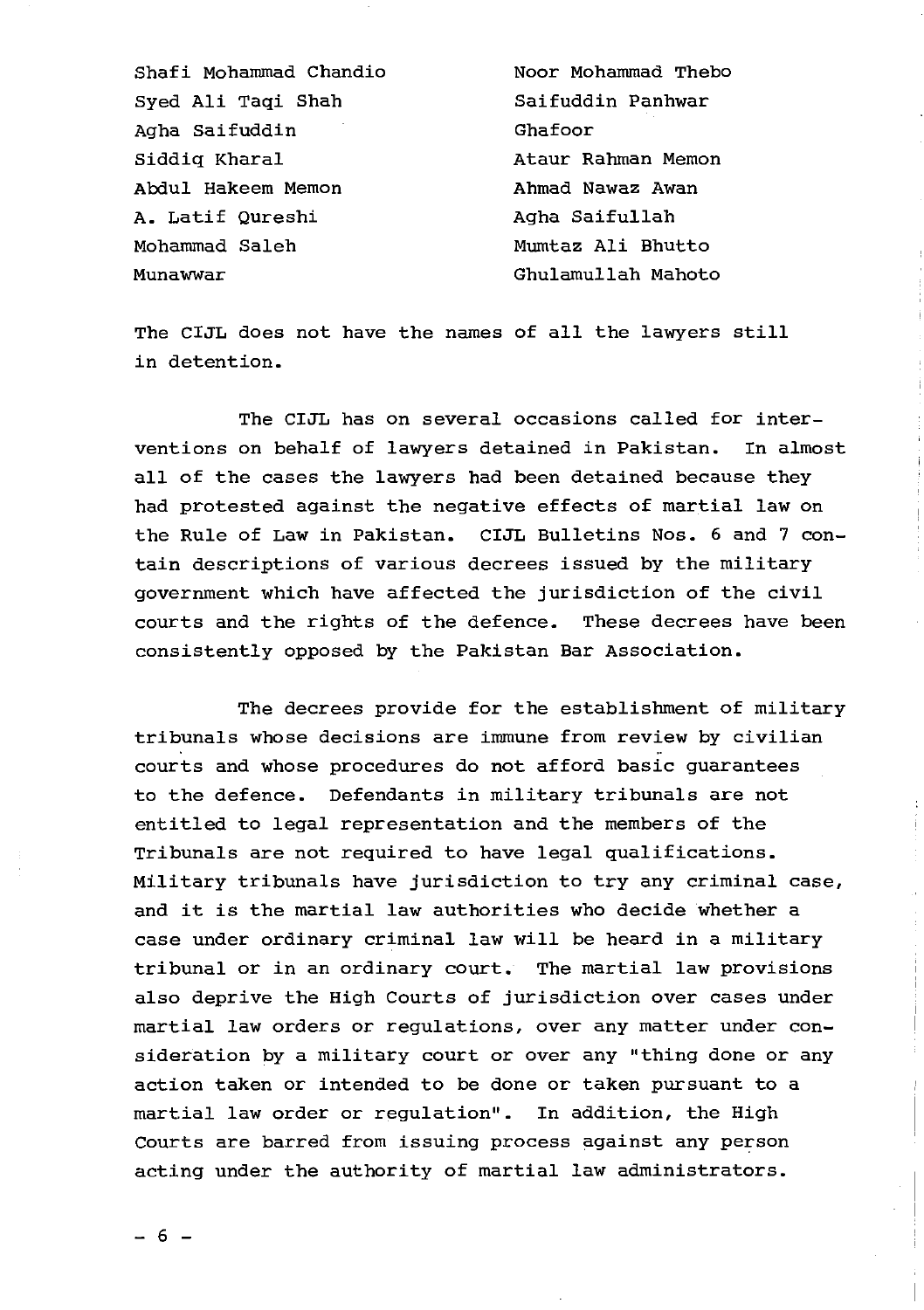**The criticisms lodged by the Pakistan Bar Association are well-founded. Both the Draft Principles on the Independence of Judges (CIJL Bulletin No. 8) and the Universal Declaration oh Justice (CIJL Bulletin No. 12) state that special tribunals, such as the military tribunals in Pakistan, should not have jurisdiction to try civilians, and that all tribunals should comply with internationally recognised principles of due process of law.**

**The recent arrests were a result of these lawyers expressing their concern that the martial law decrees were eroding rights guaranteed by the Pakistan constitution and were having a profoundly negative effect on the Rule of Law in Pakistan. The draft principles on the independence of the legal profession (CIJL Bulletin No. 10) encourage lawyers to express their views on needed reforms of the system of the administration of justice. The arrest of over 400 lawyers for expressing such views is a clear threat to the independence of the legal profession.**

**The following resolution was adopted unanimously by the Sind Bar Council :**

**"This Council expresses its grave concern over the continuance of martial law and continued suspension of the constitution of 1973 against which the legal fraternity has consistently been protesting for the last six years. This Council also expresses grave concern on the continuous detention of innumerable lawyers throughout the Province of Sind. There is no single reason in favour of keeping these lawyers imprisoned when most of the lawyers of other Provinces have already been released.**

**"This Council takes serious exception to the fact that a distinguished member of this Council, Mr. Ali Mukhtar Naqvi, could not attend the first meeting of the Council held on 27 January 1984 due to the indifferent attitude adopted by the authorities in respect of his release. This Council also views with concern the**

 $-7-$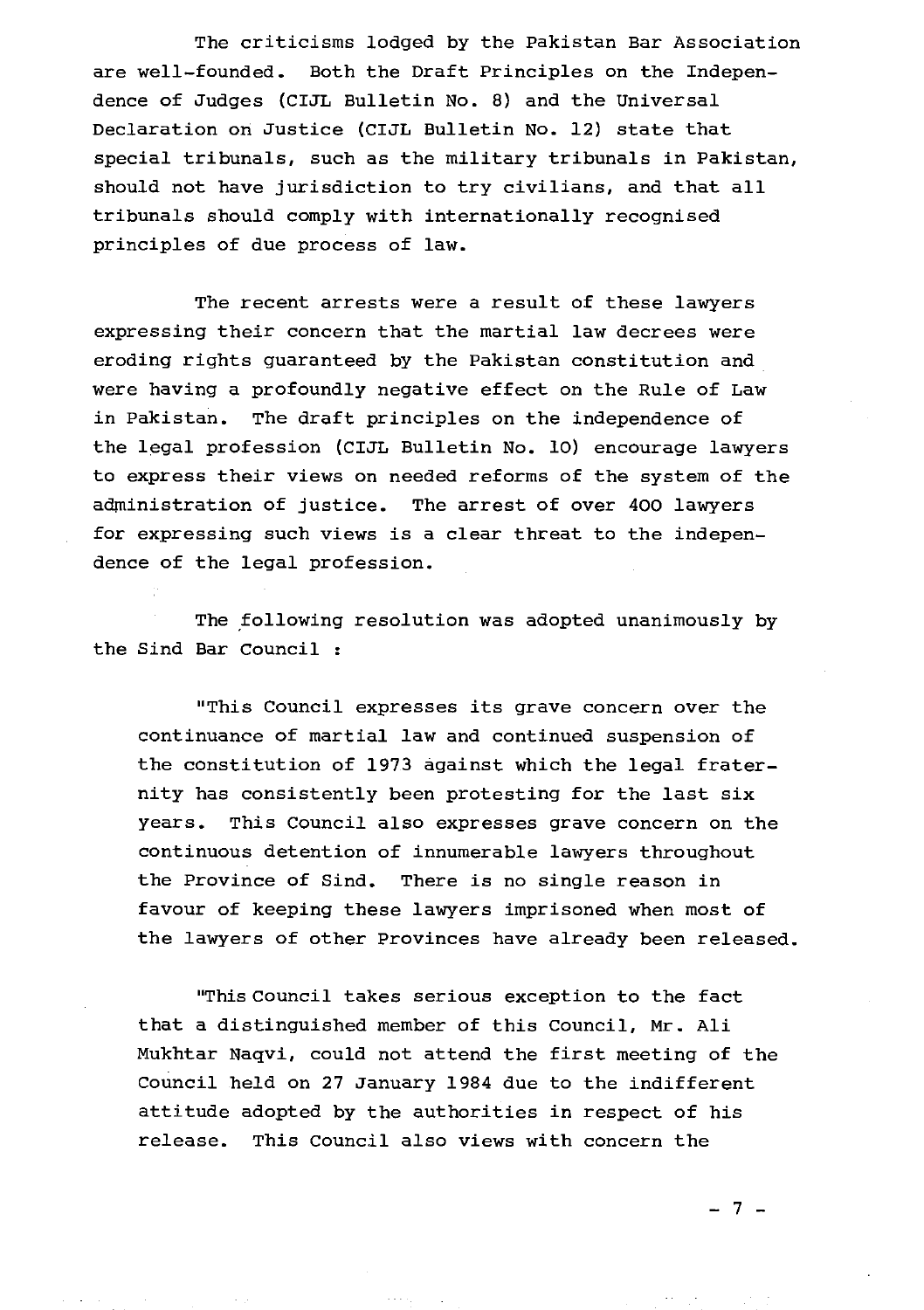**shifting of Mr. A. Hafeez Lakho, President of the Karachi Bar Association, to the infamous Mach Jail, Buluchistan. This Council therefore demands immediate and unconditional release of all lawyers throughout Pakistan ...".**

**Lawyers, lawyers' associations and judicial organisations have been invited to write to the government of Pakistan expressing their concern about the arrest and detention without trial of lawyers in Pakistan for expressing their views on the need for legal reform and the effect such actions will have on the Rule of Law and the independence of the legal profession.**

#### **Raza Kazim**

**A Pakistan lawyer, Raza Kazim, was arrested from his home in Lahore on 9 January 1984. No reasons have been given for the arrest and his whereabouts remain unknown.**

Witnesses saw him being taken away by men in civilian **clothes who were driving vehicles similar to military jeeps. His wife and several friends began visiting local police stations about half an hour after the arrest. It has been reported that his arrest was unofficially acknowledged at the Civil Lines Police Station. A man answering his description was detained there briefly at the request of the Inter-Services Intelligence, but at the time of Mrs. Kazim's visit to the station he was no longer there.**

The Lahore Martial Law Administration's Sub-Office **in Lahore was contacted, but denied having carried out the arrest. However, the possibility that Mr. Raza Kazim had been detained by the Special Military Intelligence was not rejected.**

**Later in the afternoon of 9 January, Mr. Kazim telephoned his home, but was unable to disclose his whereabouts. His family has had no further contact with him.**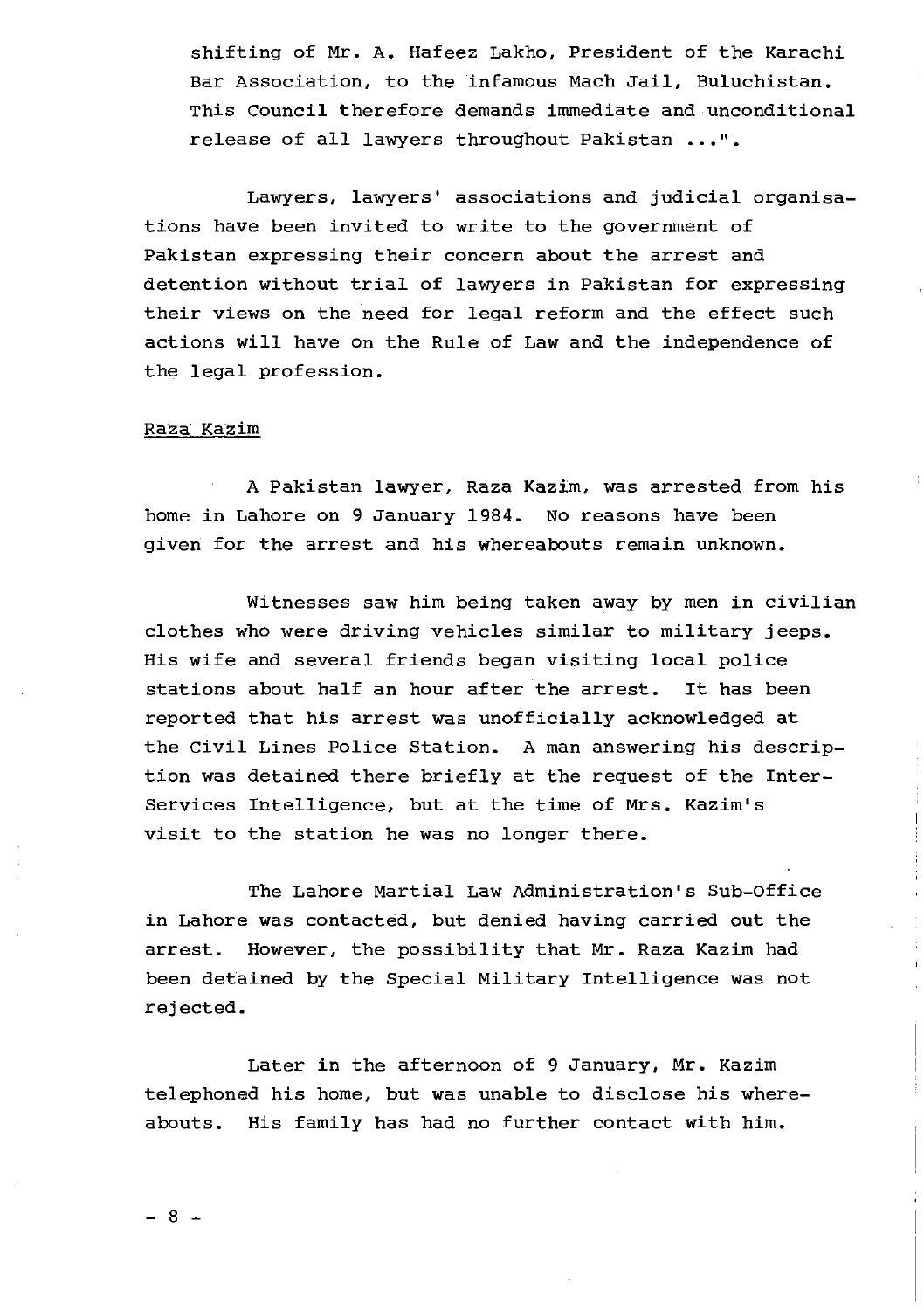**On 10 January, the local police requested that Raza Kazim's passport be brought to them. The request was refused by his wife. Subsequently, unidentified armed men called at his home and took the passport.**

**A writ of habeas corpus was filed with the Lahore High Court in late January. At the time of writing, no date has been fixed for the hearing, notwithstanding the immediate priority which should be given to habeas corpus applications.**

**As stated above, no reason for the arrest has been given. Mr. Raza Kazim, who is in his mid-fifties, handled primarily international commercial law cases. At the time of his arrest, the safe in his house was broken into and documents, including his diary of casework, were removed.**

**He was previously detained in 1981 because of articles published in an Urdu-language journal which were critical of martial law regulations. However, since then he is reported not to have engaged in any activities which could be considered political.**

**Lawyers, lawyers' organisations and judicial organisations have been invited to write to the government of Pakistan expressing their concern about the arrest without charge or trial and the continued incommunicado detention of Mr. Raza Kazim.**

 $-9-$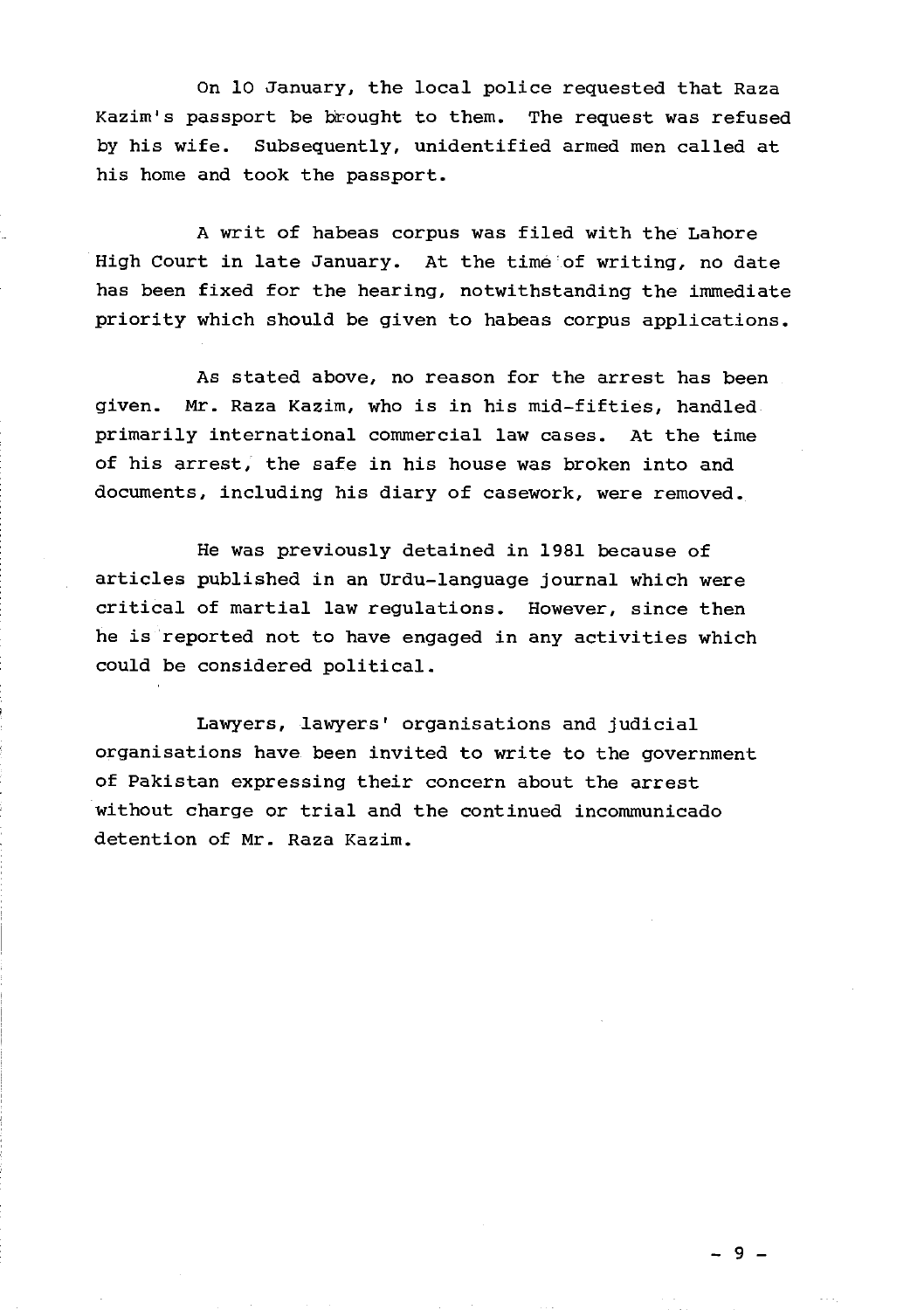#### **POLAND**

#### **Harassment and Arrest of Lawyers in Poland**

**The CIJL is concerned about the recent arrest and harassment of lawyers in Poland by government officials. In recent months an increasing amount of pressure has been put on lawyers to stop their representation of political dissidents and trade unionists. Those lawyers who have represented Solidarity and those presently representing the defendants in the KOR case have been particularly affected.**

**The arrest of Maciej Bednarkiewicz has so far received the greatest publicity. He has been representing Barbara Sadowska, the mother of Grzegorz Przemyk who died in March 1983 from internal injuries after having been in police custody. In September 1983 six people, including two policemen, were charged with his death; it was alleged that the policemen had beaten him to death. The charges against the policemen were later dropped by prosecutors who claimed that Mr. Przemyk's death was actually caused by injuries received from one of the ambulance drivers who had taken him to the hospital from the police station, rather than the injuries he received at the police station. The prosecutors have stated that the ambulance driver confessed to having struck Mr. Przemyk and to having given him the inj'ury which led to his death.**

**As Mrs. Sadowska's representative, Mr. Bednarkiewicz had the right to attend investigative hearings being conducted in her son's case. It has been suggested that Mr. Bednarkiewicz became aware of evidence that policemen had used torture in the questioning of detainees and that his arrest was motivated by a desire to prevent him from attending the trial of the defendants in the Przemyk case. Mr. Bednarkiewicz has also been representing defendants in the KOR case.**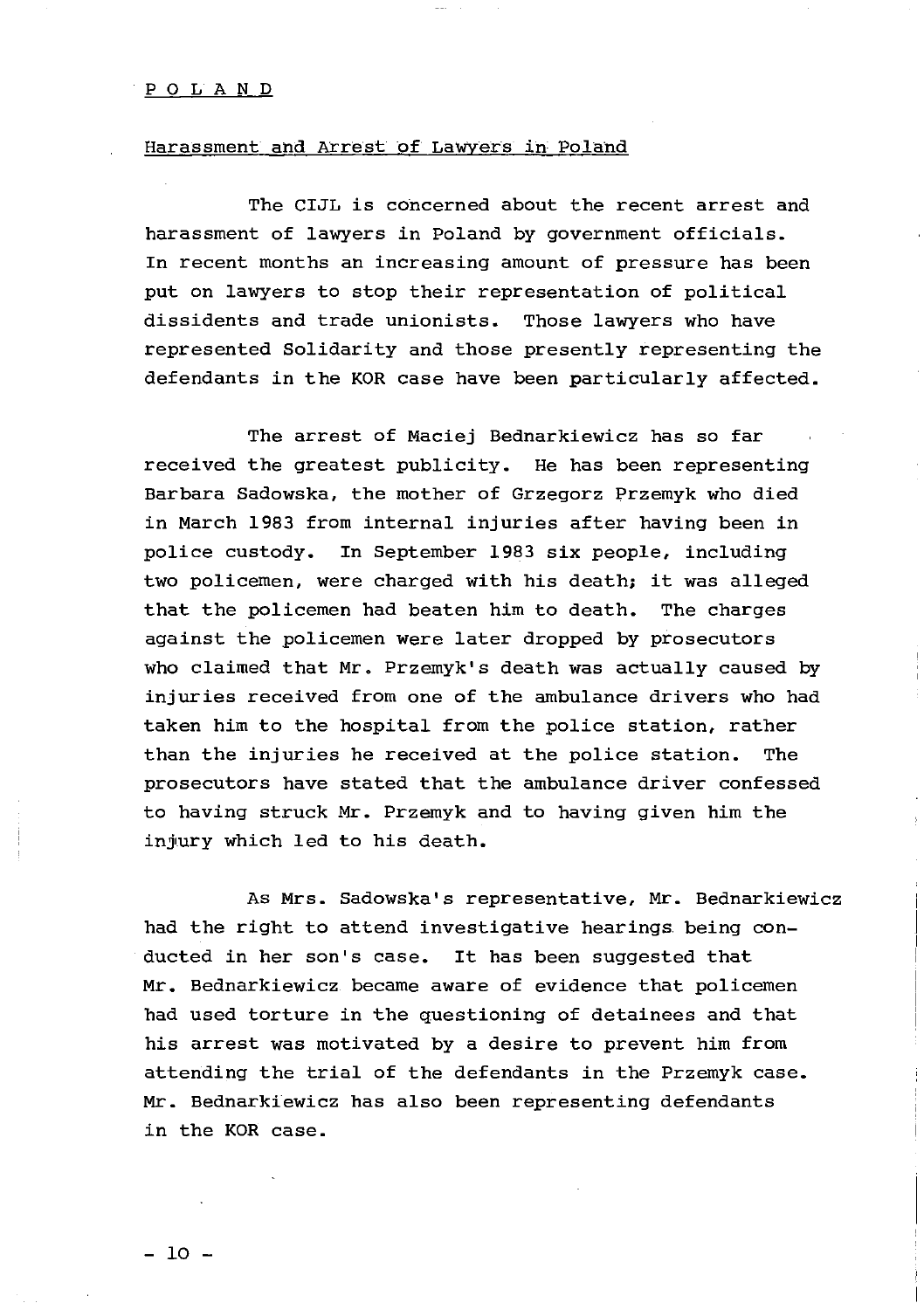After Mr. Bednarkiewicz's arrest his office was **searched and confidential documents were taken from his files concerning the Przemyk case. They were read by the authorities before being returned to him.**

**Mr. Bednarkiewicz has been accused of aiding a deserter from a militarized unit (ZOMO riot police), hiding a person sought by the Security Services, and incitement to give false evidence and to reveal state and official secrets. It is also alleged that propaganda material was found in his apartment.**

**On 27 January, 40 Polish intellectuals, including lawyers, college professors and journalists, condemned the arrest and stated that it was an intensification of the intimidation of Polish lawyers.**

**Another attorney, Wladzslaw Sila-Nowicki, well-known for his defence of political dissidents, wrote an open letter to the Prime Minister, Gen. Wojciech Jaruzelski, wherein he accused the government of having fabricated the charges against Mr. Bednarkiewicz. In his letter of 16 February, Mr. Sila-Nowicki indicated that Mr. Bednarkiewicz had been aware that attempts were being made to frame him. Mr. Sila-Nowicki had been advised by Mr. Bednarkiewicz in August that a man claiming to be a ZOMO deserter had visited his office in March 1983. He had not taken the case because the man made him suspicious. Sometime later, Mr. Bednarkiewicz was called to the Ministry of Internal Affairs where a tape of a statement by the man was played for him. The man claimed that Mr. Bednarkiewicz had told him to remain in hiding, offered him 50,000 zlotys and asked him to steal a police radio transmitter, for which he would pay 200,000 zlotys, and show him how it worked. According to Mr. Sila-Nowicki, Mr. Bednarkiewicz laughed and asked whether "this nonsense was being treated seriously". In his letter, Mr. Sila-Nowicki went on to say that "Maciej Bednarkiewicz is a victim of a cynical provocation. The people who organised it are aware of the fact that he never committed any of the offences with which he has been charged."**

 $-11 -$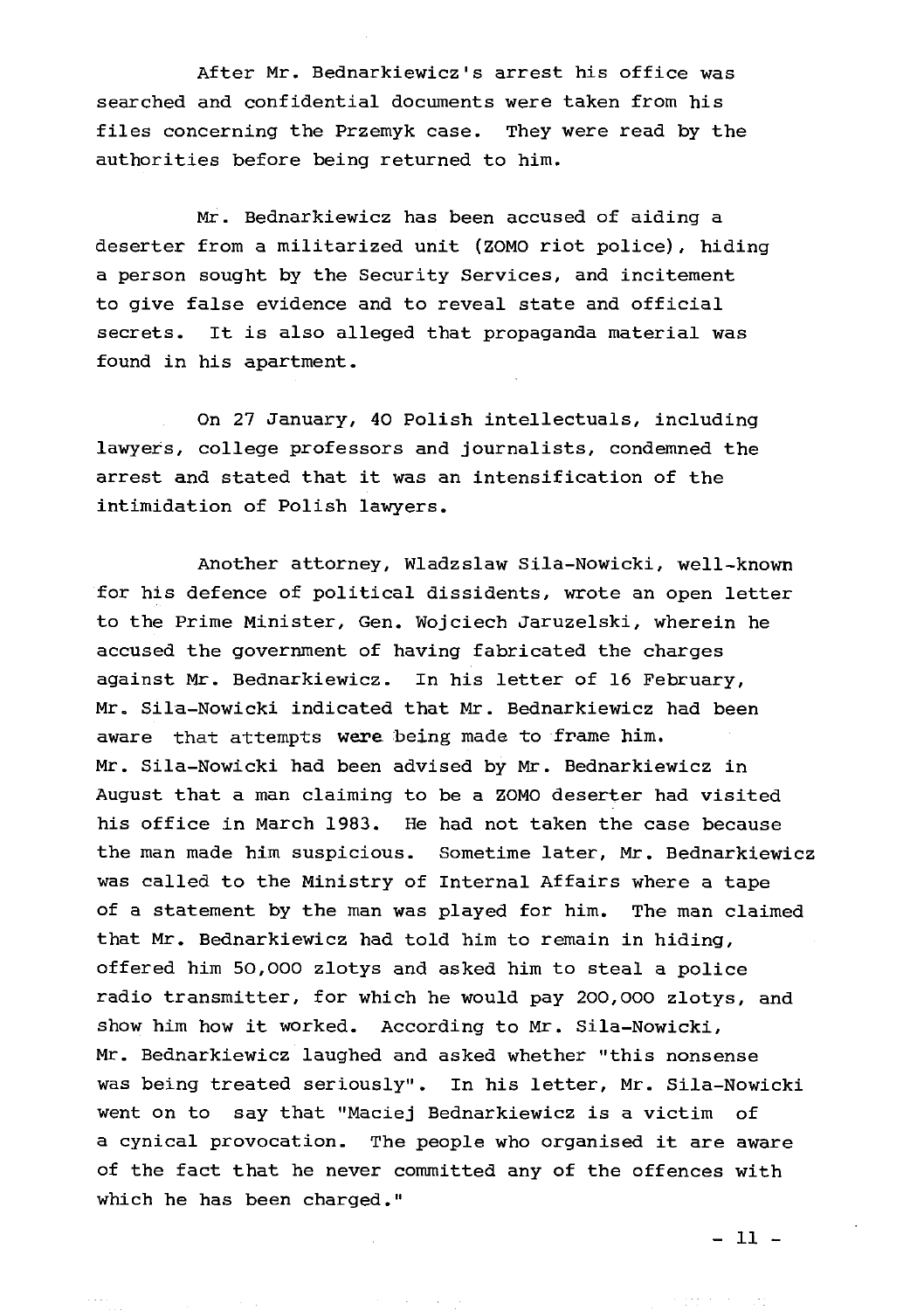Mr. Sila-Nowicki himself was arrested on 1 March 1984 and charged with "activities in a propaganda campaign harmful to the Polish nation". He was released shortly thereafter. The investigation is being conducted pursuant to Article 270 of the penal code, which provides for six months to eight years imprisonment for anyone who "publicly insults, rails against or humiliates the Polish nation" and under Article 273 which provides for six months to five years of imprisonment for anyone who "produces, keeps or mails" such material.

**Reporters working for the New York Times and the BBC have been questioned about their contacts with Mr. Sila-Nowicki .**

**Another lawyer acting as defence counsel in the KOR** case was also briefly detained; he is Piotr Andrzeiewski. He **was charged with abuse of freedom of speech because of a letter he wrote to the Naval Court in Gdynia, criticising the procedures adopted by the court, particularly the practice of indefinite detention, contrary to the provisions of martial law, and the obstacles to the ability of defendants to mount a proper defence. He has been temporarily suspended from the bar by the Minister of Justice and'could be suspended for up to 2 years if he is found to be guilty of the charges. This is the second time that he has been accused of abusing the right to freedom of speech. Appeals by Polish intellectuals have been sent on his behalf to international lawyers1 associations.**

**Also of concern are the recent statements by government officials in which they accuse lawyers who represent opponents of government practices of being unpatriotic. The government has said that when lawyers forget, while defending an individual, that they are still citizens of the state it shows irresponsibility or ill-will.**

**The arrest and harassment of lawyers for their representation of particular groups of clients represents a direct threat to the independence of the legal profession. Lawyers must be free to represent their clients to the best**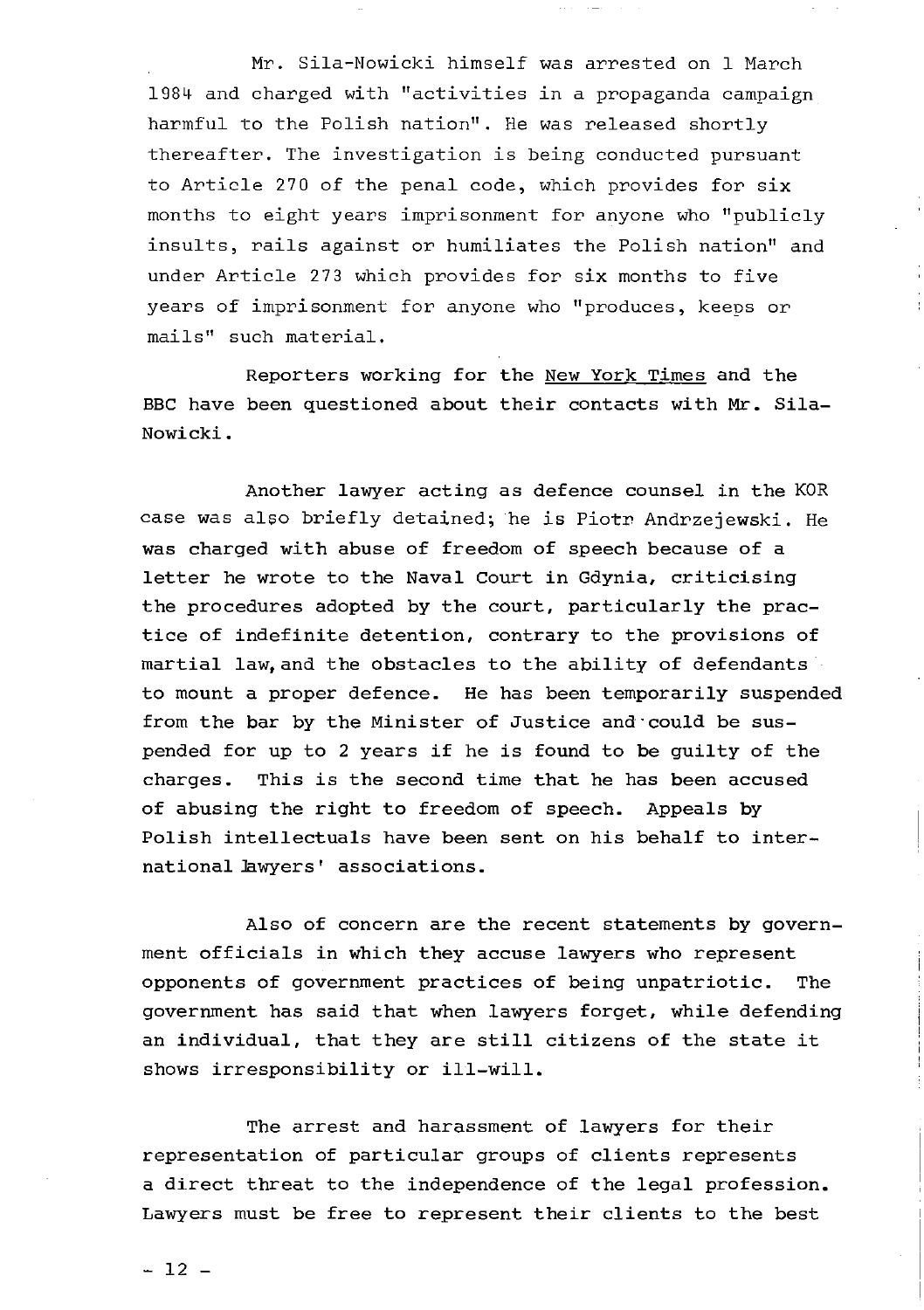**of their ability and, as is universally recognised, lawyers are not to be identified with their client's cause.; No lawyer is to suffer from or be threatened with sanctions by reason of his having advised or represented any client or client's cause.**

**Lawyers, lawyers' associations and judges' organisations have been invited to write to the government of Poland expressing their concern about the harassment of lawyers because of their representation of clients unpopular with the government.**

#### TURKEY

## **Limitations oil the Rights of the Defence in Military Courts and Harassment and Intimidation of Defence Lawyers**

**The CIJL and the International Commission of Jurists have on several previous occasions published articles on the problems faced by defendants and their lawyers in military courts in Turkey and an article on the state of exception in Turkey was published in the recent ICJ publication. States of Emergency - Their Impact on Human** Rights. During July 1982, the ICJ sent an observer, Dr. **Konrad Meingast, to the Diyarbakir military tribunals. Dr. Meingast concluded that violations of the rights of the defence and violations of human rights were regular occurrences. They included the use of torture to extract confessions, the use of forced confessions as evidence at trial, the refusal of the presiding judge to note or examine statements by the accused that they had been tortured, unreasonably long periods of pre-trial detention, inadequate facilities for preparation of the defence, lack of confidentiality in the lawyer-client relationship, lack of public trials and excessive demonstration of military**

 $-13 -$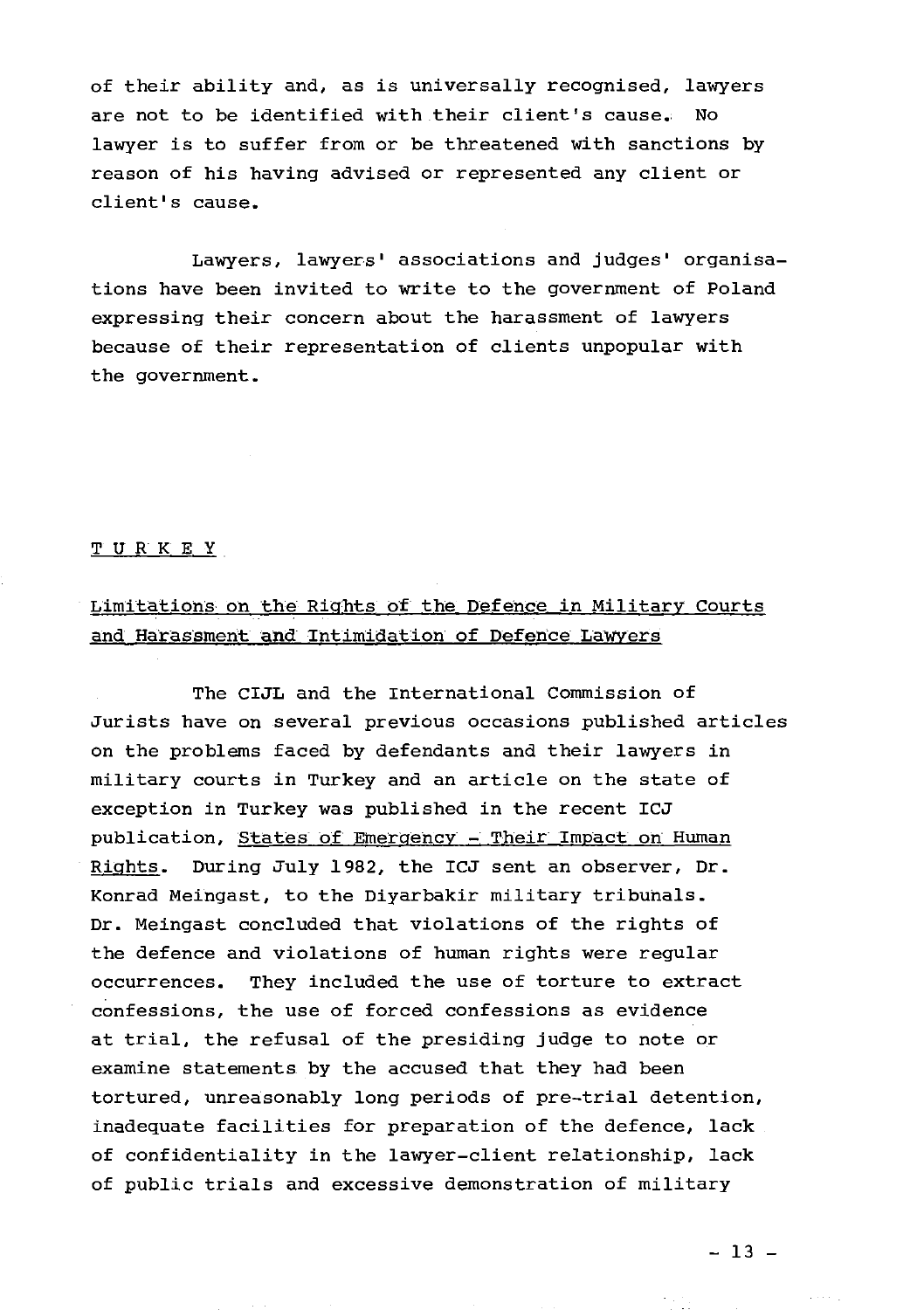**power in the courtroom for the purpose of intimidating the accused and the witnesses.**

**These violations flow in large part from the declaration of martial law and the decrees that have been issued under it. These decrees suspend many of the rights guaranteed under the Constitution and laws of Turkey. Even those that have not been suspended are infringed by practices of both the military and the military tribunals.**

**Recently the CIJL received a report prepared by the Turkish lawyer, Serafettin Kaya, which describes the difficulties faced by defence lawyers and their clients. His account details the problems outlined in Dr. Meingast's report and underscores the inability of defendants to obtain a fair trial before the Diyarbakir military tribunals. Mr. Kaya was one of the few lawyers in Diyarbakir who was willing to represent defendants before the military tribunals and because of his representation of these defendants and his criticism of the procedures adopted by the military tribunals and the use of torture in the prisons he was** arrested and was detained in prison for 7<sup>1</sup>/<sub>2</sub> months. He escaped from prison and is now living in the Federal Republic **of Germany. A summary of Dr. Kaya's report follows this introduction.**

**Following the summary of the report is a statement by Hiisseyin Yildirim who worked in the same chambers with Mr. Kaya. Mr. Yildirim was arrested in October 1981. His statement describes his imprisonment during which he was tortured. After his release from prison, he continued to be harassed by the members of the armed services and finally left Turkey in 1982 after an attempt was made on his life.**

**The third lawyer in these chambers was Mahmut Bilgili who was sentenced to 5 years' imprisonment in 1982. The charge against him was based on an allegation that he had given his professional services free of charge to a client and therefore must be in sympathy with his client's**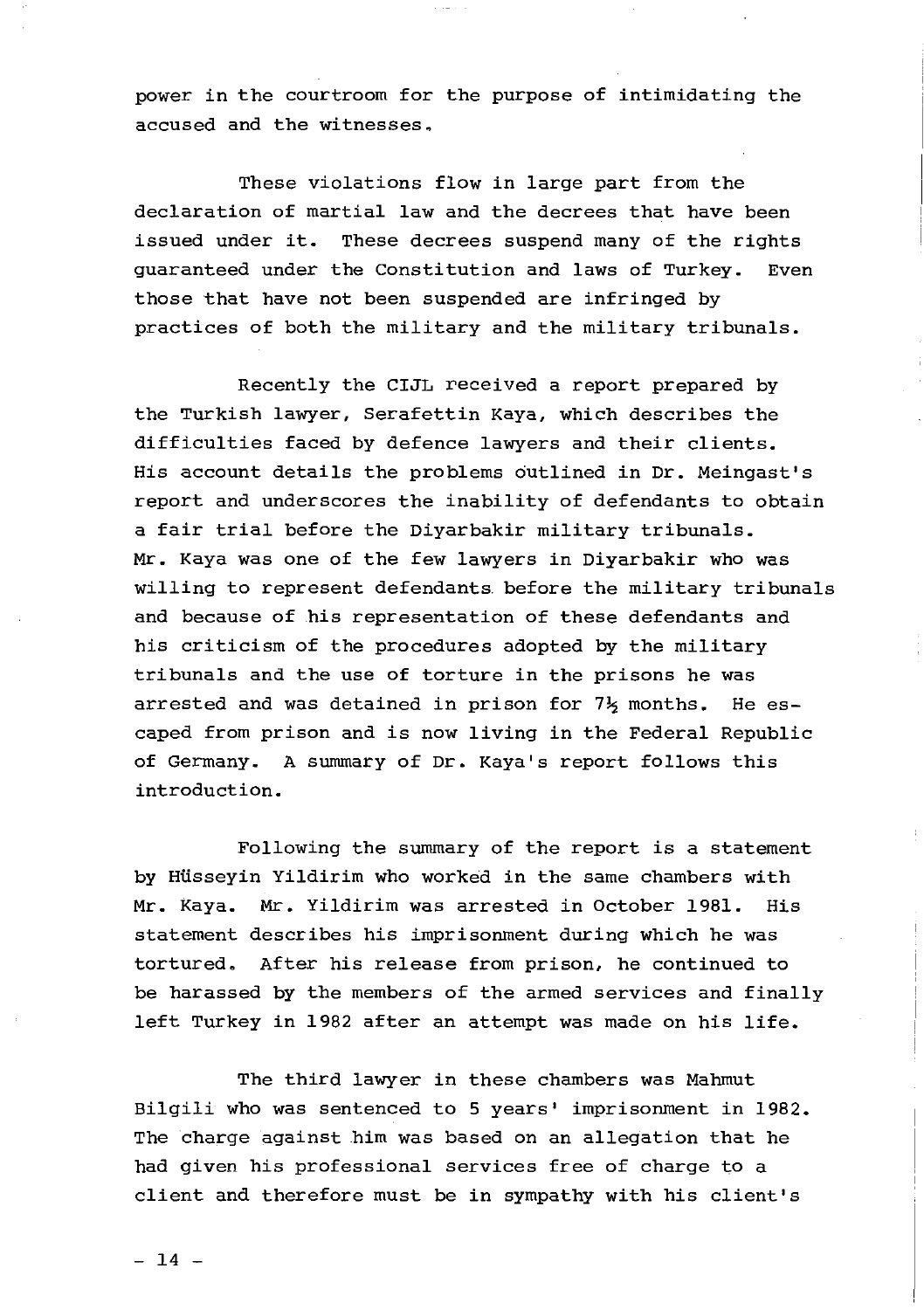**cause. He is presently detained in Diyarbakir military prison and no precise information is known about his state of health.**

**There have been a series of hunger strikes at the Diyarbakir military prison during which at least eleven prisoners have died. The most recent began on 3 January 1984. One of the six principal demands of the prisoners is the right to a genuine defence, including the right to an attorney of one's choosing and the right of attorneys to gain access to their clients, respect for the confidentiality of the lawyer-client relationship and the means to adequately prepare a defence.**

**It is to be hoped that the new civilian government will undertake a close review of the military tribunals and will, if they permit them to continue, institute trial procedures which conform to international standards of due process of law.**

#### Précis of Report by Serafettin Kaya

#### **Use of\_Confessions\_as Evidence\_in Criminal\_Prosecutions**

**Various provisions of the Constitution and the criminal procedure law were designed to ensure that confessions were not obtained by the use of torture or abusive tactics and that in cases where such acts occurred, the confession would not be used as evidence against the** defendant. An example of these safequards is Article 14 **of the Constitution (and court decisions interpreting Article 14) which states that evidence obtained in violation** of the law, particularly through the use of torture, may not **be used as evidence against a defendant. Another mechanism for the safeguarding of rights was the vesting in the public prosecutor of the sole authority to question political detainees; courts were not to allow into evidence statements obtained during interrogation by the police or armed services. Further, neither a confession nor statements made under**

a sa sa

 $-15 -$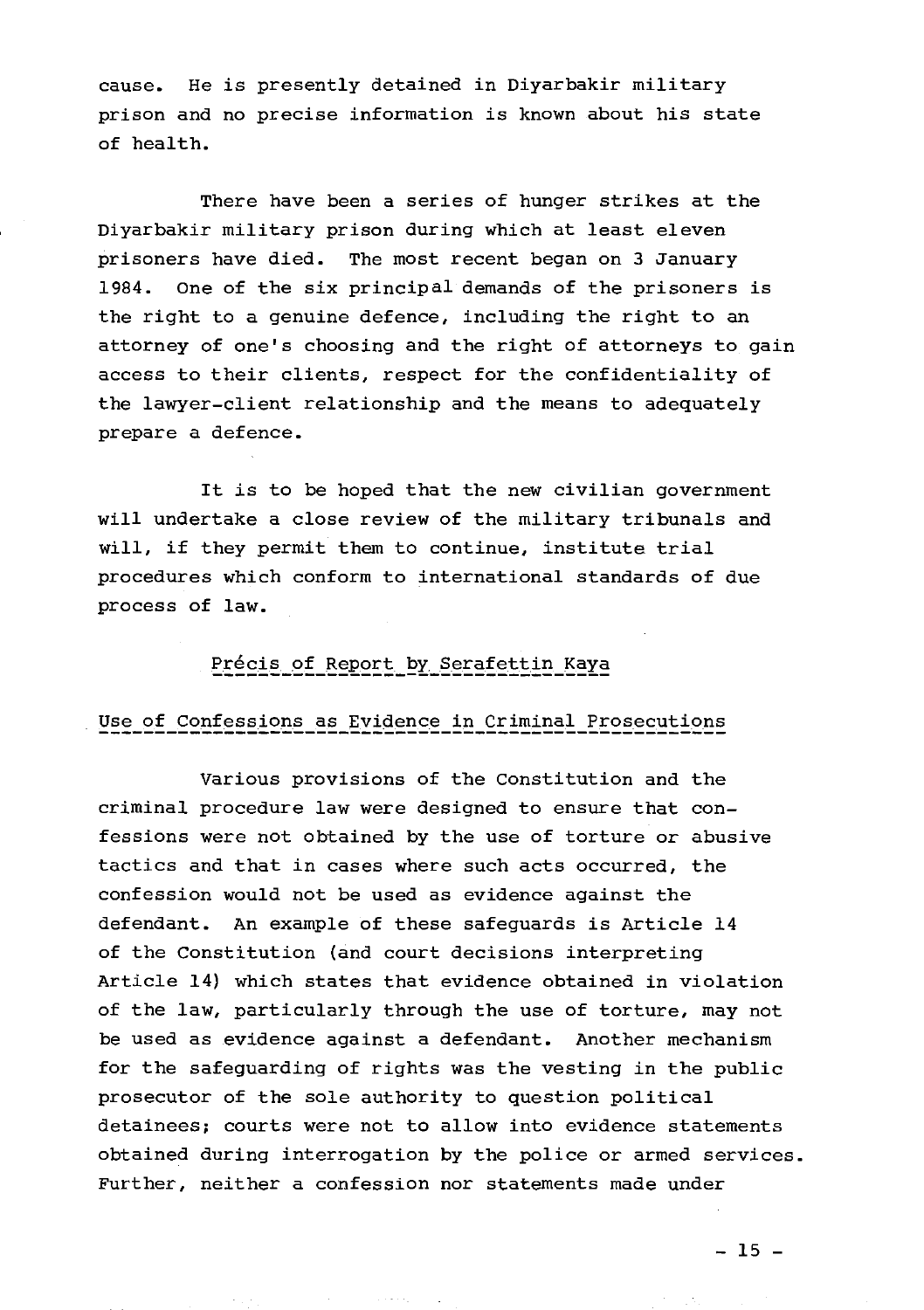**interrogation were to be used as the sole basis for a finding of guilty; other corroborating evidence was necessary. This evidence could not be in the form of statements by the police, since section 156 of L aw Number 353 and section 242 of the Code of Criminal Procedure prohibit the use of police statements to prove a defendant's confession.**

**None of these provisions are being adhered to and confessions obtained under torture are often the only evidence supporting a verdict of guilty. Although under the Code of Criminal Procedure the presiding judge has a duty to enter complaints of torture into the record of the proceedings and forward a copy of the allegations to the public prosecutor who must initiate an investigation, most statements by prisoners that they have been tortured are ignored and in many cases the presiding judge has not entered the prisoner's statement in the record.**

#### **Lawyer-C1ient\_Re1ationship**

**Law No. 353 gives defendants the right to appoint a** lawyer(s) to represent them and states that the defendant **has an unhampered right to speak with and communicate with his lawyer. These communications are to be confidential unless there is a court order to the contrary. In addition, defendants have the right to receive copies of documents concerning their cases.**

**With respect to the preparation of the defence, unless a court order directs otherwise, both the defendant and his lawyer have a right of access to documentation in the prosecutor's file concerning the case.**

**Again, none of these provisions are being followed at the military tribunals in Diyarbakir. Defendants have not been given the right to appoint an attorney but can only receive visits from lawyers who have been previously engaged to represent them. Defendants have had to rely on their**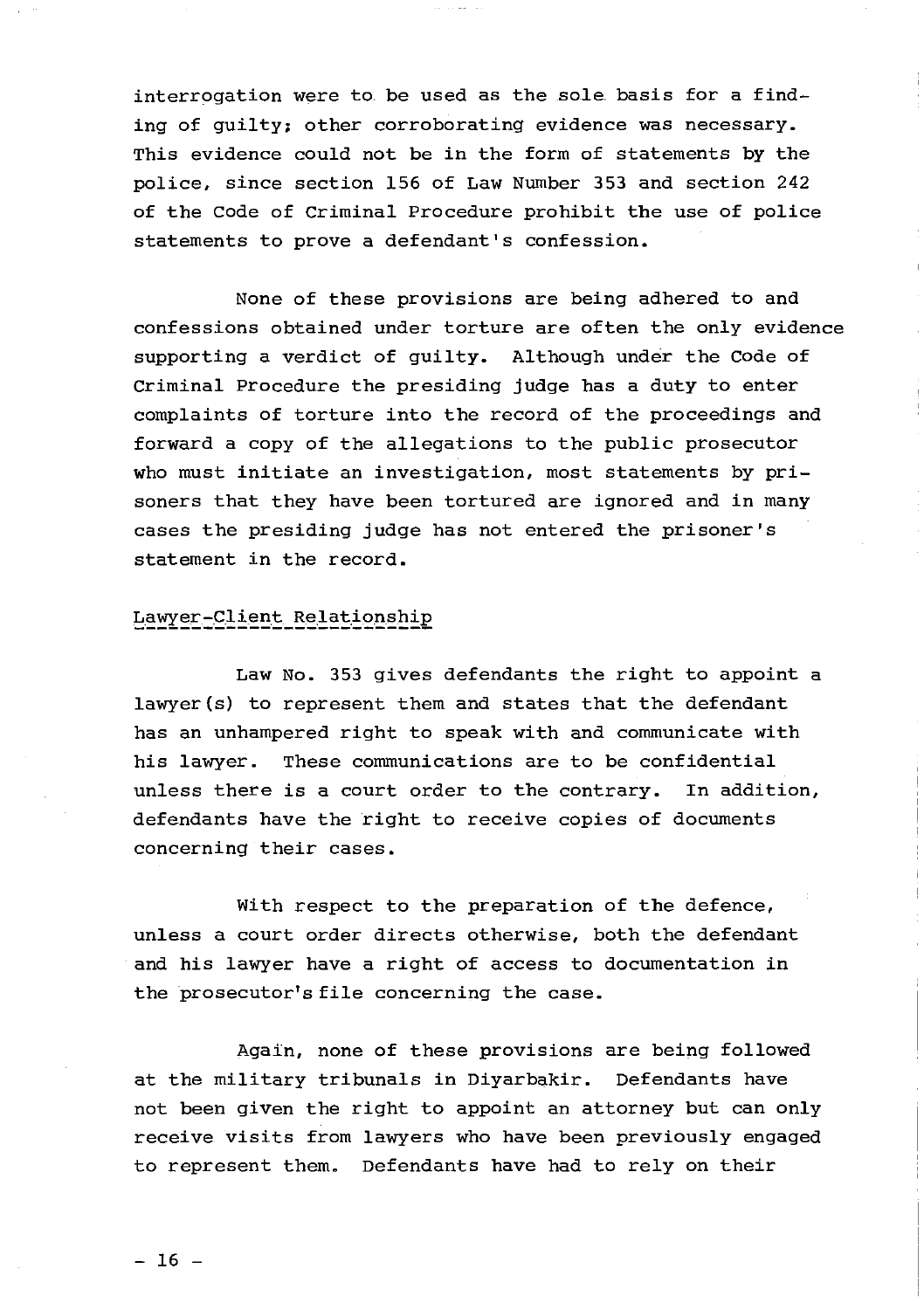**families to find and appoint lawyers without being able to discuss the appointment with them.**

**Defendants do not have an unhampered right to visits from their attorneys. Rather the number of visits as well as their length is severely circumscribed. A lawyer is only permitted to visit the prison at Diyarbakir once a week and may only meet with three clients during each visit. In addition, the number of lawyers permitted into the prison on any given day is limited to three. Two hours are allotted for the visits, but in fact the visits are only permitted to take place for several minutes and in some cases have been limited to one minute.**

**The facilities provided for these meetings are not adequate and do not respect the confidentiality of the lawyer**client relationship. A wall (1<sup>1</sup>/<sub>2</sub> metres high, topped with **barbed wire) separates the client from his lawyer and both must shout to make themselves heard. Soldiers are present on both sides of the wall during the entire visit.**

**When lawyers arrive to speak with their clients, they must give a copy of their appointment by the family and their identity papers to the prison officials and wait outside until entry is approved. This process often takes up to an hour. Once the lawyer is permitted to enter the prison he is subjected to a thorough search of both his person and his papers. In addition, he is at all times accompanied by two soldiers. A wait of up to an hour often follows his entry into the prison and when the client is brought into the room the lawyer is subjected to a second search.**

**Defendants are not permitted to receive copies of any documents concerning their cases, including the indictment against them, nor are they allowed copies of sections of the penal code or the Code of Criminal Procedure. They are not permitted to write to their attorneys.**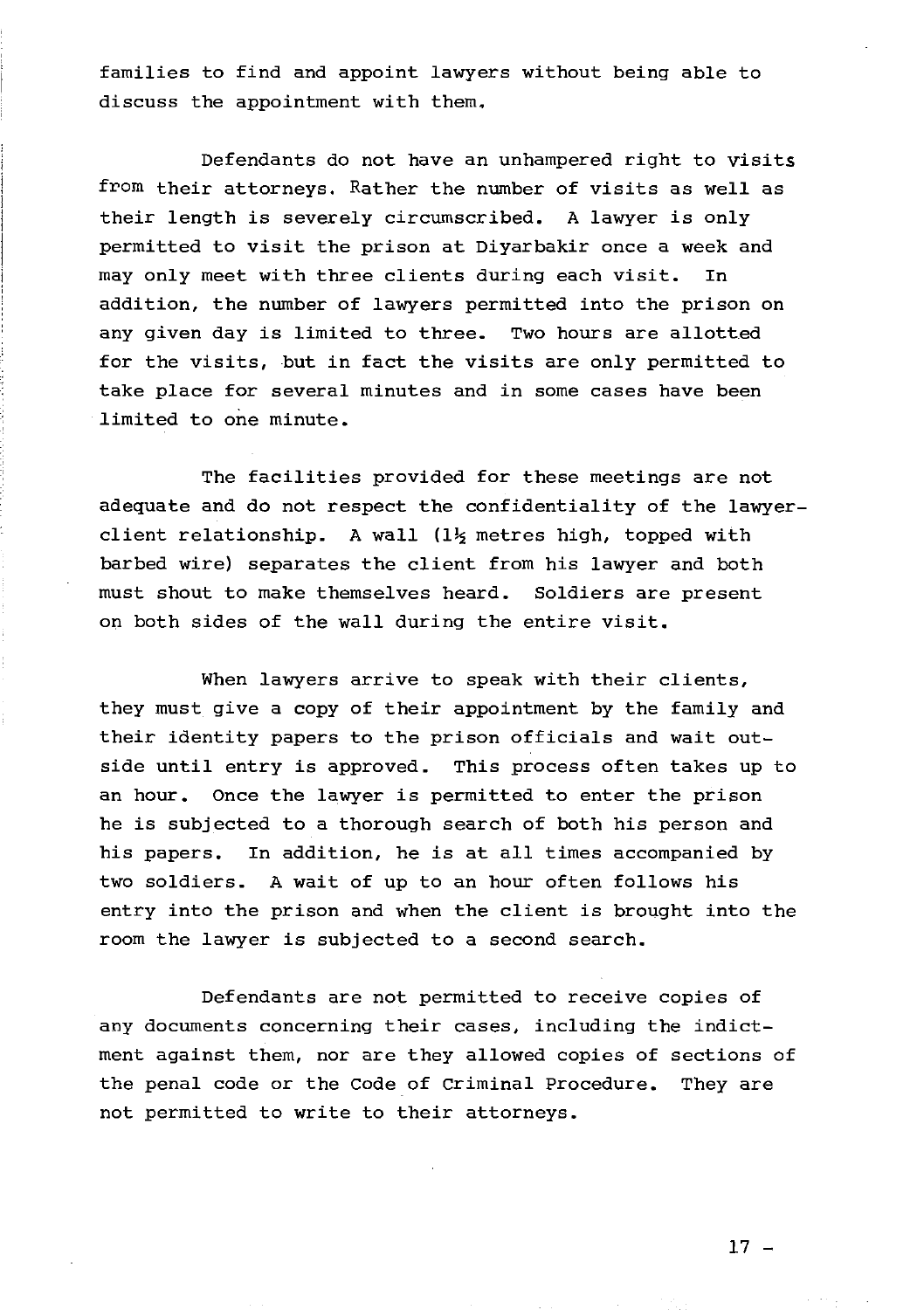Lawyers are often not permitted to examine the **documents in the prosecutor's file and prosecutors will not discuss cases with them.**

**Law offices are routinely searched and it appears that no warrants are necessary for these searches. There is no recourse against them.**

#### **Trial Procedures and Presentation of the Defence**

**Even when the trial has started the lawyer is often denied access to documents in the file. When access is granted, photocopying of documents is not permitted.**

**Lawyers must wait outside the court building until they have been cleared to enter and are subjected to searches of their person and papers before permission is granted. They are always accompanied by soldiers. Lawyers may only speak when asked to by the judge and are not permitted to speak for any length of time. Lawyers who raise questions about the procedures or who state that their clients have been tortured are warned by the judge not to continue and some lawyers who have persisted in going forward with their case have been physically removed from the courtroom.**

**Lawyers do not have a right to call witnesses in defence of their clients, but may only put in a written request for permission to do so. Lawyers may not confer with their clients during the proceedings. Permission must be obtained from the judge if the lawyer wants to leave the courtroom for any reason.**

**During the trial defendants must sit with their feet together and their hands on their knees. They may not move and their heads must always be raised and facing forward. They do not have the right to request permission to speak. Soldiers surround the defendants and sometimes strike those who move from the required position. Defendants are not aillowed to take notes during the trial procedure.**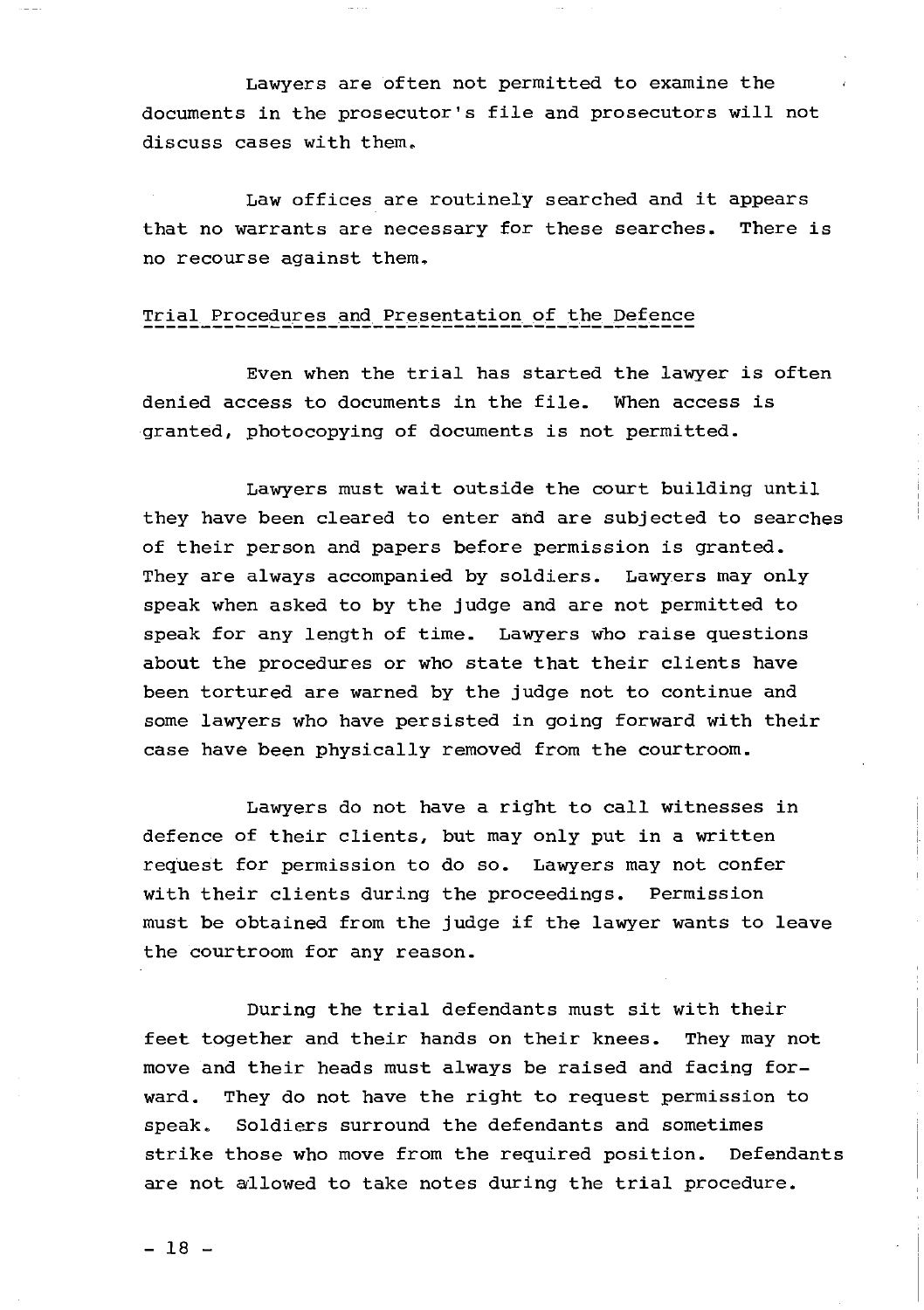**In cases where a defendant has been ordered freed that order does not come into force until it has been signed by the local military commander.**

#### **Judges and Prosecutors**

**The military tribunals are presided over by a military judge. The tribunal is composed of two military judges and from one to three assistants. There is no requirement that any member of the panel have had legal training and there are many military judges who have not.**

**Martial law has changed the role of the public prosecutor. Under the law as it existed prior to martial law a public prosecutor was charged with examining the case and collecting all evidence both for and against the accused, including the questioning of the defendant and the witnesses. It was his responsibility to decide whether a trial was necessary or whether there was insufficient evidence to go forward.**

**Under martial law it is the military commander of a region who decides whether a case will be pursued or not. The public prosecutor is expected to follow the commander's directions. The questioning of witnesses and of the defendant is no longer done by the prosecutor but by the secret police or the "political police". As stated above, these groups often use torture to obtain confessions.**

#### **Conclusion**

**The report concludes with the following statement:**

**"I have not read all this; I have lived it myself. These are situations with which I have been confronted.**

**"A lawyer who cannot converse sufficiently with his client, m ay not discuss his problems confidentially with him, may not make contact with him in the way he wishes, not examine the file nor see the evidence,**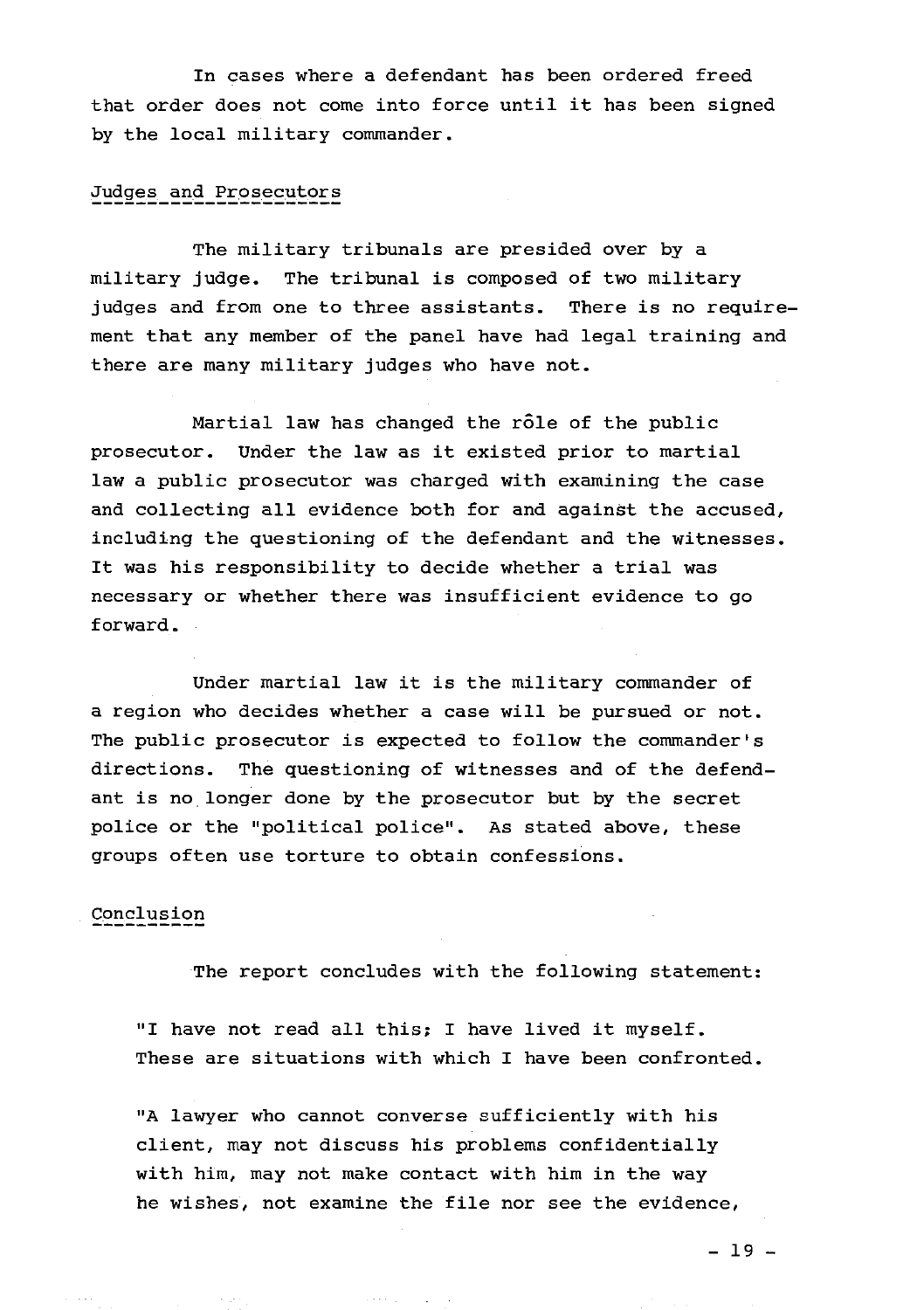**m ay not discuss the evidence with his client or present the evidence he wishes, cannot go to court without fear, has no right to immunity and cannot say everything in court for fear of reprisals, can also not ensure a genuine defence and be successful in that defence.**

"Can one say that a man whose life is not certain, who **has no right to speak in court, does not know the evidence, the documents or even the accusations against him and cannot contest them, who must sit in court in a particular way, is denied water and cigarettes, is constantly in fear, who always feels the pain of the blows delivered to his head with sticks, cannot make contact with his lawyer or discuss his problems with him, who is tortured whenever he goes to meet his lawyer - can one say that such a man enjoys the right to a defence ?"**

#### **Statement bv Husevin Yildirim**

**"I had been acting as a lawyer for political prisoners at Diyarbakir. Often there were up to 50 lawyers present in the mass-trials, but I and my two colleagues** from my chambers were almost the only lawyers who dared speak **out against the conditions in the courts, and the manner in which confessions had been forced out of the accused under torture. I was beaten in court itself by officers with sticks and the court officials just looked on in silence. It was in such conditions that I was obliged to defend several thousand prisoners over a period of a few months.**

**"The military authorities constantly tried to put me under pressure, even offering me bribes (an apartment in Istanbul or Ankara and a considerable sum of money) in an attempt to persuade me to stop defending Kurdish prisoners. On 11 October 1981, I was myself arrested and taken to police detention centres where I was repeatedly tortured for a month and forced to sign a false confession. On lo November 1981, I was finally brought to Diyarbakir military**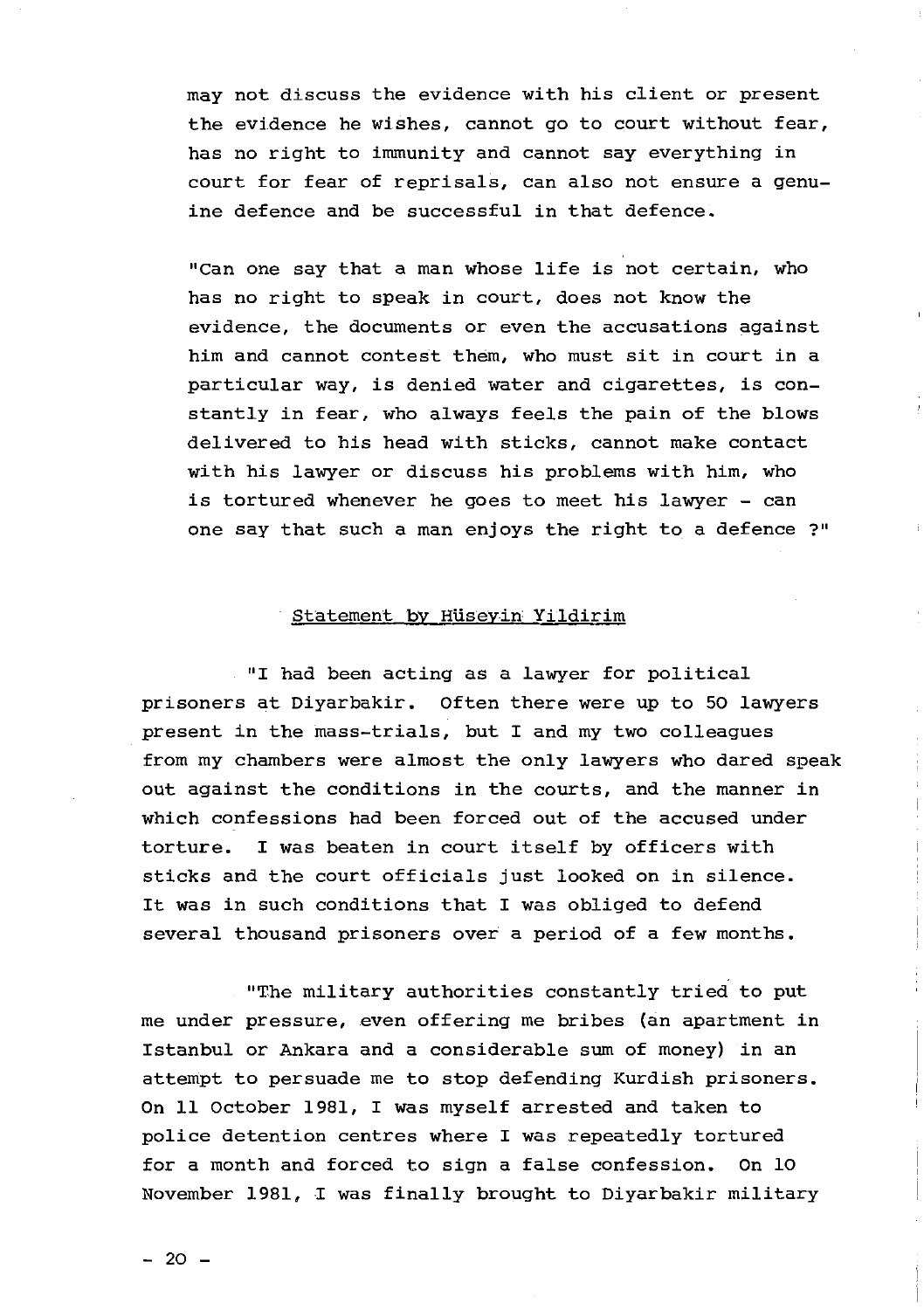**prison where I was imprisoned for a period of nine months. There I suffered every kind of vicious torture and, what was often far worse, witnessed the terrible cries and clamour of my fellow prisoners as they too were tortured.**

**"I was arrested and imprisoned purely on account of my professional activities, not belonging to any political organisation whatsoever. While under torture, the prison authorities attempted to force me to sign documents incriminating fellow lawyers, accusing them of collaboration with separatist organisations and so on.**

**"On one occasion, after I had been in prison for** several months, I was taken from my cell and shown to a **group of other prisoners who had been my clients and whom, before my arrest, I had defended. They were asked if they knew who I was. They could not recognise me. When they were told who I wais, their faces betrayed their anguish at seeing me, their lawyer, also there in prison. Almost their only hope of assistance and support outside the prison had vanished. I am, however, only a lawyer and no senior member of the executive committee of an illegal Kurdish organisation. You can therefore imagine what the torture is like for these, whom the Turkish military see as their main enemies in Kurdistan.**

**"On 15 July 1982, I was taken on a stretcher to a judge who told me that I was to be released. This was as a result of 500 letters of protest being sent from Europe, and** 48 lawyers' chambers intervening on my behalf. On my release **I weighed 40 kg., as compared to 70 kg., ten months earlier on my entry into prison.**

**"I was so shocked and moved by all that I had seen in prison that I started almost at once to defend political prisoners again. The authorities had not expected this after the treatment which they had given me. I noticed that, at the beginning, they were very friendly and polite to me. I am sure that they feared that I would leave Turkey and speak of my experiences.**

 $-21 -$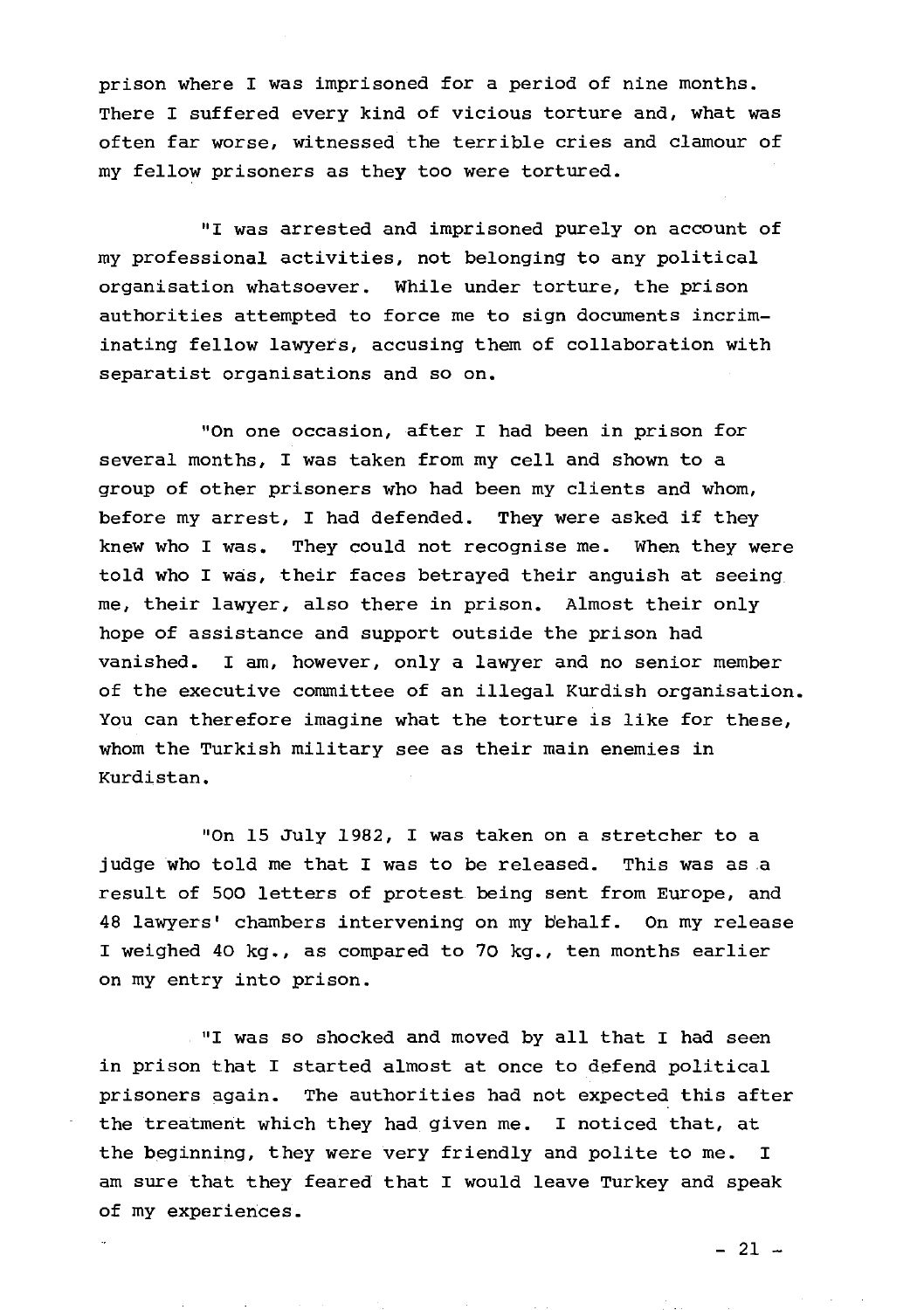**"I gave evidence and denounced what I had seen in Diyarbakir prison. One day I was attacked in the street at** Diyarbakir by policemen who then carried me off and tortured **me again for three days. When I still continued to defend my clients, the military authorities forced the local Bar Association, of which I was a member, to sign a paper forbidding me to act as a lawyer for political prisoners.**

**"The Bar Association did not have the right to do this and the central Bar Association at Ankara annulled the decision. On the same day, just after the reversal of the prohibition had been made known, I was shot at as I was entering a hotel. The police had encircled the hotel. I managed however to get away and, realising that it was too** dangerous for me to remain in the country, I fled across **the border to Syria and then to Sweden."**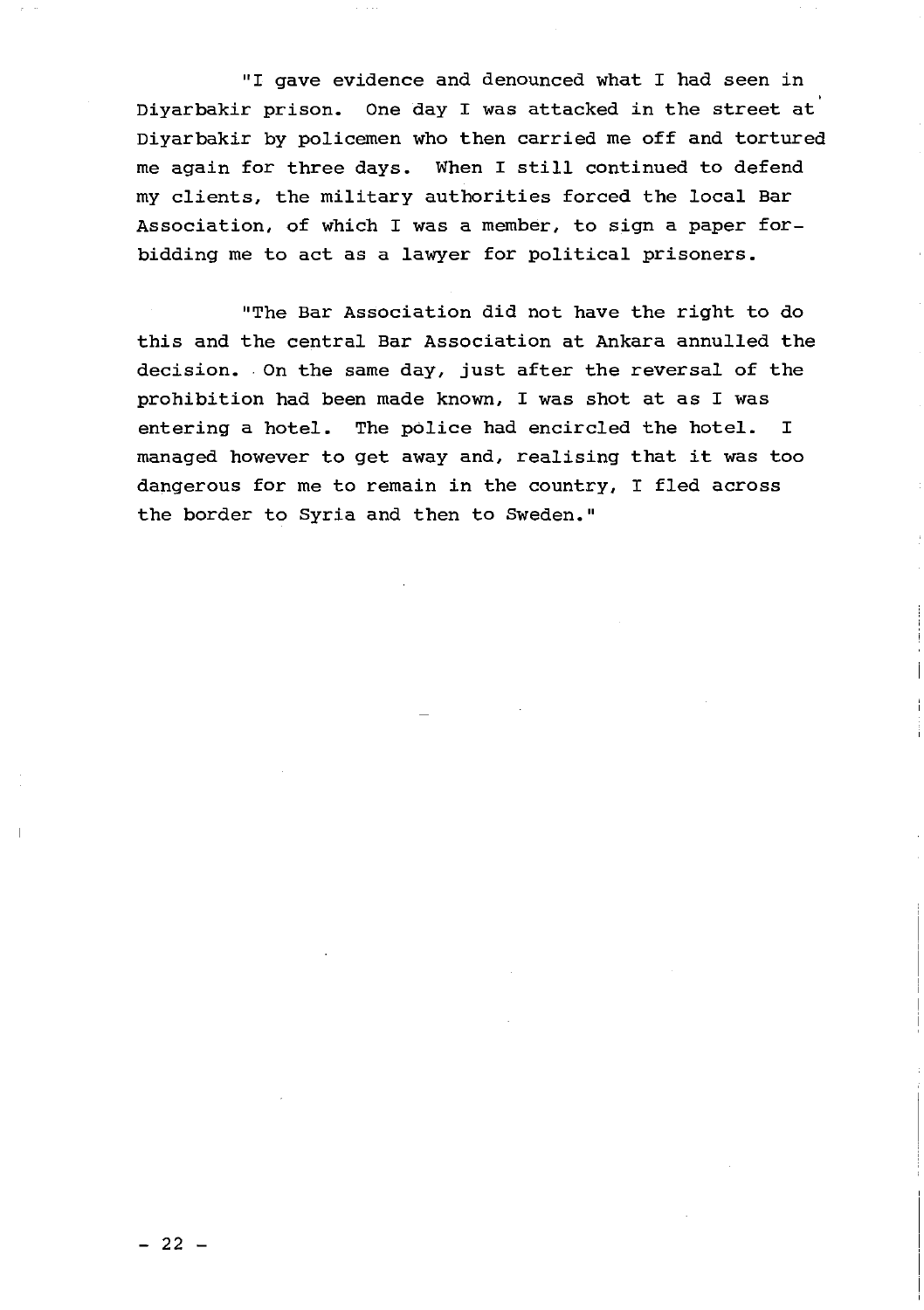#### URUGUAY

#### **Harassment of Defence Lawyer Hugo Batalla**

**Hugo Batalla a well-known and respected defence lawyer has received death threats from a paramilitary group calling itself Comando de Accion Nacionalista. The threats are a result of Mr. Batalla's representation of Lilian Celi**berti and Universindo Rodríguez Díaz who have filed charges **against Uruguayan army officers for kidnapping, torture and illegal imprisonment. In view of the number of killings** carried out by such groups, these threats are of grave con**cern .**

**Ms. Celiberti, her three infant children and Mr. Rodrxguez Diaz, all of Uruguayan nationality, were kidnapped** from Brazil in 1978 by members of the Uruguayan army acting **in concert with members of the Departamento de Ordem Politico** e Social (DOPS) (Dept. of Political and Social Order) and brought to Uruguay where Ms. Celiberti and Mr. Rodriguez Diaz **were subjected to torture and were kept in incommunicado de**tention for 4<sup>1</sup> months. They were tried by a military court on **charges of "subversive association" and "attacks on the Constitution". They were not permitted to have lawyers of their own choosing and were not permitted to introduce evidence at the trial. The military court found them guilty and imposed sentences of 5 years which ended in November 19 8 3 at which time they were released.**

**Confirmation of the circumstances surrounding their abduction was received from one of the soldiers who participated in the events. He has deserted the Uruguayan army and fled to Europe where he now lives. He has given a statement**

 $-23 -$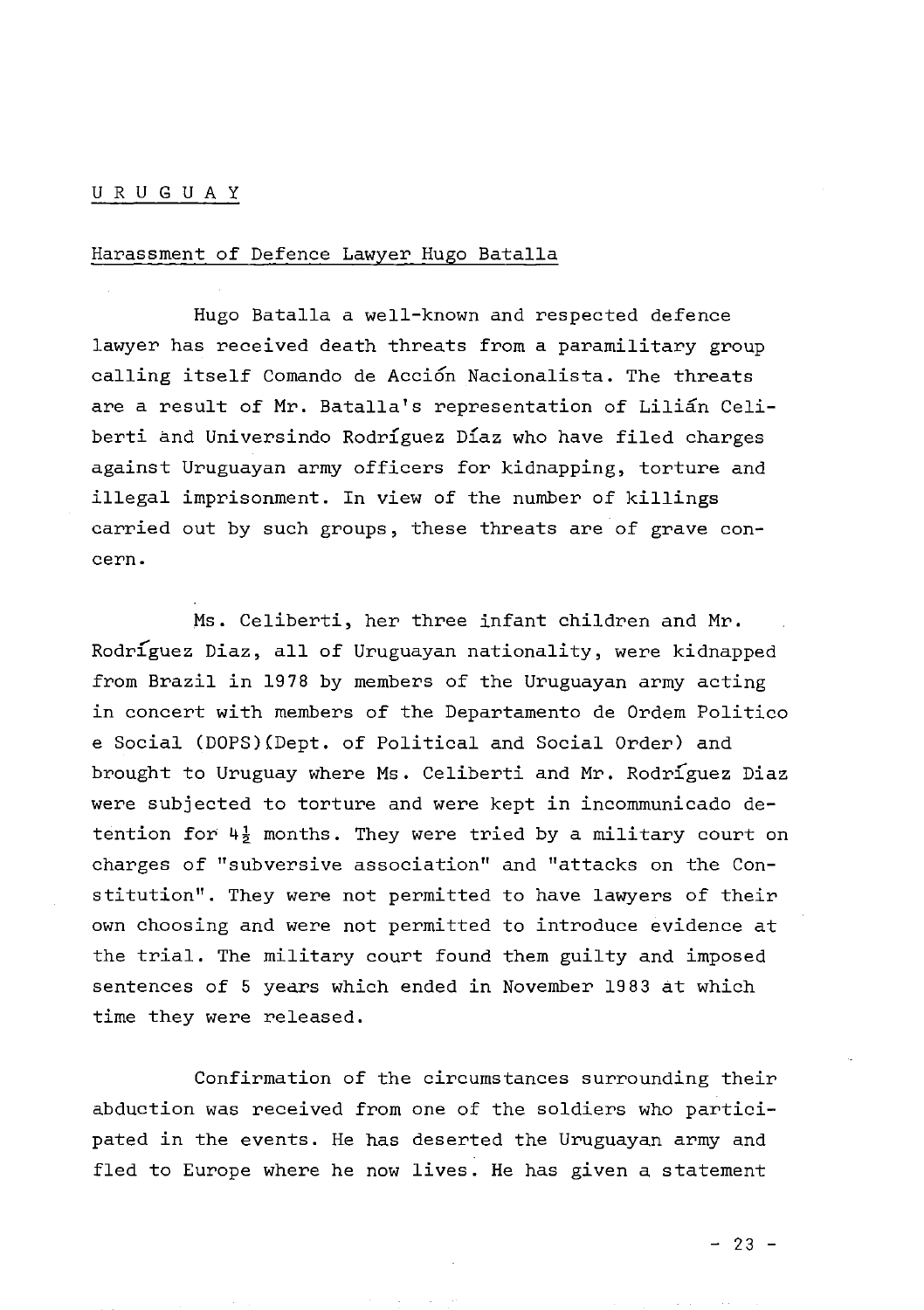**describing the events, naming those who took part and the purpose of the "operation".**

**When the situation came to light in Brazil there was a public outcry and a full investigation was ordered by the Governor of Rio Grande do Sul. As a result of the investigation three members of the DOPS were tried for kidnapping, illegal imprisonment and abuse of their official position. One of the defendants was found guilty and was given a term of imprisonment .**

**In addixion the Human Rights Committee has considered the case of Lilian Celiberti and has found that Uruguay violated provisions of the Covenant on Civil and Political Rights with respect to its actions towards her and has stated that she is entitled to compensation for these violations.**

**Mr. Batalla along with attorney Mario Jaso Anchorena has agreed to represent Ms. Celiberti and Mr. Rodriguez Diaz in their case before the Uruguayan courts. Mr. Batalla, a former member of parliament, has defended other persons accused** of "political" crimes. He was the defence counsel for General **Liber Seregni a well-known politician who was a member of Parliament immediately before the coup d'etat of 19 73.**

**The CIJL has written to the government of Uruguay stressing the need for a complete investigation into the death threats against Mr. Batalla and the need to bring to justice those responsible. Such threats are a direct attack on the Rule of Law and the independence of the legal profession, and** can not be permitted to go unpunished. It is to be hoped that **the government of Uruguay will recognize the importance of such an investigation and do all in its power to put a stop to this type of harassment.**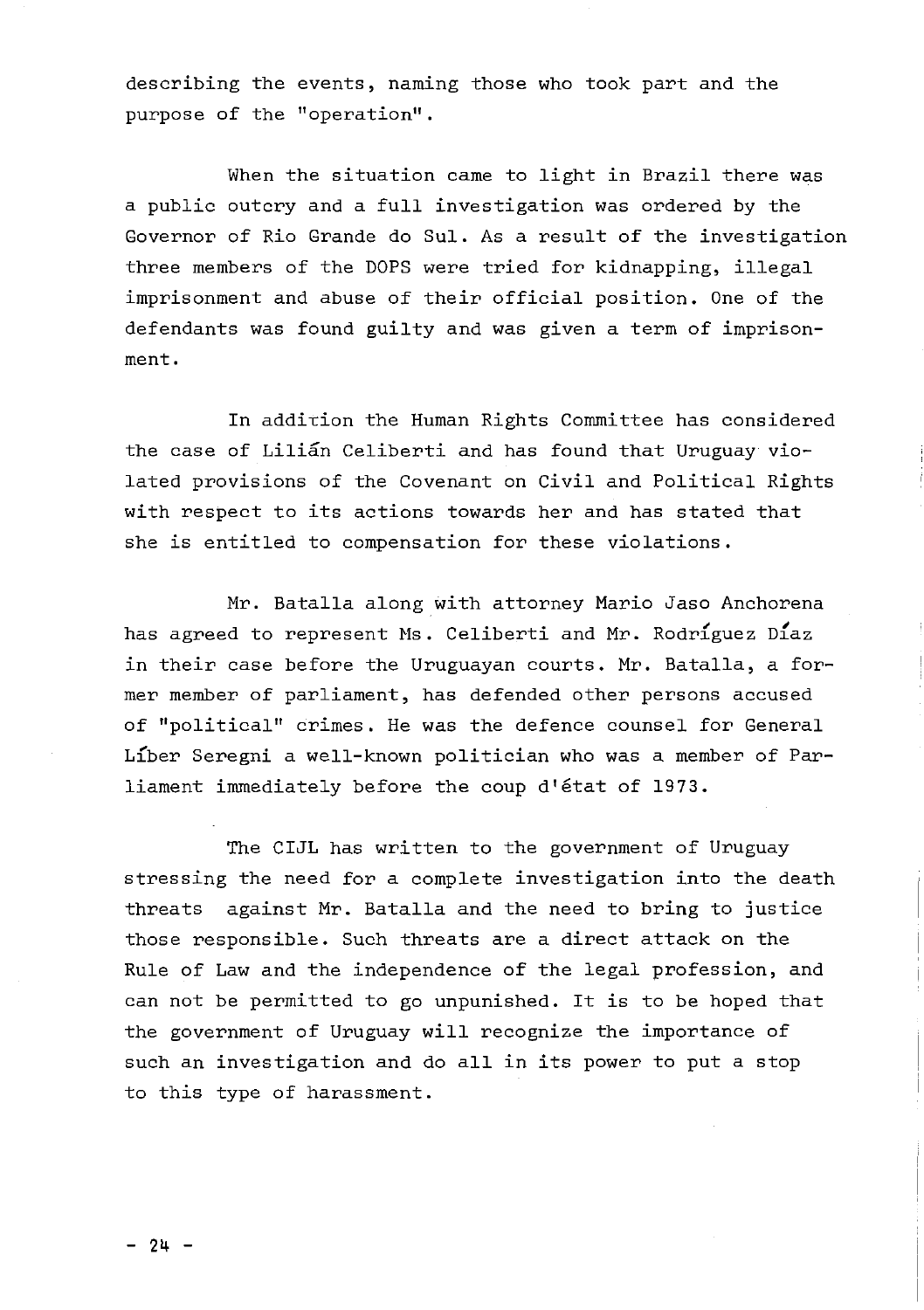#### **YUGOSLAVIA**

#### **Arrest of Lawyer Vladimir Seks**

**The CIJL is concerned about the case of Vladimir Seks, a 41-year-old Yugoslav lawyer who has been sentenced to 8 months' imprisonment on charges of having falsely and maliciously represented social and political conditions, and who is due to start his term of imprisonment very shortly.** The CIJL's concern is based on apparent irregularities in **the trial and in the failure of the Supreme Court of Croatia to follow the directions to thoroughly review the evidence given by the federal court of Croatia in its decision reversing the guilty verdict entered against Seks. This concern is heightened by the suggestion that the charges against Seks were made because of his work on behalf of those accused of political crimes and those with cases against government officials, as well as the work he undertook as a deputy district attorney.**

#### **Arrest^ Charge,\_Trial\_and\_Appeal**

**Mr. Seks was arrested in the evening of 14 April 1981. He had spent the evening with friends at a restaurant and as he was about to leave a young man asked him if he** would join the man and his friend for a drink. Mr. Seks **accepted the invitation and shortly thereafter the young man punched Mr. Seks and then called the police. Seven or eight policemen appeared immediately and took Mr. Seks into custody. The arrest occurred the day after Mr. Seks had visited, at the request of Amnesty International, Manda Paric, a nun accused of having engaged in anti-Yugoslav propaganda while visting relatives in Austria.**

**Mr. Seks was charged with hostile propaganda under Article 133 of the Yugoslav Penal Code, which states that:**

> **"Whoever falsely and maliciously represents social and political conditions in the country will be punished by a term of imprisonment from 1 to 10 years."**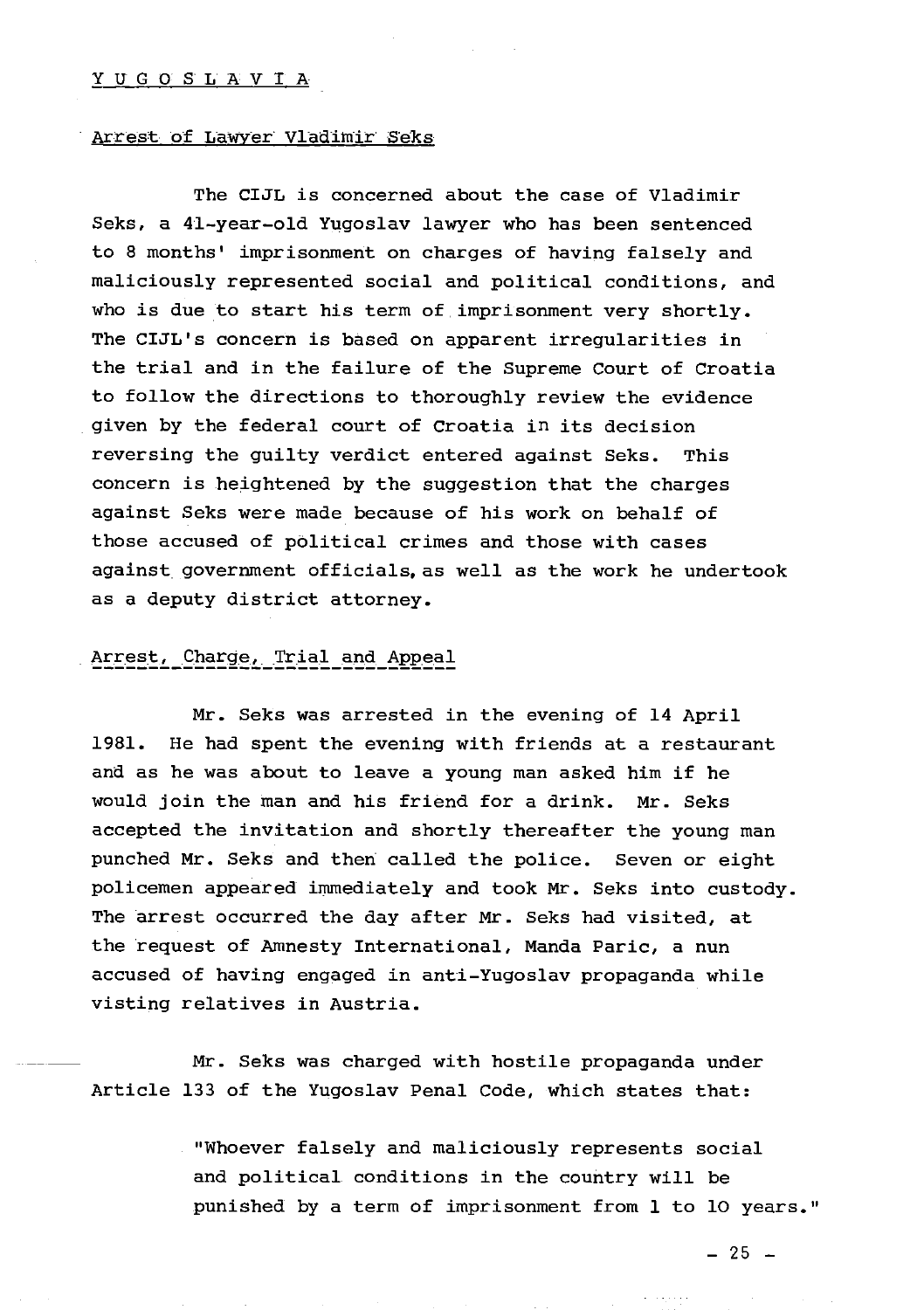He is alleged to have said that the army and youth in **Yugoslavia should be organised along the lines advocated by the Nazis, that the army was stupid and that Franco had had a good army and that Yugoslavia should emulate it.** The investigating magistrate who ordered Mr. Seks' imprison**ment was himself under investigation for abuse of authority in a lawsuit being handled by Mr. Seks.**

**The charges were and continue to be denied by Mr. Seks. He denies not only having made such statements but also having engaged in any conversation about this subject. He maintains that he was "framed" by the young man, who was well-known in the region as a thief, in exchange for leniency.**

That evening Mr. Seks' office was searched by **members of the secret police who went through his files and who removed some documents which were later introduced as evidence at the trial. This search violated Yugoslav law which obligates the police to notify the local Bar Association prior to a search so that they may be present, and which states that the confidentiality of the lawyerclient relationship must be maintained during the search. The required notification was not given and documents were taken from Mr. Seks' files.**

**As Mr. Seks continued to deny the charges, a second set of charges was added. These accused Seks of having, at a party on 6 March 1981, said that the Yugoslav system and all its organs were rotten, especially the police and the court system and that it must fall. He was also accused of having said that everything Milovan Djilas, the most famous Yugoslav dissident, had said was true. Seks denies having** said these things. He states that he did say that there **were many problems in the system and that the police and the court system should be improved.**

**A third set of charges was based on Mr. Seks' representation of a prison guard who had been accused of aiding prisoners in escape attempts. It was alleged that**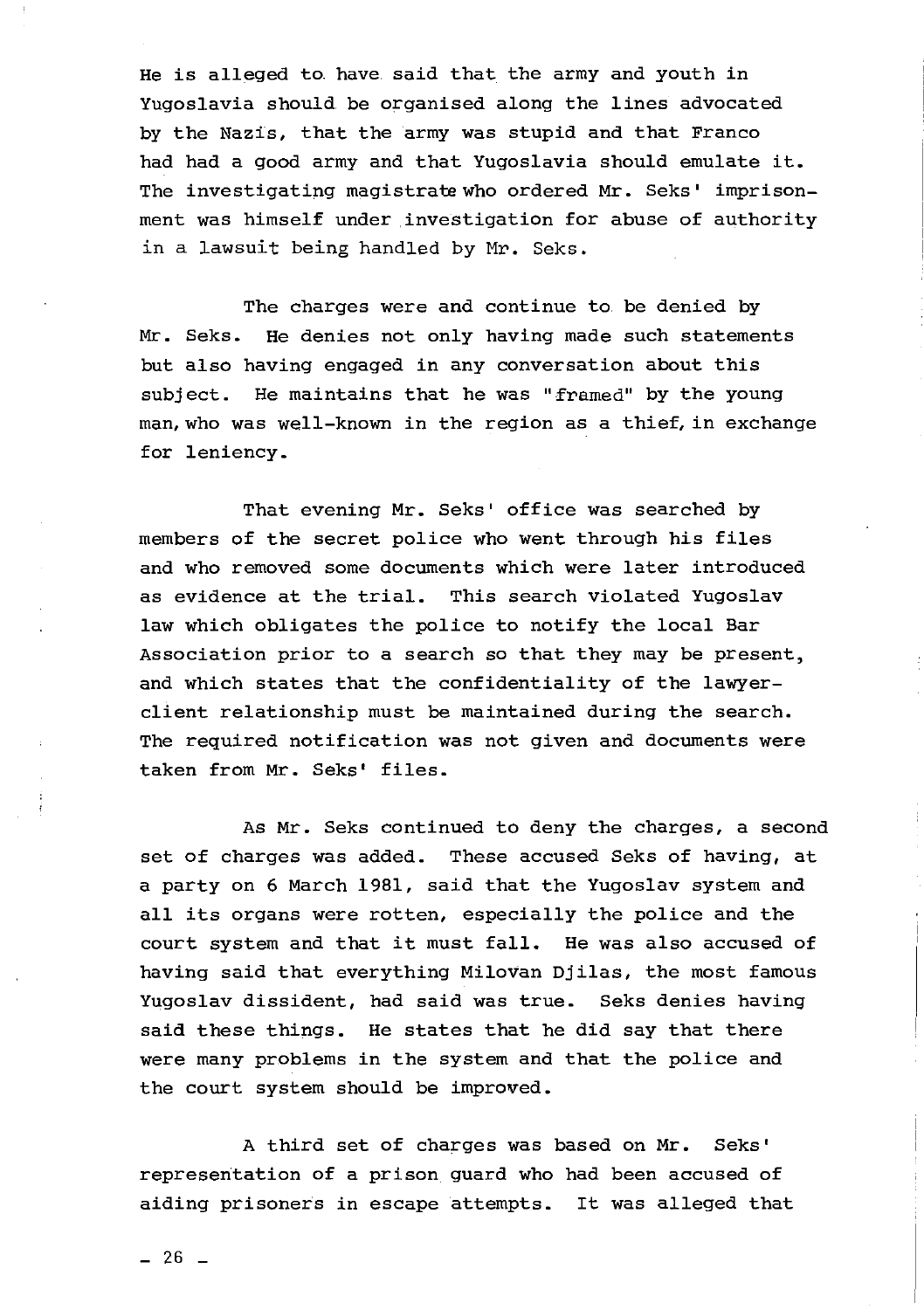**Mr. Seks illegally entered the jail to interview other prison guards.**

**Both the second and third set of charges were dismissed by the presiding judge during the trial. At the trial several witnesses admitted that they had been paid by the investigating judge to testify against Mr. Seks with respect to the third set of charges.**

**On 17 December 1981, Mr. Seks was found guilty on the first set of charges despite a finding that he had been provoked into making the statements. Under applicable case law if the statements are provoked there cannot be malice and accordingly the person cannot be found guilty. The verdict was affirmed on 9 November 1982 by the Supreme Court of Croatia, seemingly without an independent review of the evidence. The Supreme Court confirmed the sentence of 13 months on 19 January 1983.**

**The case was then appealed to the Federal Court of Croatia, which on 5 April 1983 sent the case back for review, specifically directing the appellate court to carefully consider "whether all or any of the statements for which he was sentenced could represent malicious and false representations of social and political conditions in the country". The federal court also found that the decision of the Supreme Court of Croatia violated the criminal proceedings Act because its affirmation of the trial court decision was based on an incorrect assessment of the facts placed before the trial court. At page 2 of its decision the federal court stated:**

> **"The appellate court argues that 'the state of facts has been established beyond any doubt on the basis of the defendant's defence itself, since the defendant did not deny having uttered those statements and defends himself by stating that he was intoxicated and provoked'. This is contradictory both to the trial court's sentence and the defendant's defence since the defendant never even**

> > $-27 -$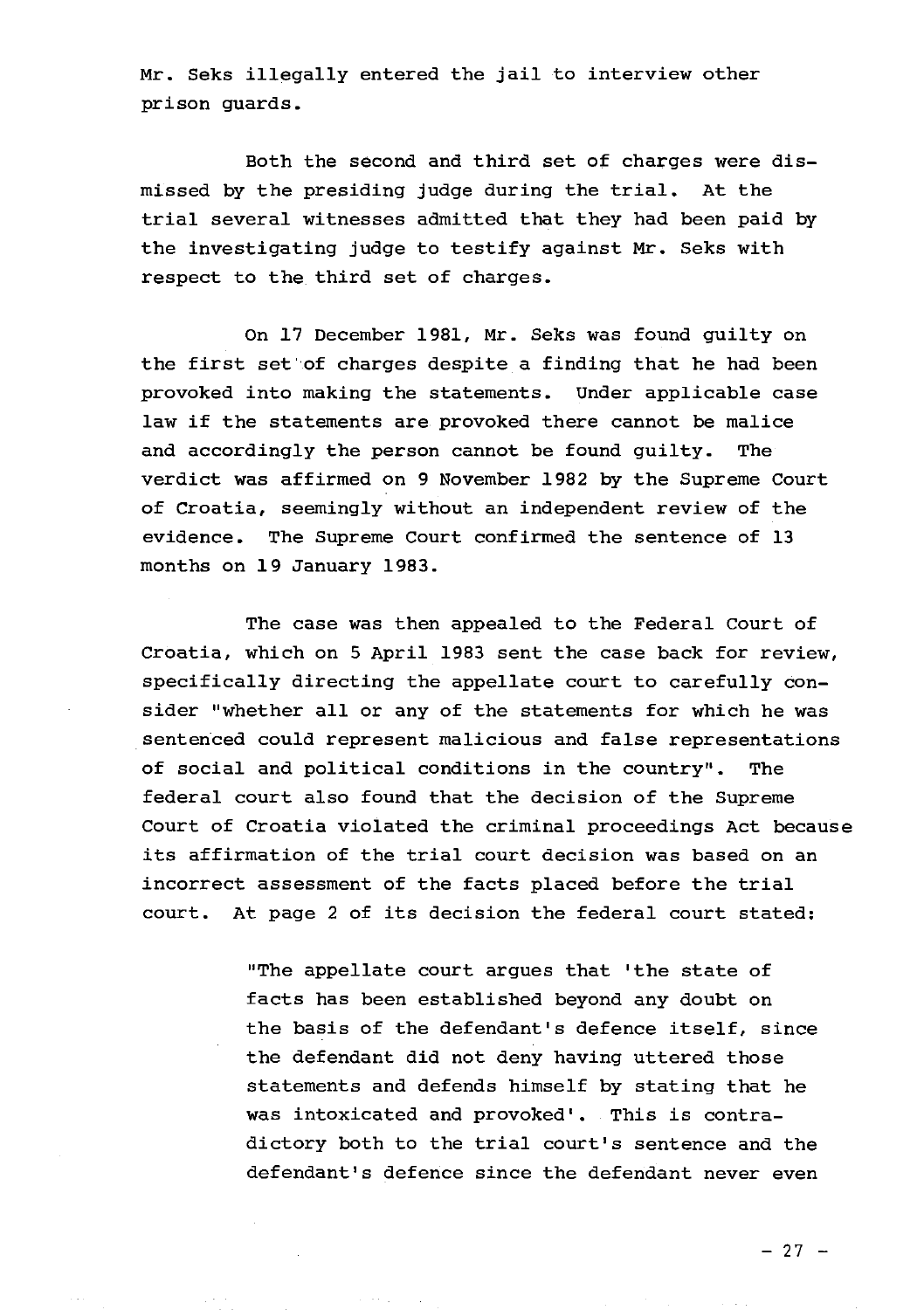**allowed the possibility of having uttered the statements for which he is sentenced."**

**The Supreme Court of Croatia did not undertake the independent review ordered by the federal court, but merely confirmed the verdict and reduced the sentence. The reduction of the sentence to 8 months' imprisonment deprived Mr. Seks of the right to appeal to the federal court because it does not have jurisdiction over cases with sentences under a year.**

**However, the federal prosecutor does have the power to institute "proceedings for the protection of legality" which would effectively bring the case before the federal court for review. Vladimir Seks has asked the prosecutor to institute such proceedings and is now awaiting a reply. The only difficulty with the proceeding is that it does not automatically suspend the commencement of the term of imprisonment. A special request for delay will have to be made by the federal public prosecutor.**

#### **Background Information**

**Vladimir Seks graduated in January 1966 from the** Faculty of Law at the University of Zagreb, Republic of Croatia. Upon graduation, he went for training to the district **attorney's office in Vinkovci, Croatia, from which he had received a scholarship during his third and fourth years of study. He worked there from 1966 to 1968, with one year away from the office to do his military service.**

**After completing his training he became a deputy district attorney but then left the Vinkovci office to work as a municipal court judge in Osijek. He spent one year as a judge and then went to work at the Osijek district attorney's office where he spent two months as an assistant district attorney and six months as a deputy district attorney.**

**While deputy district attorney of Osijek he commenced an investigation into the illegal opening of mail by the local**

 $-28$  –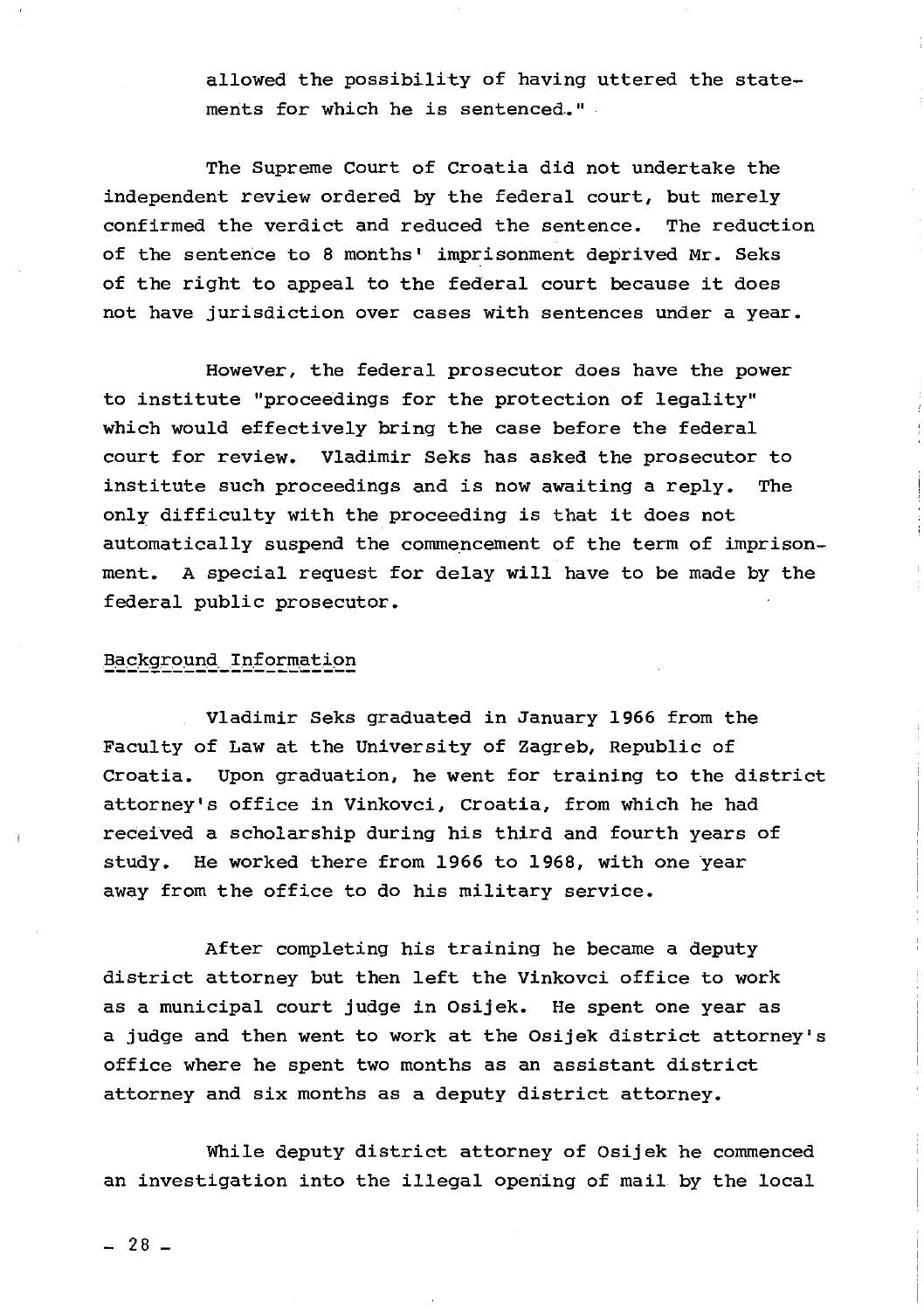**police. Under the federal penal law of Yugoslavia it was and is unlawful for the police to open mail unless there is a criminal proceeding underway and they have the approval of a judge or unless they have the written authorisation of the Minister of Police of the republic. After a preliminary investigation conducted along with an investigating magistrate he asked to be allowed to go forward and start a formal criminal proceeding. At that time each district attorney in** an office voted on whether a case should go beyond the pre**liminary stage and a prosecution undertaken. The vote was in favour of allowing him to proceed.**

**However, shortly after the vote, he was urged by his superiors to stop the investigation and to state that no illegal acts on the part of the police or post-office officials had been found. Mr. Seks resigned his office rather than carry out the orders. His superior used as an excuse to stop the investigation student demonstrations that had started in Zagreb, Croatia.**

**After resigning in October 1970, it took almost two years before he was able to find another job in the field of law. In white-collar fields potential employers check with the police before hiring someone. If the police do not approve, application for employment is rejected. In Mr.** Seks' case, the police had started a campaign to discredit **him, claiming hat he was counter-revolutionary and unpatriotic.**

**Finally, after two years of negative responses and refusals of admission to the Croatian Bar Association, the bar association relented and allowed Mr. Seks to become a member and to set up practice in a small village outside Osijek. He entered into the private practice of law at the beginning of 1973.**

**Mr. Seks is one of the few lawyers who will handle "political" cases. Since 1973 he has handled about fifty per cent of these cases in Osijek. Some of his cases concern harassment by police officials directed at individuals.**

 $-29 -$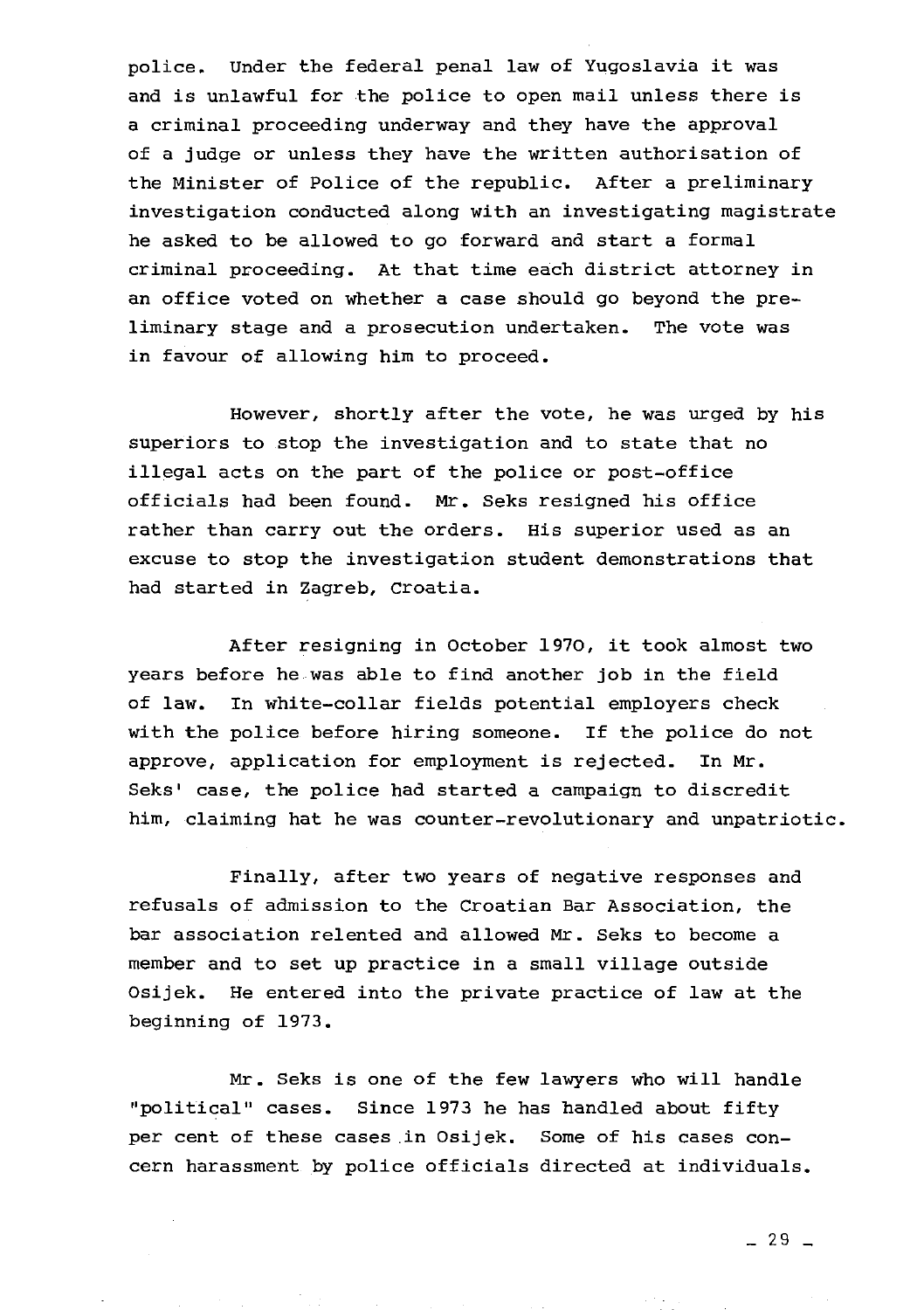**In about fifty per cent of these cases he has succeeded in either initiating an official investigation or in obtaining a declaratory judgment that the police officer in question did act illegally.**

#### **Support from the Croatian Bar Association**

**The Croatian Bar Association has written three letters on behalf of Vladimir Seks. The first was sent on 9 November 1981 and asked for clarification of the circumstances surrounding the arrest of Vladimir Seks and the search of his office. The Bar Association noted that one of the charges against him arose out of the performance of his duties as a lawyer and that such an arrest is not to take place unless it has been authorised by a special counsel to the court before whom the charges will be tried. It requested that it be informed whether such authorisation had been obtained. It went on to note that a search of a lawyer's office is not to take place without notification being given to the bar association and that the bar association has the right to be present.- The letter also points out that despite the fact that the confidentiality of the lawyer-client relationship is not to be violated during a search a document was taken from Mr. Seks' files and used as evidence at the trial. It then goes on to request confirmation of these facts.**

**The second letter was sent on 14 January 1982. It noted that the first letter had gone unanswered which the bar found surprising given the gravity of the situation and that a guilty verdict had been entered against Mr. Seks. It again asked whether the information referred to in its first letter was correct. In this letter the bar associa**tion also noted the important role played by lawyers in **protecting the rights of citizens and noted that it was for this reason that laws had been passed to ensure lawyers could carry out their functions without fear of reprisal. According to the bar association, these laws were not designed to protect the lawyer but rather the citizens of the country.**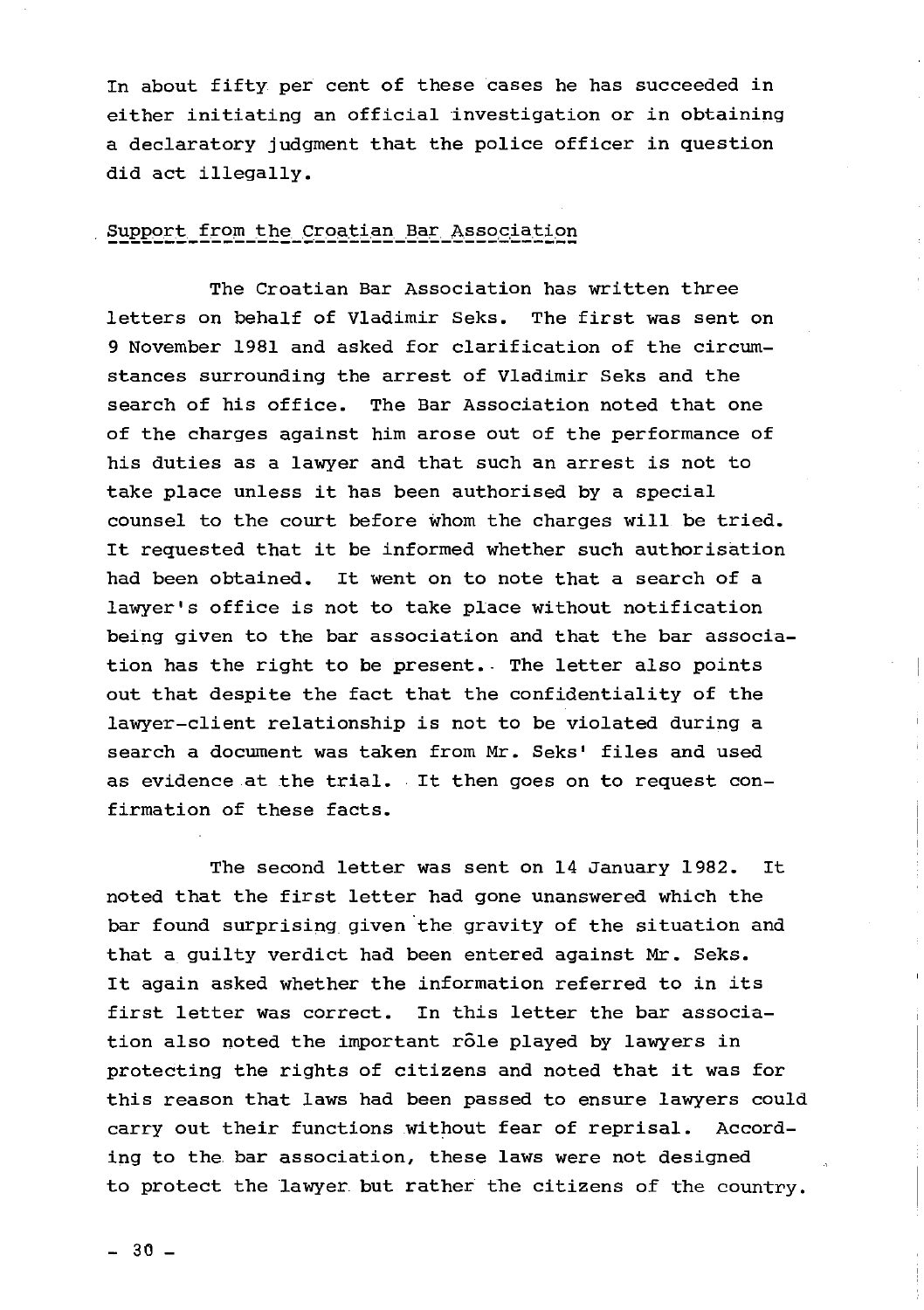**Violations of these laws not only put into question the ability of lawyers to practice their profession but also jeopardised the constitutional rights of workers and of citizens. The bar association then asked that impeachment proceedings be commenced against the investigating magistrate who allowed these violations of the law to occur and that disciplinary proceedings be commenced against the police who participated in the search and who seized the document.**

**On 31 January 1984 the Croation Bar Association sent a letter to the federal public prosecutor in support of** Mr. Seks' request that the prosecutor institute proceedings **for the protection of legality. It stated that after careful r eview of the files it considered his request to be wellfounded. The Bar refers to the finding of the federal court that essential facts were not properly considered which caused it to reverse the Supreme Court decision and send it back for a complete re-examination of the relevant facts.**

**Prior to the letter of 31 January 1984, the Bar Association had sent a petition to the federal public prosecutor in which it asked that the proceedings for the protection of legality be commenced and stating that it did not believe Mr. Seks to be guilty of the crimes alleged. The petition refers to Mr. Seks as a conscientious, honest and skilled lawyer.**

**Lawyers, lawyers' associations and judges' associations have been asked to write to the federal public** prosecutor urging him to institute, on behalf of Vladimir **Seks, proceedings for the protection of legality.**

 $-31 -$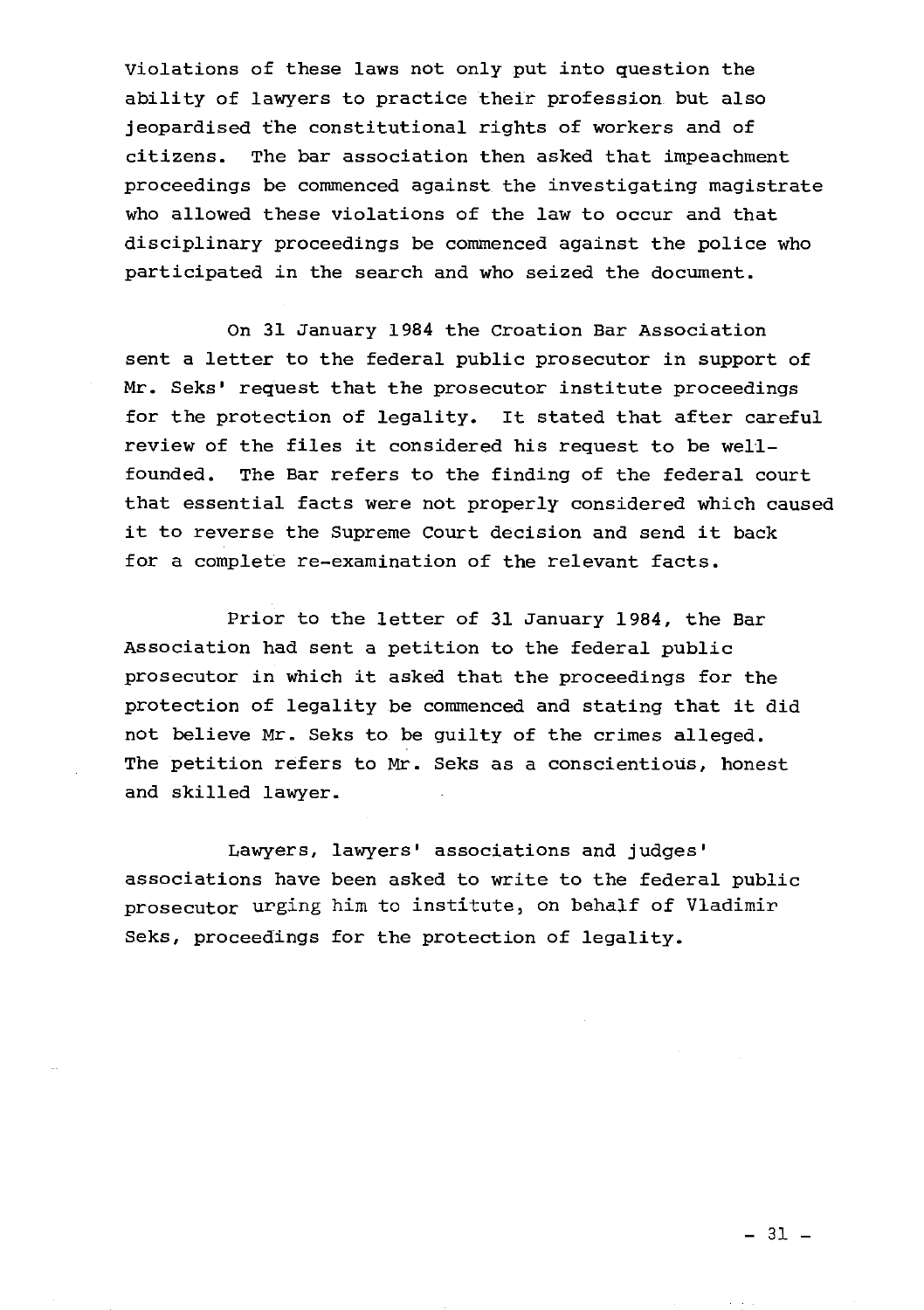#### ACTIVITIES OF LAWYERS' AND JUDGES' ASSOCIATIONS

#### **BAR ASSOCIATION OF GUATEMALA**

**Below is the text of a petition dated 16 February 1984 by the Guatemalan Bar Association addressed to the President of Guatemala, and calling for an investigation into the role of the police in cases of "disappearances", the publication of a complete list of all those detained by the police, the enactment of reforms to ensure that all future arrests will be made within the framework of the law and for punishment of those responsible for illegal acts.**

**"Mr. President,**

**After careful consideration, the Guatemalan Bar Bar Association hereby addresses the following statement to the President:**

**I. Different sectors of the population have expressed their concern about the increase in the number of criminal acts which are committed daily against the life, liberty and security of the people by individuals acting with complete impunity.**

**Accordingly, one must mention that, through these acts of violence, hundreds of people have been kidnapped by armed men dressed as civilians and have thus disappeared.**

**II. Also, in press releases published on the 13th and 14th of this month, high-placed officials of the National Police revealed that one hundred and seventeen people who had apparently been kidnapped, and of whom, nothing was previously known, were found confined in centres run by the police. One such centre is the Department of Technical Investigation (DIT).**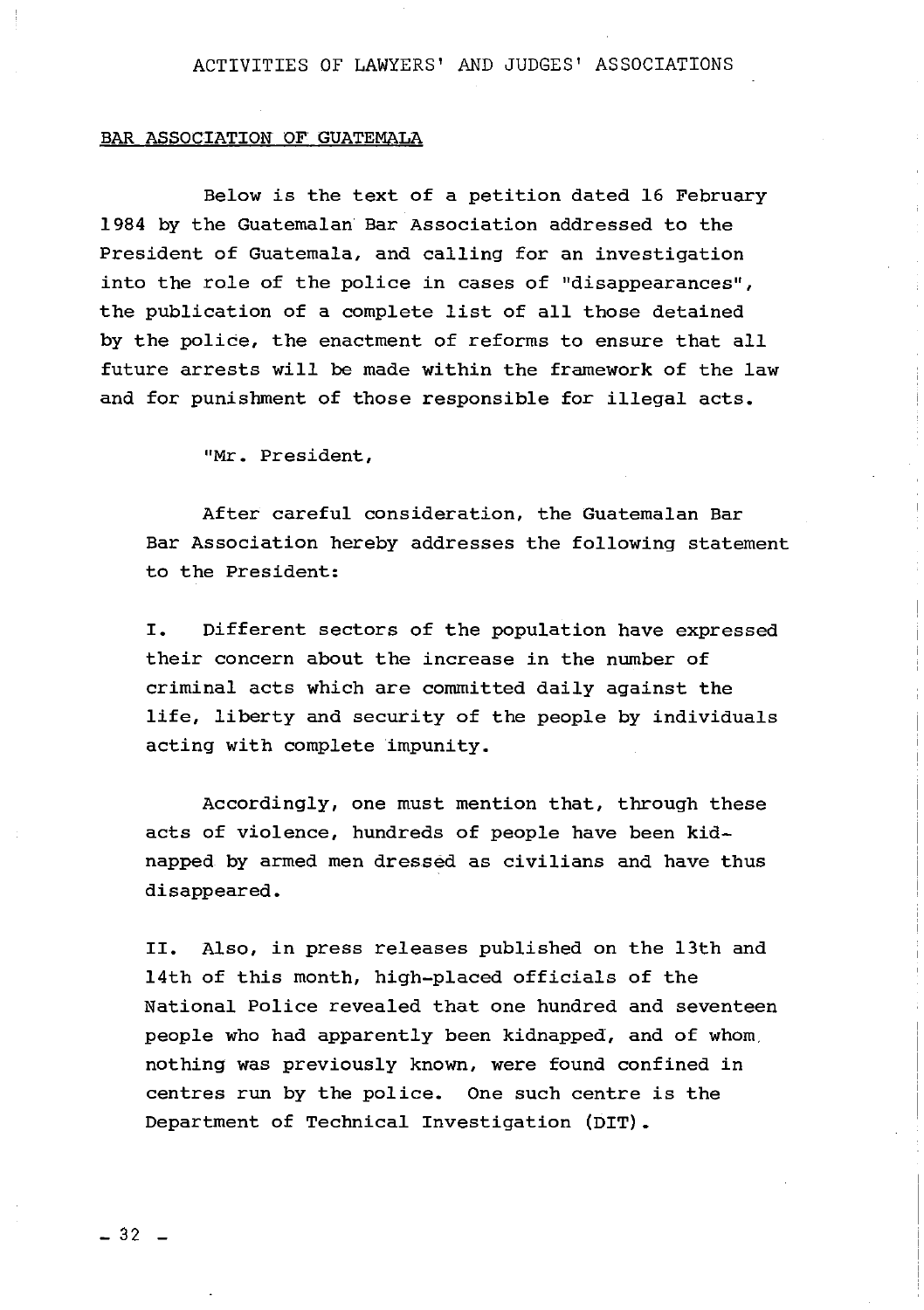**The press releases also noted that the families of the missing persons petitioned the police about the whereabouts of their relatives. However, the police denied that they had been imprisoned. Nevertheless, there is talk than an even greater number of people are missing than has been reported.**

**III. The President must agree that the activities of the police corps contradict legally-binding rules. Furthermore, in propagating these criminal acts, the so-called "security forces" of the state contribute to the spread of fear and violence. Ideally, if the police proceed to arrest an individual, they must do it without concealing the fact and must immediately entrust the suspect to the competent legal authorities. In issuing a warrant of arrest the courts have the obligation under the Penal Code to ensure that violence, the unnecessary use of force or any other vexatious procedures are avoided. Similarly, the above-mentioned code gives the prisoner the right to communicate with his family, lawyer, reputable friends and personal physician; no person can deprive the prisoner of this right by means of incommunicado detention. The code also provides for the liability of those who violate this provision.**

**In cases such as those mentioned above, the behaviour of the police has led to a loss of faith in the police as an institution; it is their role to protect the life, integrity and security of the people.**

**In fact, in the afore-mentioned cases, no difference exists between the behaviour of the police and that of common criminals. Thus, the state loses moral authority. It is imperative to stress the serious damage suffered by the whole legal apparatus of the state when the police arrest an individual and deny him access to the courts where a writ of habeas corpus could be demanded and, therefore, to apply to investigate the**

 $-33 -$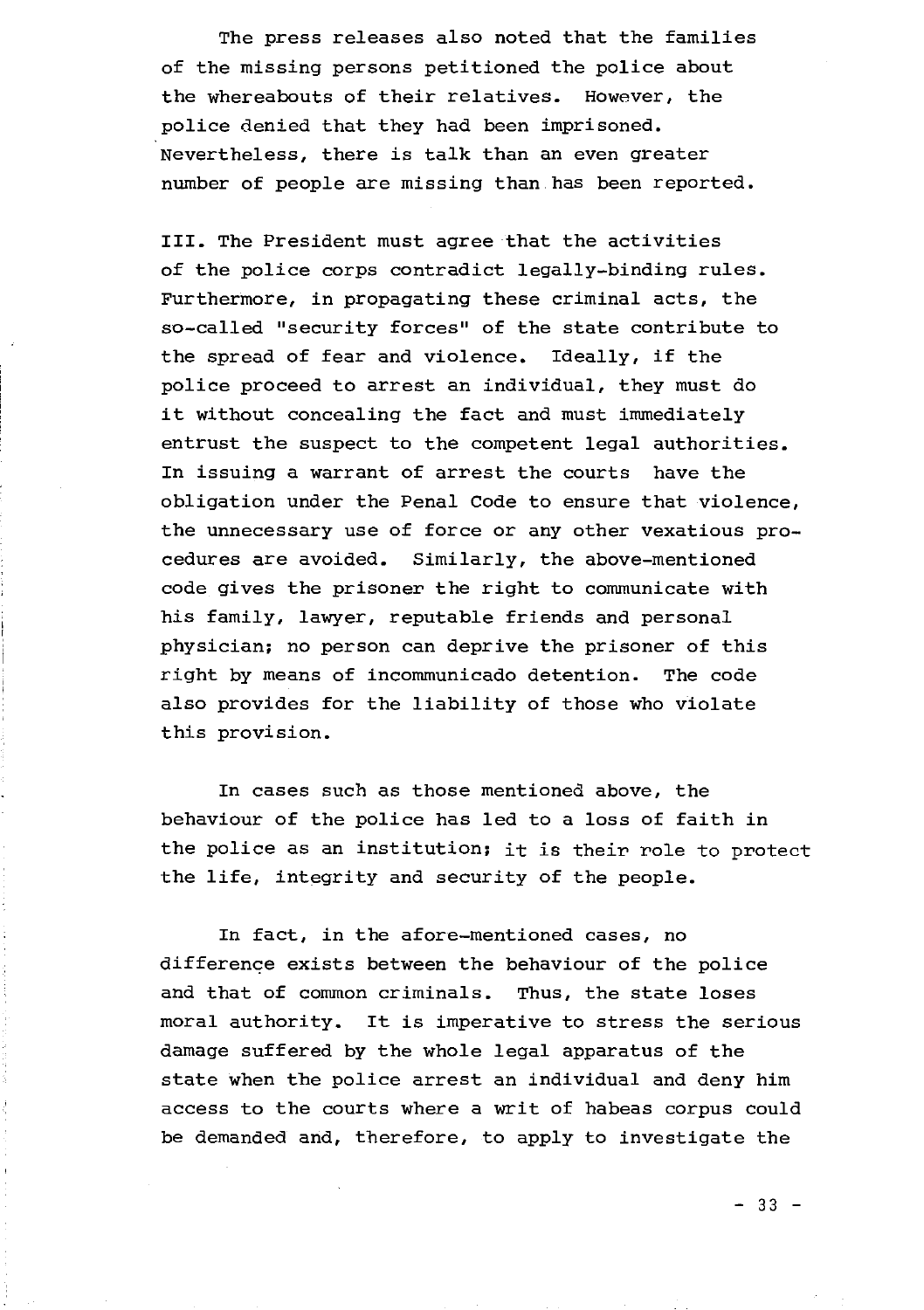**lawfulness of the restraint. Under the civil rights code of the constitution (and the right to habeas corpus) hiding the fact that an arrest has taken place or any other method of denying a person's constitutional rights, constitutes the crime of kidnapping.**

**IV. In view of the serious nature of the facts presented herein, which clearly constitute a violation of human rights and contradict the basic principles of the system of justice, the Guatemalan Bar Association requests the President to consider the following proposals:**

**First, a full investigation must be ordered to clearly determine the role and responsibility of the police in the disappearance of the afore-mentioned one hundred and seventeen people.**

**Secondly, a complete list of all those detained, particularly those whose detention has heretofore been concealed by the police, must be published. All persons** must then be entrusted to the competent legal authorities **for a just trial in court.**

**Thirdly, the police corps must be ordered to obey the Constitution and laws when making arrests; for example, they must obtain a court warrant, except in** cases of in flagrante delicto.

**Above all, the police must renounce all unnecessary methods of repression and abstain from vexatious acts against arrested individuals. Instead, they must assure that those arrested are brought before the proper courts.**

**Fourthly, the executive must take such measures as it deems appropriate to control the police in order to prevent continued acts of violence against the security of the whole society. These measures should be taken not**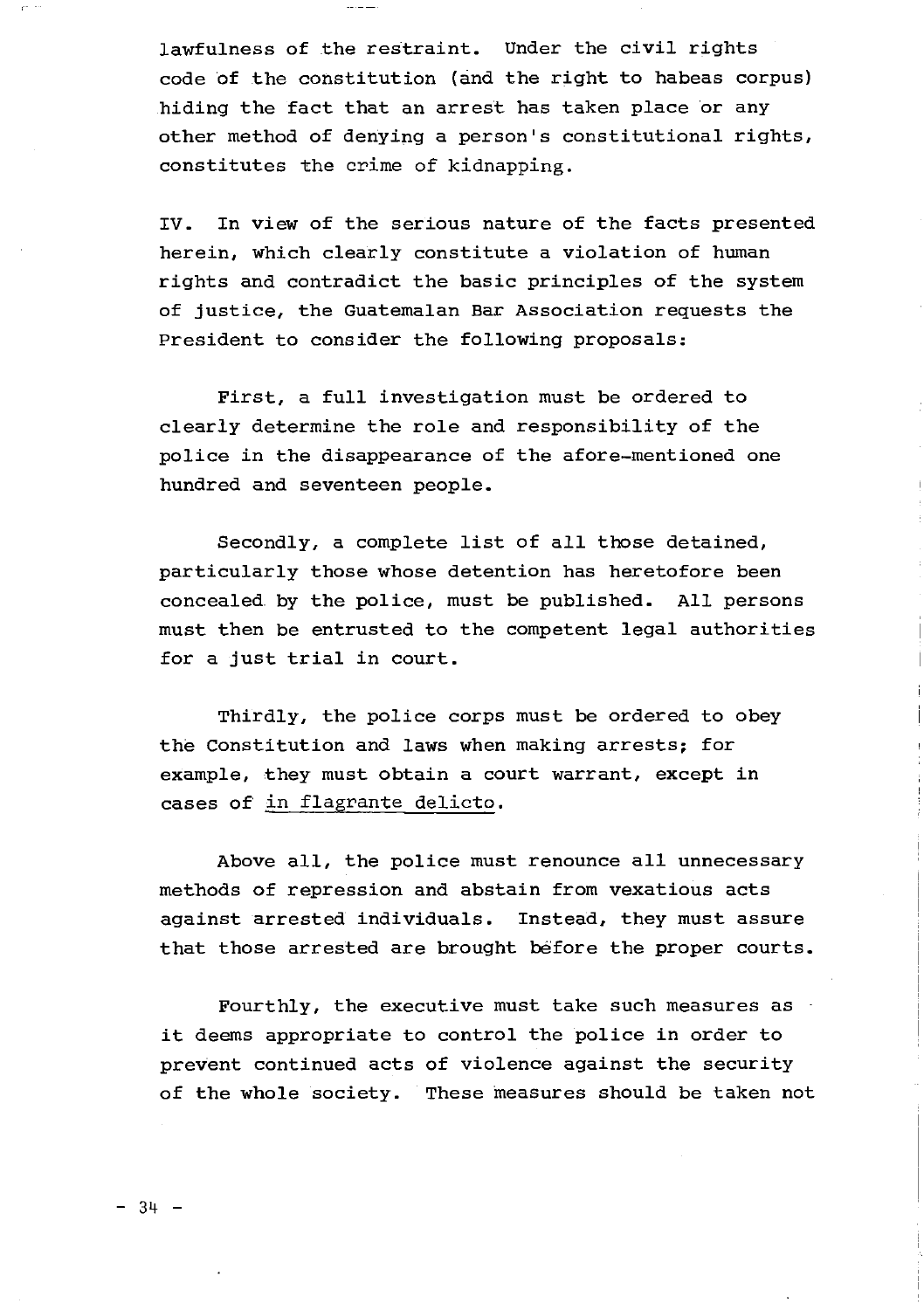**only for the sake of social stability but also to** fulfil the state's commitment vis-à-vis the inter**national community to respect human rights.**

**Guatemala, 16 February 1984"**

#### COMMITTEE FOR IMPLEMENTING LEGAL AID SCHEMES, INDIA

**In 1981, the government of India established a "Committee for Implementing Legal Aid Schemes" under the chairmanship of Mr. Justice Bhagwati of the Indian Supreme Court. The Committee was charged with the implementation of an earlier report on the question of legal aid for the poor. The Committee has established one of the most far-reaching government sponsored legal aid schemes in the world.**

In December 1983 the Committee submitted to the **government a progress report on its activities, which now extend to the field of social action litigation (see ICJ Review No. 29, p. 37). In view of its imaginative and innovative approach the CIJL has decided to publish extensive extracts form the report. Comments on the report or articles on legal aid programmes in other countries will be welcome.**

#### **REPORT**

**2. The legal aid programme adopted by the Committee is of a two-fold character:**

**(a) court or litigation-oriented legal aid programme; (b) preventive or strategic legal aid programme.**

**3. Dispensation of court or litigation-oriented legal aid is the responsibility of State Legal Aid and Advice**

 $-35 -$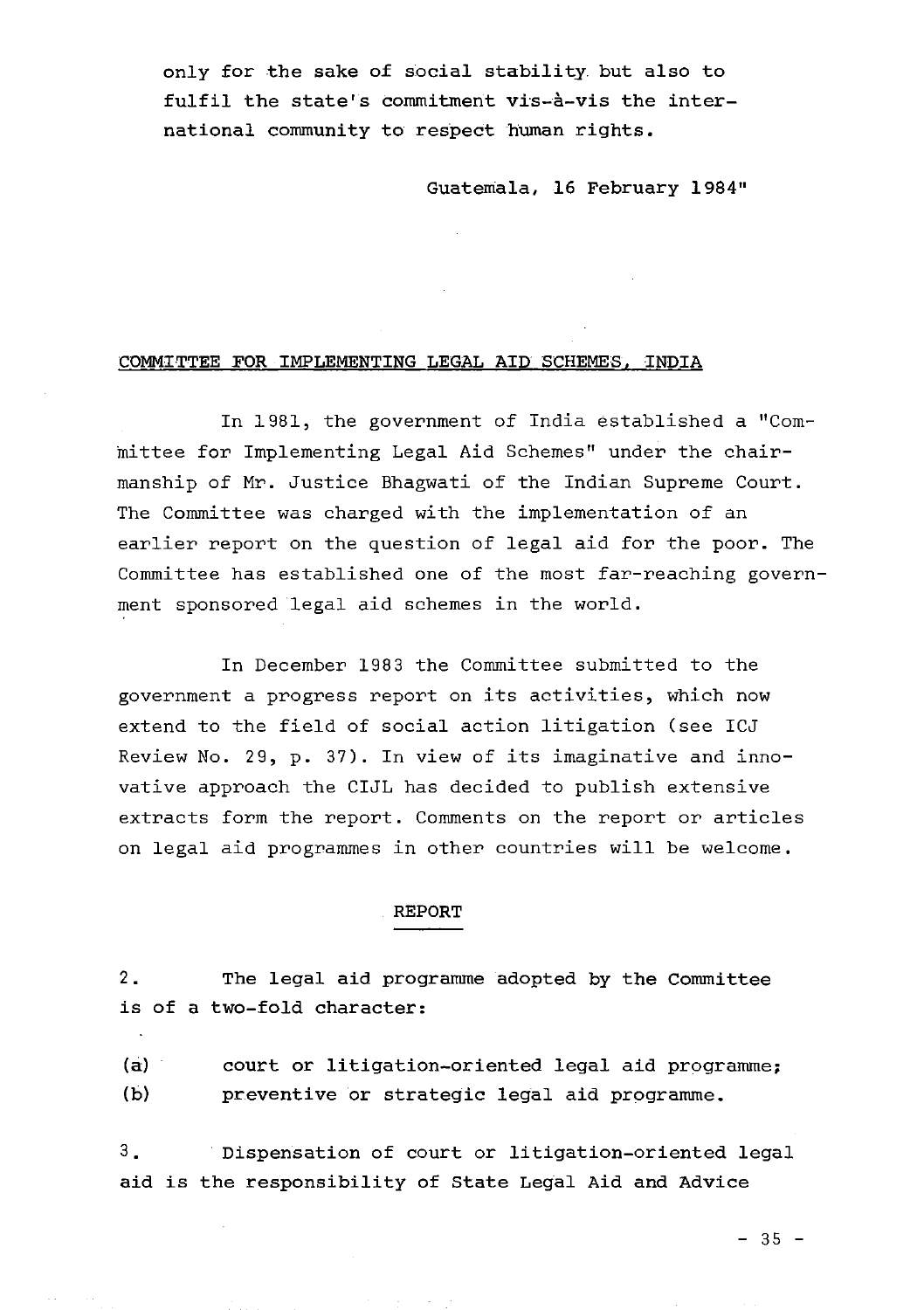**Boards which have been set up in the States in accordance with the Model Scheme evolved by the Committee. The Committee renders financial assistance to States Legal Aid and Advice Boards and to non-political social action groups for implementing various items of preventive or strategic legal aid programmes.**

#### **Court or Litigation-oriented\_Legal\_Aid:**

1 1 **. This form of legal aid is given by initiating or defending legal proceedings in a court of law to vindicate the rights and legal remedies available to the poor and vulnerable sections of the society. This is the traditional form of legal aid. The Committee does not give such legal aid and advice directly to any person. Legal aad and advice is dispensed by the State Legal Aid and Advice Boards and** Legal Aid Committees in Districts, High Courts and the Supreme Court.

**12. The Committee has set up a Supreme Court Legal Aid Committee for giving legal aid and advice in cases coming up before the Supreme Court.**

1 3 **. The legal aid movement has gained momentum in the** country and its impact is being felt. It may, however, be **pointed out that the legal aid movement has not made as much progress in some of the States as it ought to have because of difficulties arising from inadequacy of staff, nonavailability of finances and long drawn-out process of release of funds by the State Government and lack of sufficient enthusiasm by the State Governments and the lawyers. State Legal Aid and Advice Boards are actively engaged in the redressal of the grievances of the people and in addition to giving legal aid and advice, they are also taking up specific legal aid programmes, such as legal** aid camps, lok adalats, training of para-legals and pro**motion of legal literacy among the rural poor.**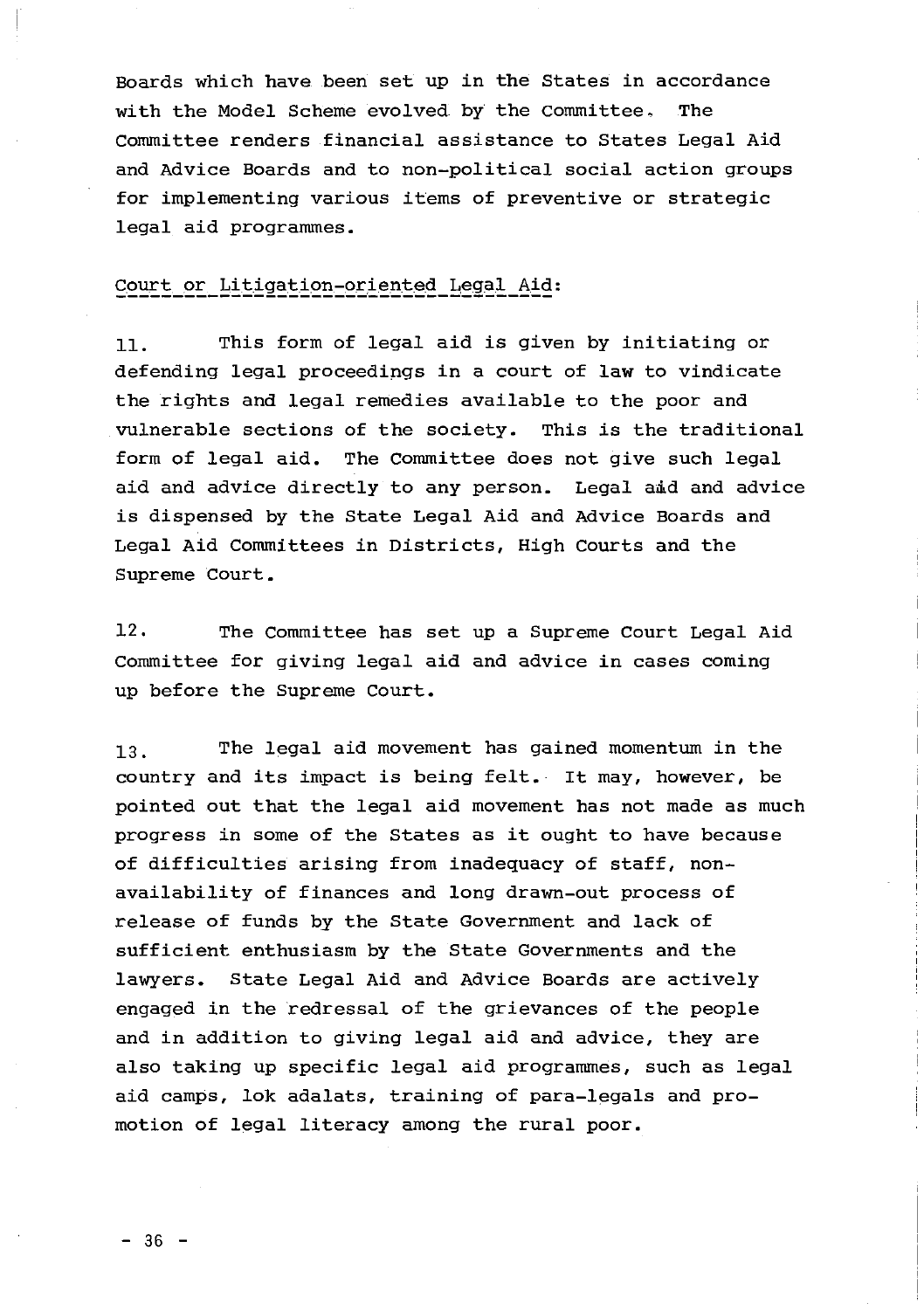#### **Preventive or strategic legal aid:**

14. The Committee lays greater stress on preventive or **strategic legal aid, which consists of the following items:**

**(i) Promotion of Legal Literacy, including publication of Legal Aid Newsletter, booklets and documentary films**

15. The Committee attaches great importance to the **promotion of legal literacy as it is necessary that the weaker sections of the community must know their rights and benefits given to them by various social welfare legislations and governmental schemes and measures. With this end in view, the Committee is publishing a Quarterly Legal Aid Newsletter, separately in Hindi and English, which contains** features, inter alia, News from States, Know Your Rights, **Reports on Legal Aid Camps, Reports on Public Interest Litigation and informative articles on various aspects of the legal aid programme in different parts of the country, creating awareness amongst the people about the imperative necessity of a comprehensive and integrated legal aid programme and providing a forum for exchange of views and experiences on the delivery of legal services to the weaker sections of the community.**

**17. National Plan for Legal Literacy; The Committee has set up a National Legal Literacy Cell within the Committee and a National Plan for Legal Literacy prepared by Mr. J.K. Mathur, Additional District Judge, Etawah, is before the Committee for its finalisation. Under this programme, a cadre of legal educators is to be trained who will spread legal literacy among the people and conscientize them within a reasonable period of time. The Committee also proposes as part of this programme to persuade the N.S.S., Adult Education Programme and Central Workers Education Programme, to introduce legal components in their training programme.**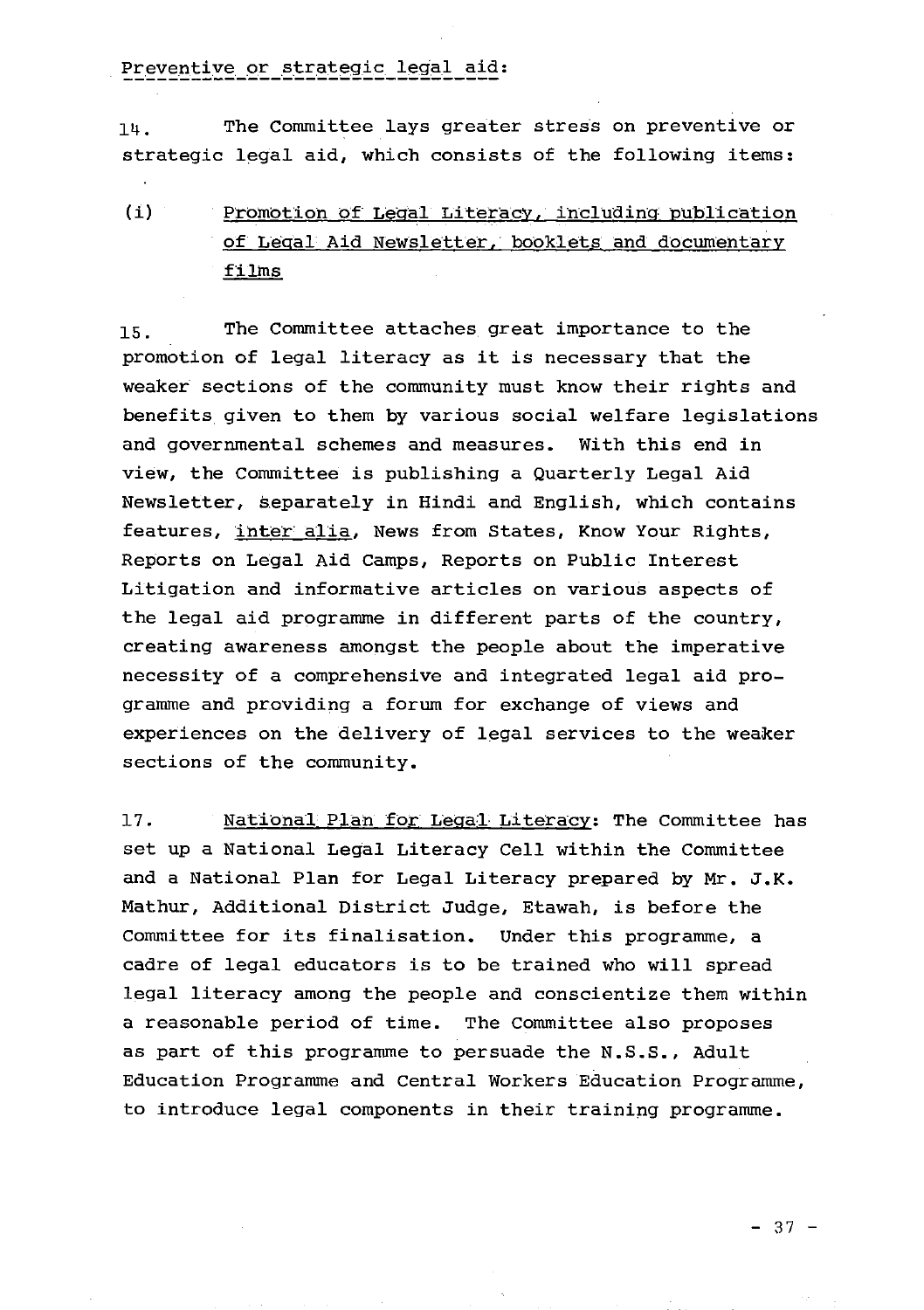**1 8 \_ A documentary film on 'Legal Aid" has already been produced in collaboration with the Films Division of India which was exhibited in August 1983 throughout the country. Another documentary film on 'Legal Aid' in Hindi and Marathi has been produced by the State of Maharashtra at the suggestion of the Chairman of the Committee. The Committee has suggested production of two more documentary films, one on 'Women and the Law' and the other on 'Industrial or** Agricultural Labour and the Law', and the Chairman of the **Committee has already initiated the necessary steps in that direction. The Committee is considering production of seven to eight short films on various aspects of the Legal Aid by the Films Division of India and, if necessary, through private producers.**

**19- The Committee is utilising the television and radio media for publicity of the legal aid and legal literacy programme . The Chairman of the Committee has already appeared on the television in one of its rural programmes entitled 'CHAUPAL' and has also given talks on All India Radio on legal literacy, public interest litigation and legal aid in general**.

**20. The Committee has moved the Ministry of Information and Broadcasting for making time available on television and All India Radio for giving information in regard to the availability of the legal aid programme. The Committee has also decided to utilise the existing institutions, such as N.S.S., Family Planning Programme, Adult Education Programme, Workers' Education Programme, I.R.D.P., etc., for the purpose of giving publicity to the availability of the legal aid** programme.

#### **(ii) Legal Aid Camps**

**21. Legal Aid Camps are held to carry justice to the doorsteps of the people. The Committee has helped to evolve guidelines for organising legal aid camps and assisted State Legal Aid and Advice Boards to hold camps, particularly in the rural areas. These camps are attended by the**

 $-38 -$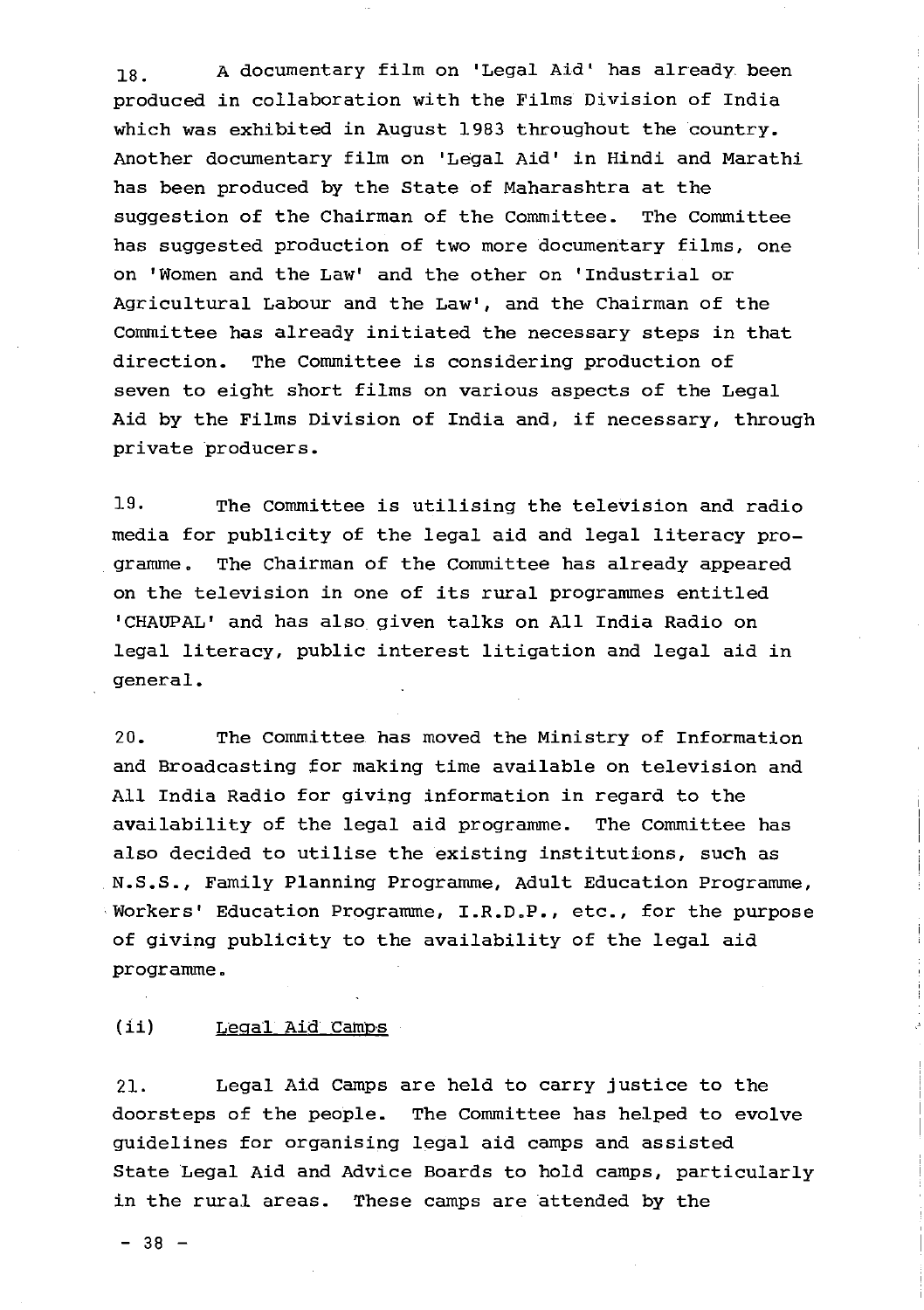**Chairman of the Committee, Executive Chairman of the** respective State Legal Aid and Advice Boards, the Law Minis**ters of the State and others.**

**22. The nature of the cases that come up before these legal aid camps are - mutation of land, land pattas, forest land, bonded labour, criminal cases of a trivial nature, pending civil suits and rehabilitation of destitute women rescued from the red-light areas, etc.**

## **(iii) Urban and Rural Entitlement and Legal Support Centres**

24. The Committee has now embarked upon a programme of **associating non-political social action groups working at the grass-roots level in different parts of the country for the purpose of surveying, identifying and documentation of the problems of the tribal and rural poor. The Committee has set up Urban and Rural Entitlement and Legal Support Centres for providing legal resource to the social action groups and rural organisations of the poor within the area of their operation, holding camps for training non-political social activists as para-legals and for conducting surveys of the various entitlements of the rural and urban poor and to ensure their implementation so that social justice can reach the common man and the objectives set out in the Preamble and the Directive Principles of the Constitution can be realised.**

**27. These Legal Support and Entitlement Centres would be providing:**

**(a) Legal services;**

and a state

 $\mathbb{R}^{\mathbb{Z}^2}$ 

- **(b) training of para-legals;**
- **(c) socio-legal surveys to find out whether the people are getting social and economic entitlements and, if not, why;**
- **(d) taking up all matters affecting the poor with the administrative authorities; and**

 $-39 -$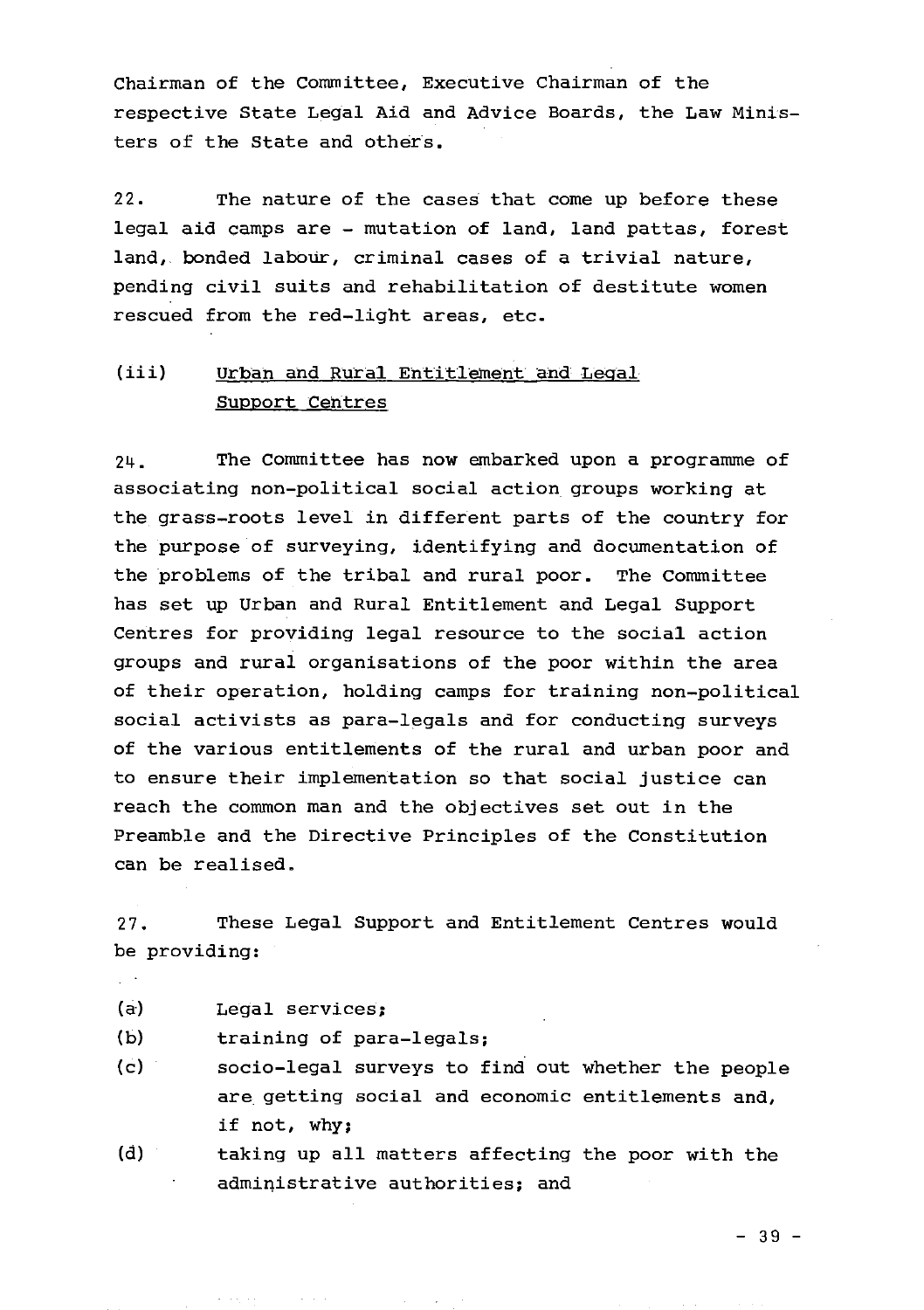**(e) failing relief from the administrative authorities, take up public interest litigation.**

**29. The Committee, through these Centres, has held para-legal training camps for social workers so that they could give first-aid in law to the poor in their respective areas of operation, resolve their problems out of court as far as possible and help the poor to fight exploitation and injustice and report cases in the nature of public interest litigation to the Committee or the State Legal Aid and Advice Boards for being taken up in the High Courts and/or the Supreme Court of India.**

#### **(iv) Training of Para-Leaals**

**30. The Committee is of the view that for over 650 million people 25 0,000 lawyers or so will hardly be able to cope with the growing demand of the people and it has, therefore, adopted training of para-legals or barefoot lawyers as one of the important items of its programme for catering to the needs of the people at the grass-root level.**

**31. Under this programme, training in rudimentary** knowledge of law and the basic elements of the social wel**fare laws and procedure is imparted to social workers, gram sevaks, gram panchas and other men and women belonging to the weaker sections of the community. After training, these para-legals would be helpful in finding out, particularly at the grass-roots level, the sources of exploitation of the weaker sections, creation of legal awareness amongst them, giving first-aid in law and providing support and assistance to them, organising them to fight for their rights through the legal process, bringing about community rights mobilisation, bringing about mutual reconciliation and settlement of problems, failing which taking the poor to the legal aid centres for legal aid and advice.**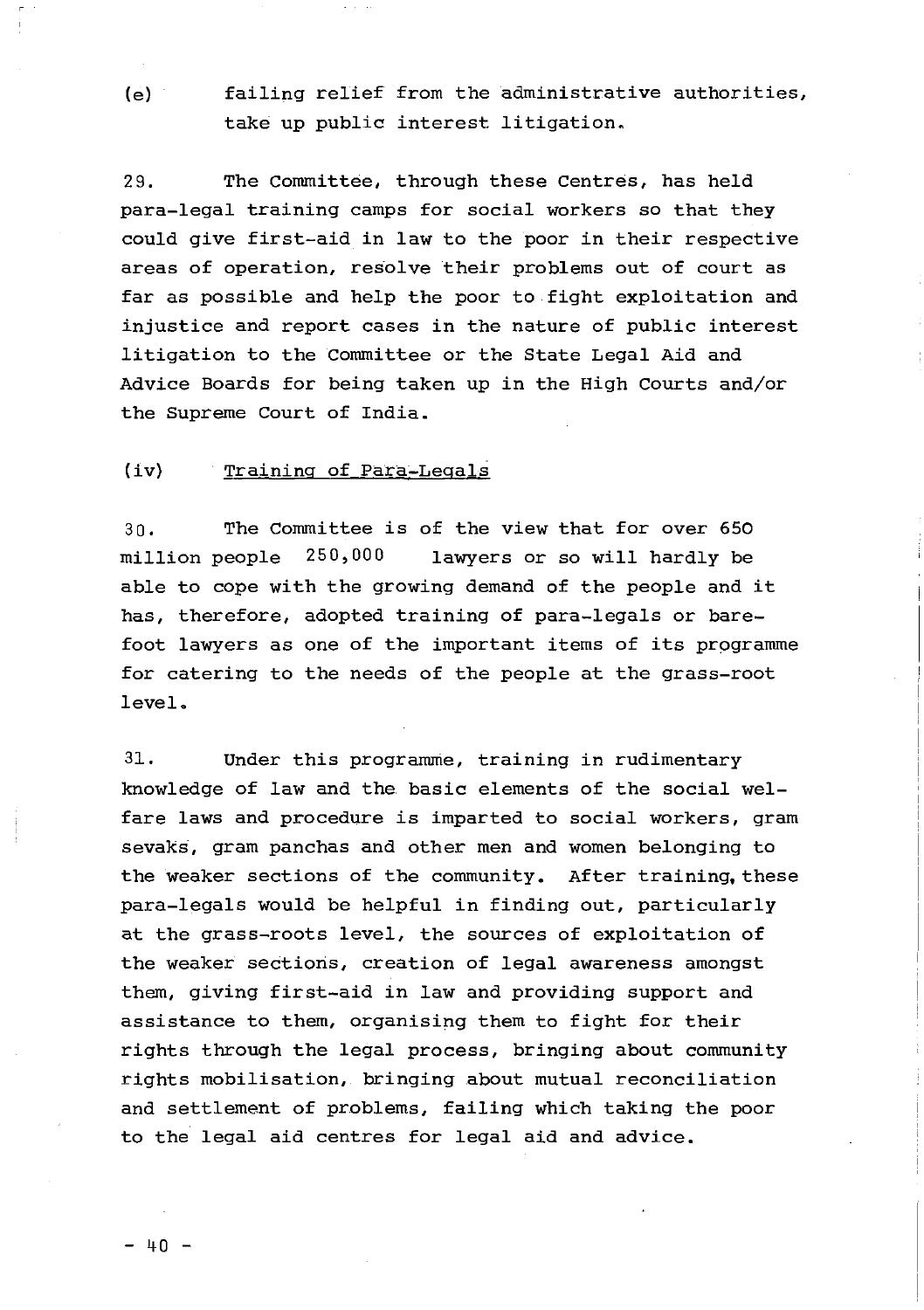**32. Several para-legal training camps have already been held under the guidance of the Committee in different parts of the country.**

#### **(lV)(a) Women para-legal training course**

**33. Women fall under special category for legal aid and advice. The Committee has taken cognizance of women as a class who have been subject to deprivation, brutality and extortion. The Committee has now focussed attention on women as a class and is trying to build up social and legal defences for this class. With this end in view, the committee organised a pioneer three days' para-legal training programme on 1-3 January 1983 in Delhi, where about 50 women social workers representing 16 Delhi-based Women's Organisations were given training in rudimentary knowledge of law on various subjects. The Committee has decided to form a Co-Ordinating Call for Women which will be charged with surveying, identifying and resolving the various problems of women through the process of law by the accredited women social workers of the Committee so that women could feel that their dignity and honour is being protected.**

#### **(IV)(b) Legal Aid Clinics**

3 7 **. With a view to involving law students in the legal aid programme and channelling their energies towards constructive work, the Committee is trying to persuade the universities and law colleges to set up Legal Aid Clinics.**

**38. The Committee has evolved a Model Scheme for Legal Aid Clinics in the universities and law colleges. Prof. Madhava Menon, an academician from Delhi University and a Member of the Committee has been entrusted with implementing this programme.**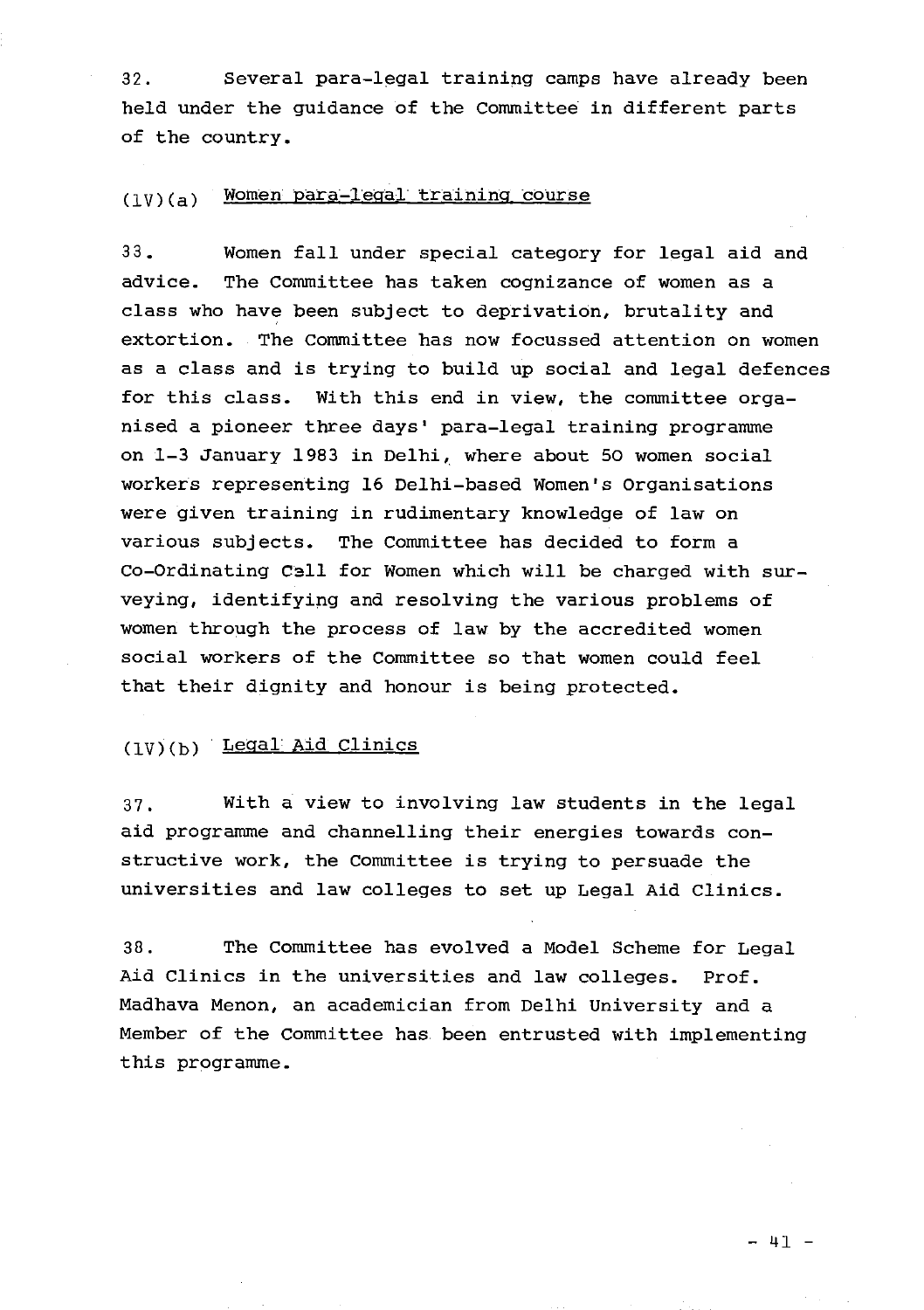#### **(v) Legal Education Programme**

4 1 **. On a suggestion of the Committee, the Bar Council of India has agreed to introduce 'Law and Poverty' as an optional subject, to begin with, in the third year of the LL.B. curriculum.**

**42. The Committee, in collaboration with the Bar Council of India has taken up the preparation of the book on 'Law and Poverty'. This is altogether a new subject and hardly any reading material is available at one place for for the benefit of the students who opt for this subject. An Editorial Committee has been set up. Dr. Upendra Baxi, Vice Chancellor, South Gujarat University, is the Chief Editor of the book, other subscribers being eminent jurists and academicians, such as Prof. Madhava Menon, Dr. Gaur, Dr. Lotika Sarkar and others.**

#### (vi) Research in the areas of law affecting the poor

**4 3. The Committee decided that it is absolutely necessary to carry out research in the areas of law affecting the poor to develop and innovate new adjudicatory mechanisms** for disputes settlement and to research into the role of **informal justice system, particularly in the rural areas that would help to organise legal services cheaply, expeditiously and more effectively. Under this programme, the Committee organises Seminars, Workshops, Conferences, etc., on different subjects having bearing on the various laws affecting the poor.**

#### (vii) Legal Aid and the Bar Council

4 9 **. The Bar Council of India has, on the suggestion of the Committee, decided to set up a Legal Aid Committee for giving legal aid to the poor. The Scheme prepared by the Bar Council postulates setting up one or more Legal Aid Committees. According to the Scheme, the legal aid through the Bar Council of India shall be admissible to every**

 $-42 -$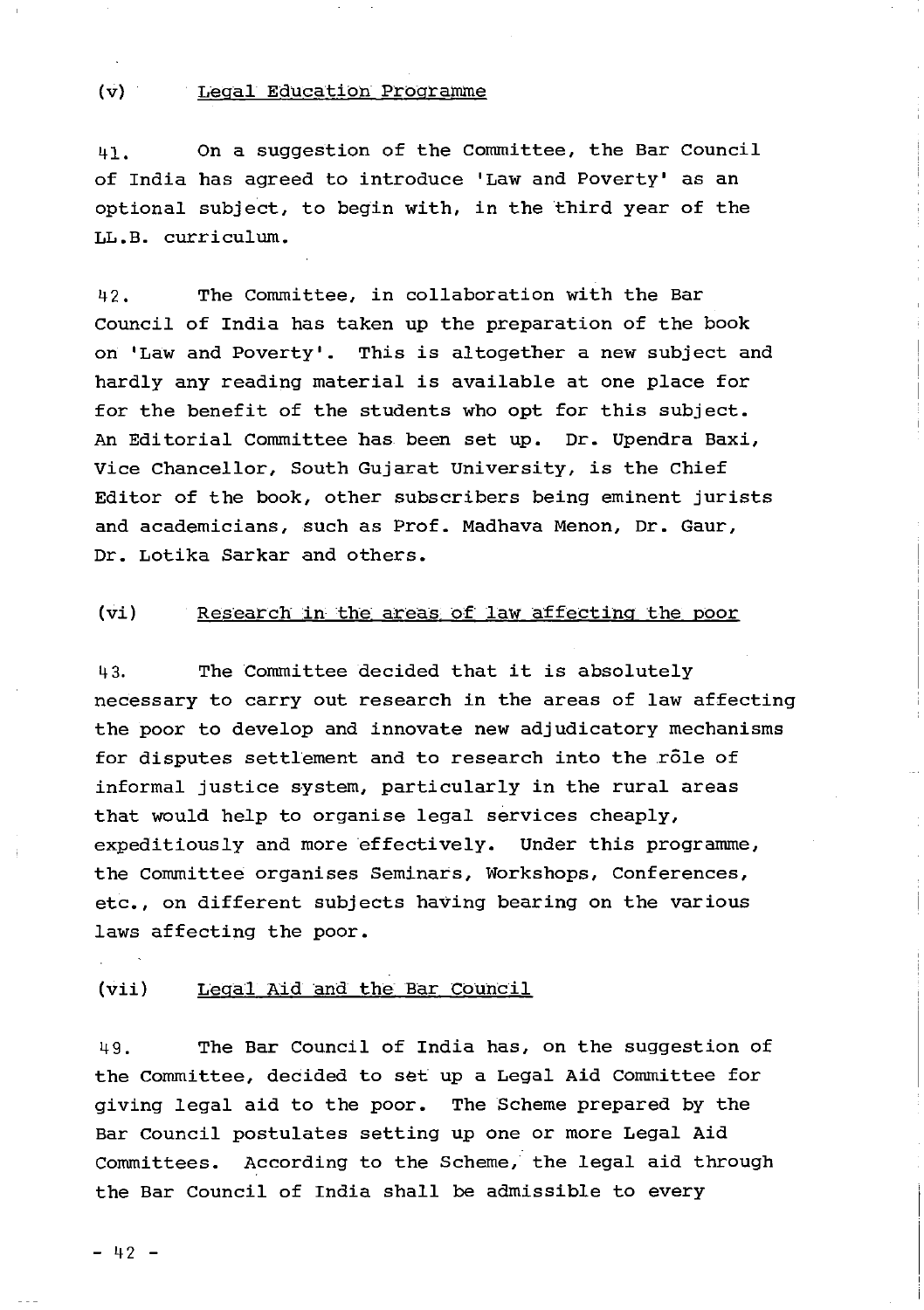**applicant whose income does not exceed Rs. 6,000/- per annum and who has got a prima facie case and who has not obtained legal aid from any other source.**

50. The Committee, jointly with the Bar Council of India, **would be holding four workshops for the High Court Judges in four different regions of the country. The object of the workshops is to expose the High Court Judges to the concepts of legal aid and public interest litigation and to discuss** problems relating to these topics with a view to improving **the functioning of the legal aid programme and sensitising judges to the problems of the poor.**

#### **(viii) Public Interest Litigation**

 $\omega$  ,  $\omega$  ,  $\omega$  ,  $\omega$  ,

51. Public interest or social action litigation is **intended to bring problems of the poor before the courts. So far the courts have been largely utilised by the rich and the affluent with a view to protecting their interests, but now, for the first time and as a result of the efforts of the Committee and the lead taken by the Supreme Court, the problems of the poor are coming before the courts by way of public interest litigation which has been made possible as a result of the expansion of the doctrine of locus standi in the Judges' Appointment and Transfer case. Public interest litigation seeks to reach justice to the common man by making basic human rights meaningful for him. There are a large number of such cases coming up before the Supreme Court and the High Courts where the basic human rights of the poor are being enforced. Cases for securing enforcement of labour laws, including Minimum Wages Act, etc., eliminating bonded labour, improving hygienic conditions in protective homes, protecting juvenile prisoners against sexual assault in jails ensuring speedy justice to under-trial prisoners languishing in jails for years without trial, dispensing social justice to slum dwellers, implementation of the prohibition against untouchability and removal of environmental pollution created by stone quarry operators in Doon Valley and seeking prohibition of drugs harmful to human life are some of the illustrative cases under this category.**

 $-43 -$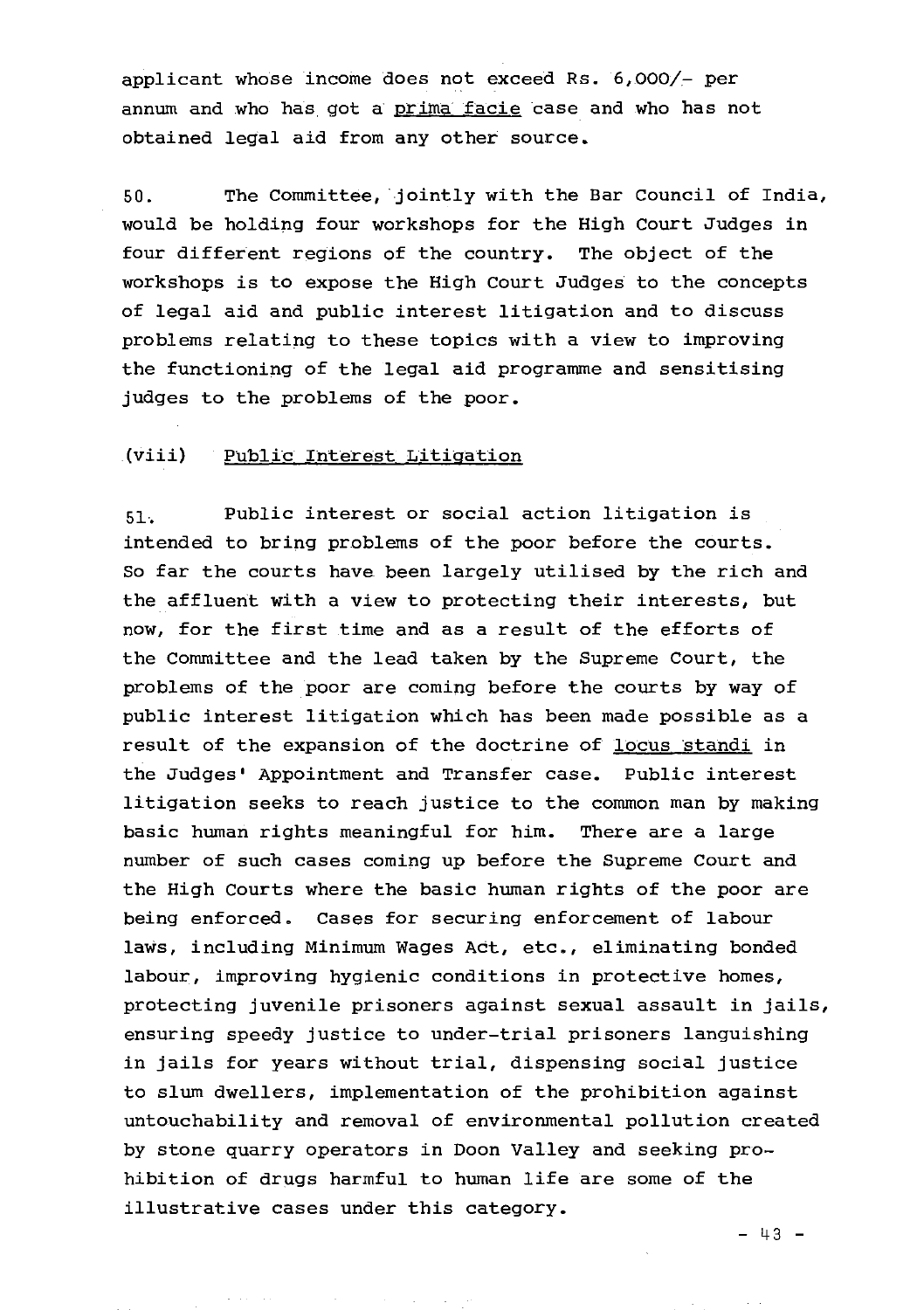**53. Public interest litigation as declared by the Supreme Court in several judgments is not an adversary litigation where one party is making a claim or demand against the other but it is a collaborative effort on the part of the petitioner, the government and the court to see that basic human rights become meaningful for the large masses of people who are leading a life of want and destitution and who are deprived of justice and the exercise is not for the purpose of finding fault with the government or the officers but to ensure that the constitutional objective of giving social justice to the people - which is equally the obligation of the government is realised. It is intended to help the government to fulfil its constitutional obligations.**

**55. The Committee is in the process of evolving guidelines for setting up of the Public Interest Litigation Cell, on a uniform basis, throughout the country.**

#### **PLAN OF ACTION FOR THE NEXT CALENDAR YEAR**

**56. The Second Meeting of the L aw Ministers and Executive** Chairmen of the State Legal Aid and Advice Board was held on **1 October 1983 at Jaipur to discuss the problems and difficulties experienced by the various State Legal Aid and Advice Boards in implementation of the legal aid programme and future course of action. The decisions taken at the meeting form the blue-print for the calendar year 1984.**

**57. The summary of the decisions taken at the meeting is given below:**

**i) uniform income ceiling of Rs. 6,000/- per annum and that there should not be insistence on certification of the income. Members of the Scheduled Castes, Scheduled Tribes, women and children should generally be exempt from the means test;**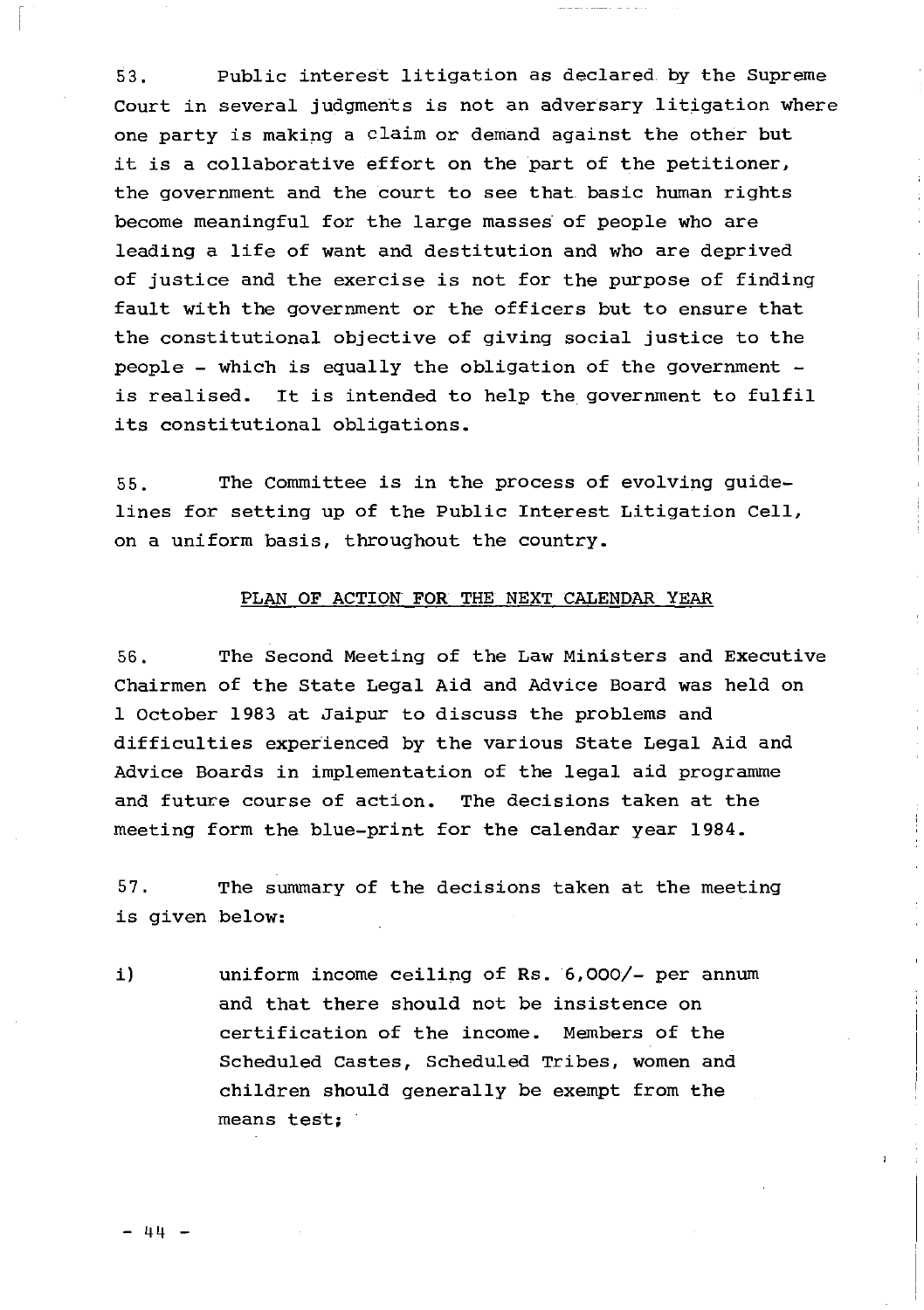- $\mathbf{i}$   $\mathbf{i}$   $\mathbf{j}$ **the High Courts of the States and the State Governments should be requested to frame rules under section 304(2) and (3), Criminal Procedure Code for giving legal aid to the indigent litigants in criminal proceedings;**
- iii) **model and guidelines for holding legal aid camps; training of para-legals and setting up of Public Interest Litigation Cell to be evolved by the Committee;**
- **iv) adequate staff and funding of the Legal Aid Committees and expeditious rendition of accounts of grants received by them as also timely submission of the monthly progress reports to the Committee;**
- **v) special cells for redressal of grievances from women and children to be manned, as far as possible, by women lawyers and women social workers;**
- **vi) utilisation of the services of the institutions like N.S.S., Family Planning, Adult Education, Workers' Education Programme, IRDP and Panchayats for the publicity of the legal aid programme;**
- **vii) intimation as to the availability of legal aid to be appended on every summons for the benefit of the indigent accused;**
- **viii) the Committee is to develop a symbol for illiterate people for identification of legal aid organisations**
- **ix) orientation of office bearers and lawyers to legal aid programme, through periodic seminars and workshops;**
- $\mathbf{x}$ ) **collection of social welfare legislations for preparation of a legal aid manual;**

 $-45 -$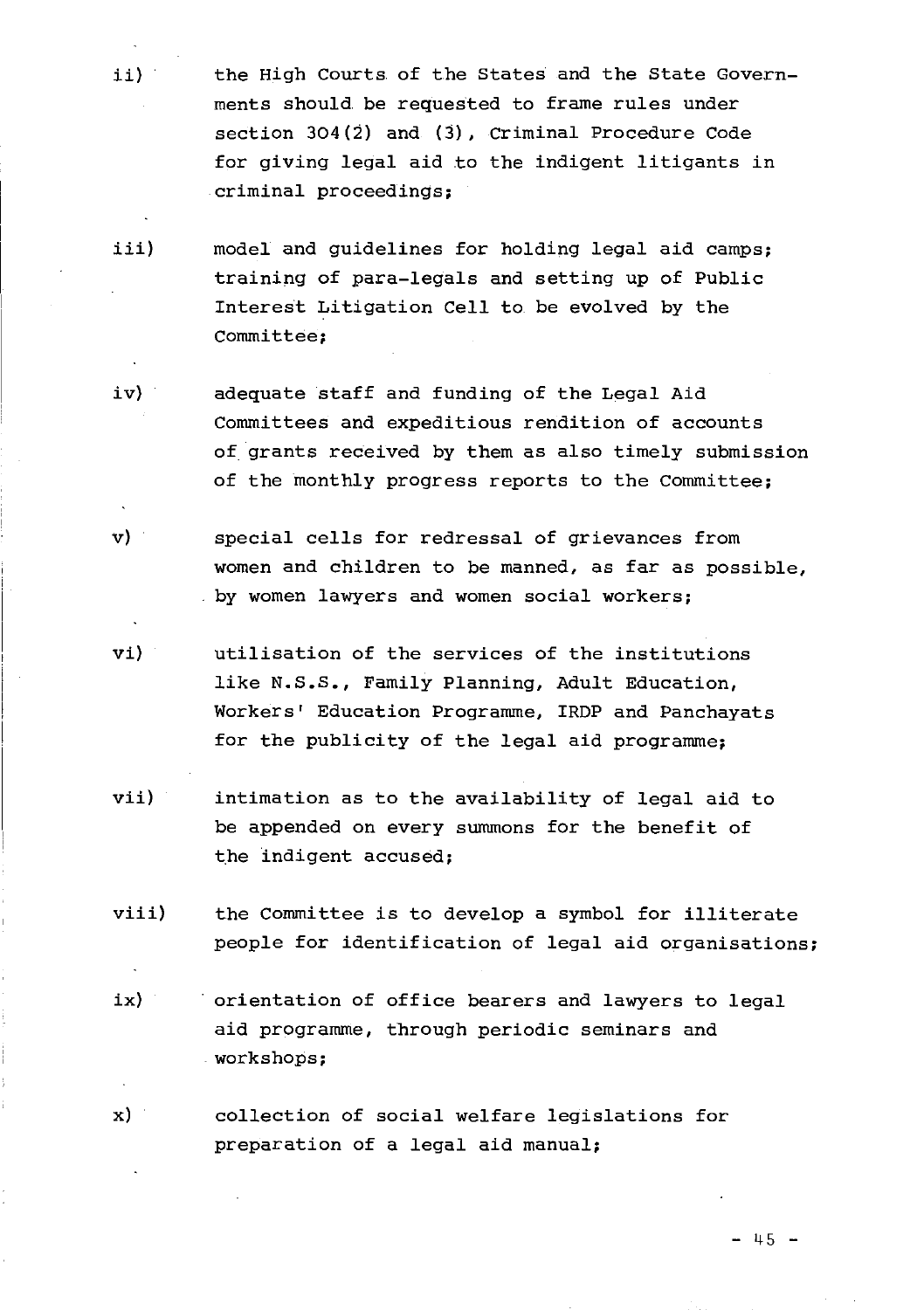**xi) , appointment of lawyers in two panels in Legal Aid Committees;**

and and the

**xiv) to request Chief Justices of the High Courts to giving priority to legal aid cases.**

 $\mathfrak j$ 

**50. The Committee has recommended that legal aid cases should be exempted from the purview of court fee and stamp duty and registration charges on documents, etc.**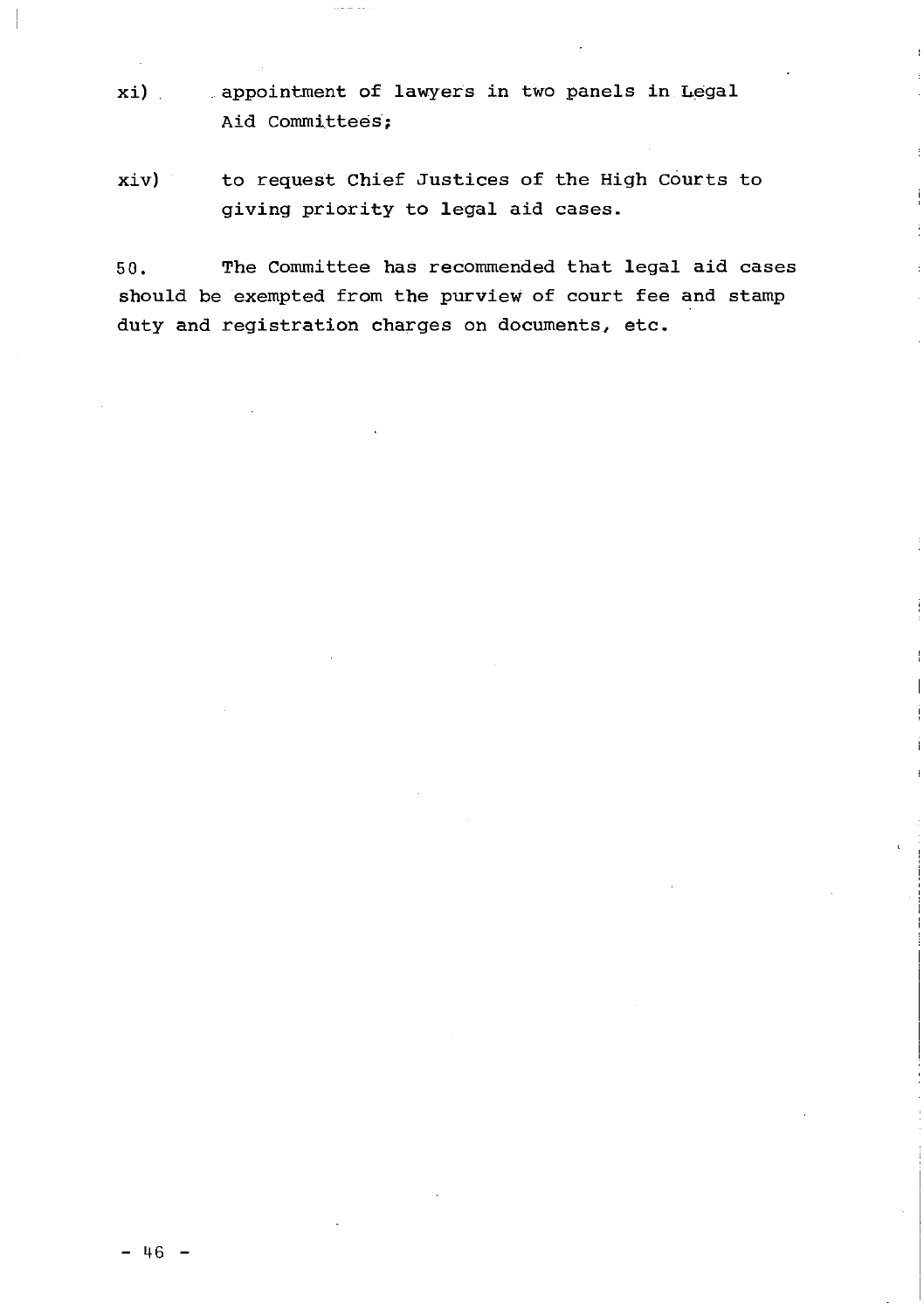## REPORT OF URUGUAYAN COMMISSION FOR HUMAN RIGHTS

**The Uruguayan Commission for Human Rights was created in 1983 as a result of the demands by the citizens of Uruguay that a democratic way of life and respect for the Rule of Law be restored and that the military return to its barracks. It is composed of distinguished persons from different disciplines and from different ideological view**points. Lawyers play a prominent role in the Commission.

**One of the first public actions of the Commission was to issue a report dated 18 November 1983. It was reproduced in the Montevideo press and gave an extremely detailed account of all the difficulties experienced by lawyers who act for the defence in trials before military courts in Uruguay - the harassment they are subjected to and the restrictions and sanctions that are applied to them. The report is a vindication of the right and duty of every lawyer to act for the defence in penal proceedings in cases where he believes he should do so, even where the case in question is political and the defendant or the cause has aroused the animosity of the government. It also vindicates the right of a lawyer not to be equated with the actions and opinions of his clients, which may be very different from and even completely opposed to his own.**

In the belief that this report merits a wider readership, it is reproduced here in full.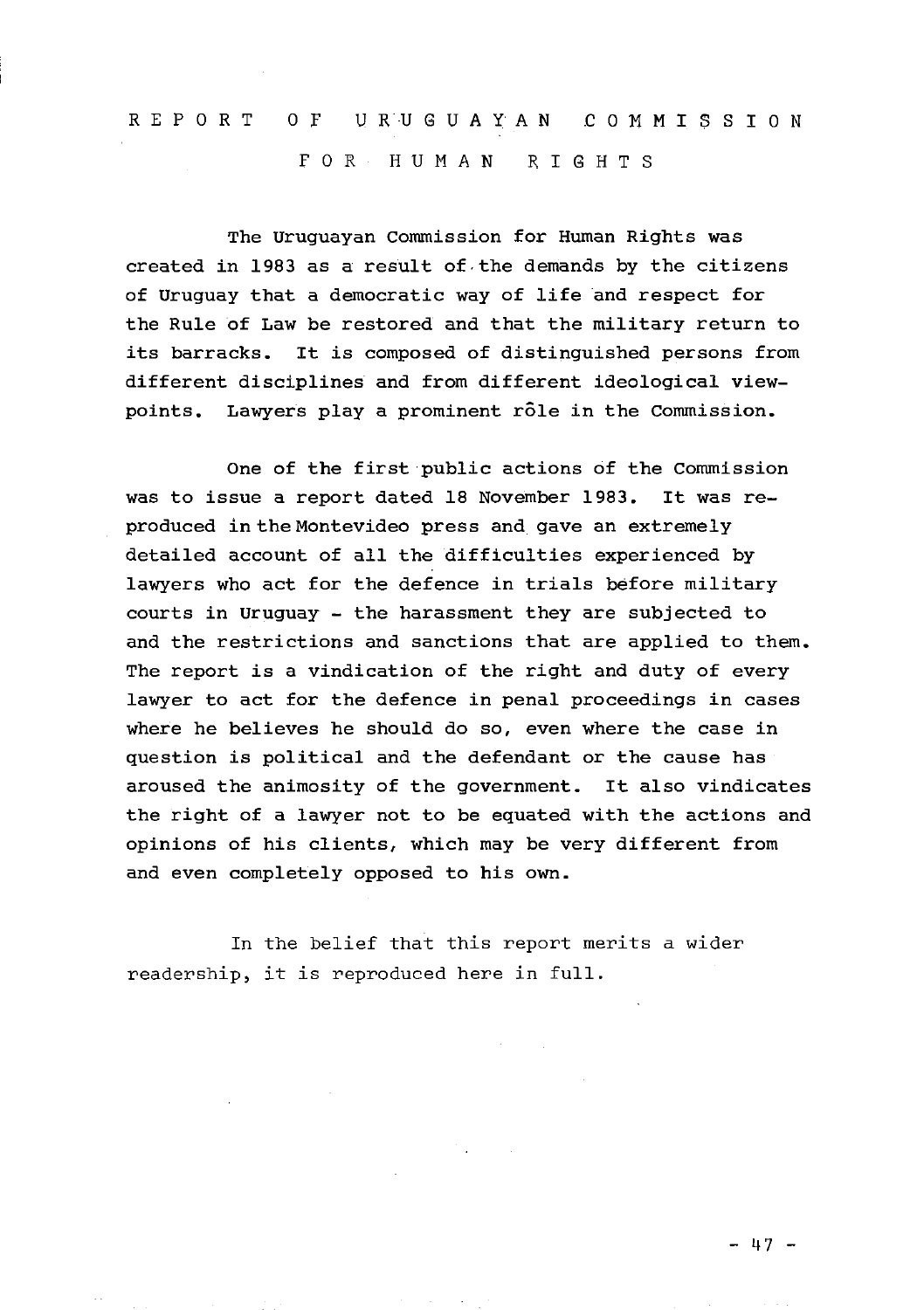#### **REPORT**

## THE RIGHT OF DEFENCE IN CASES **FALLING UNDER MILITARY JURISDICTION**

#### **1. Relationship With the defendant**

**There is virtually no possibility of communicating privately with the defendant either in the military tribunals or in military prison establishments.**

#### Conditions for visits by defence counsel

**(a) Military Prison establishment No. 1 (EMR 1,** Libertad, Men). The inmates can be visited on Wednesdays, **Thursdays and Fridays from 3 to 5 p.m. To be able to do so, a telephone call must be made to the Prison on Mondays or Tuesday, requesting permission to visit and giving the number of persons to be visited. If the defence counsel** indicates a day on which he would wish to make the visit, **he must confirm by telephone that he has received the authorisation to do so.**

**Records are kept on every defence counsel who goes to the Prison; the following information is included: Data on defence counsel himself - name, domicile, office address, telephone number, identity card, photograph. Data on the members of his family (parents, brothers and sisters, wife, children) - full name must be given, date of birth, domicile, place of work or study, address of place of work or study.**

**The defence attorney must state whether any member of his family has a record for offences against the national interest.**

**The lawyer's interview with.ihis client is held by telephone, defence counsel and defendant being separated by a piece of glass. A guard is present the entire time**

 $- 48 -$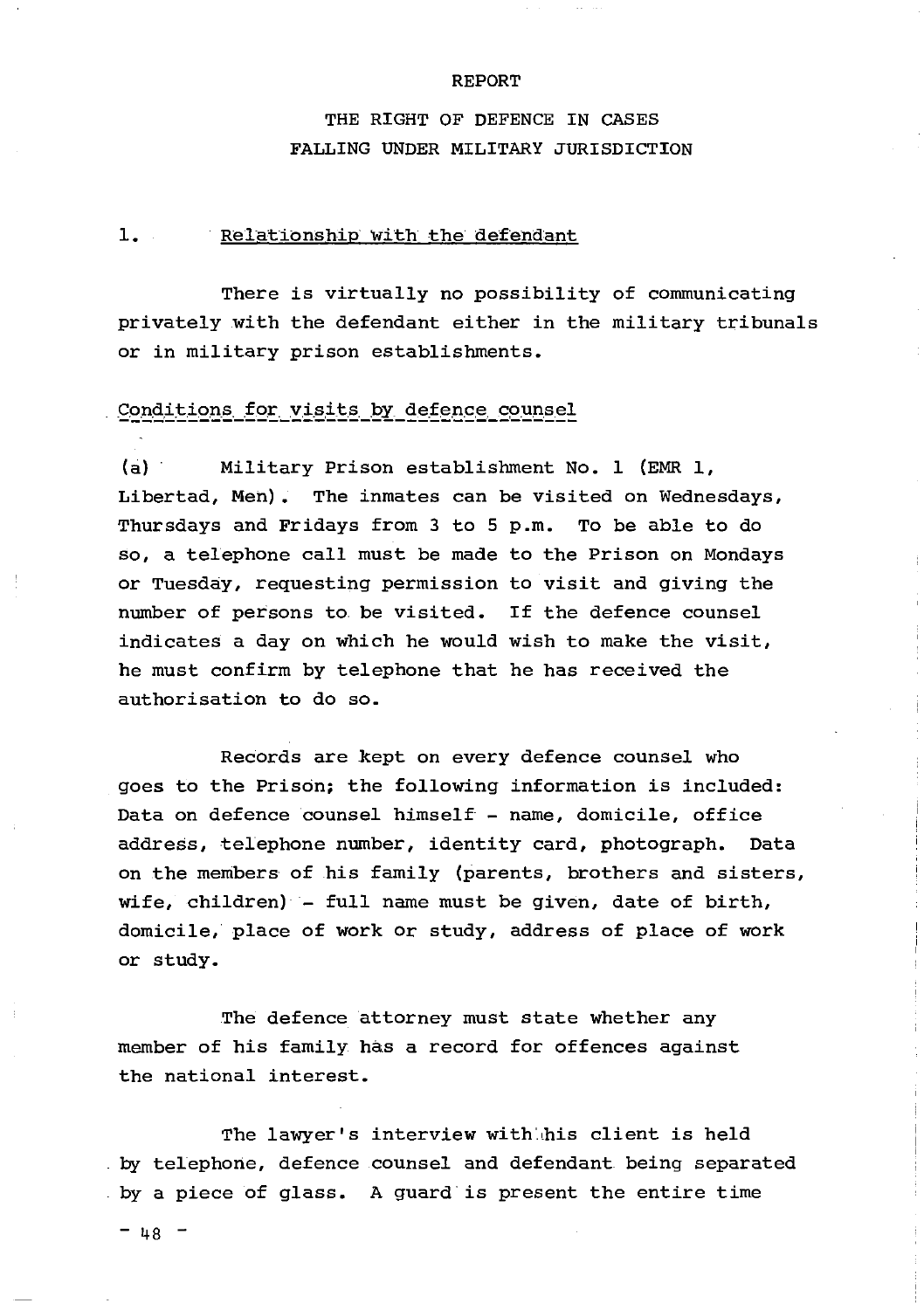**and will interrupt the conversation if it departs from matters strictly concerned with the defence.**

**Defence counsel are carefully searched before entering and leaving. The only objects they may take in with them are a blank sheet of paper, a pencil, a pen and eye glasses. Even if the eye glasses are not worn all the time, no eye glass case may be taken in. No jewellery or** adornment of any kind is permitted, except a watch. Any **type of brief or paper must be examined. All other objects in the defence counsel's possession ".must remain in the reception office.**

**(b) Military Prison Establishment No. 2 (EMR 2,** Punta Rieles, Women). Visits are allowed every Monday from **9 a.m. to 12 noon and it is not necessary to telephone beforehand. The registration and searches are the same as those described for EMR 1. The visit may last for only ten minutes, after which the telephone is disconnected.**

**(c) Other establishments. The conditions of visits to prisoners held in barracks are determined in each case by the commanding officers concerned, but in no case is any conversation of a private nature allowed; a guard is always present to monitor what is said.**

#### **2. Judicial Procedures**

#### **(i) Habeas corpus**

**Application for writs of habeas corpus take at least two to three months and in some circumstances even longer. The court confines its enquiry to addressing formal requests for information to the commanding officers of the three armed services and the Ministry of the Interior. In certain cases the Ministry of National Defence and the Military Police are also approached. The replies,: when received, are usually negative, in the sense that they**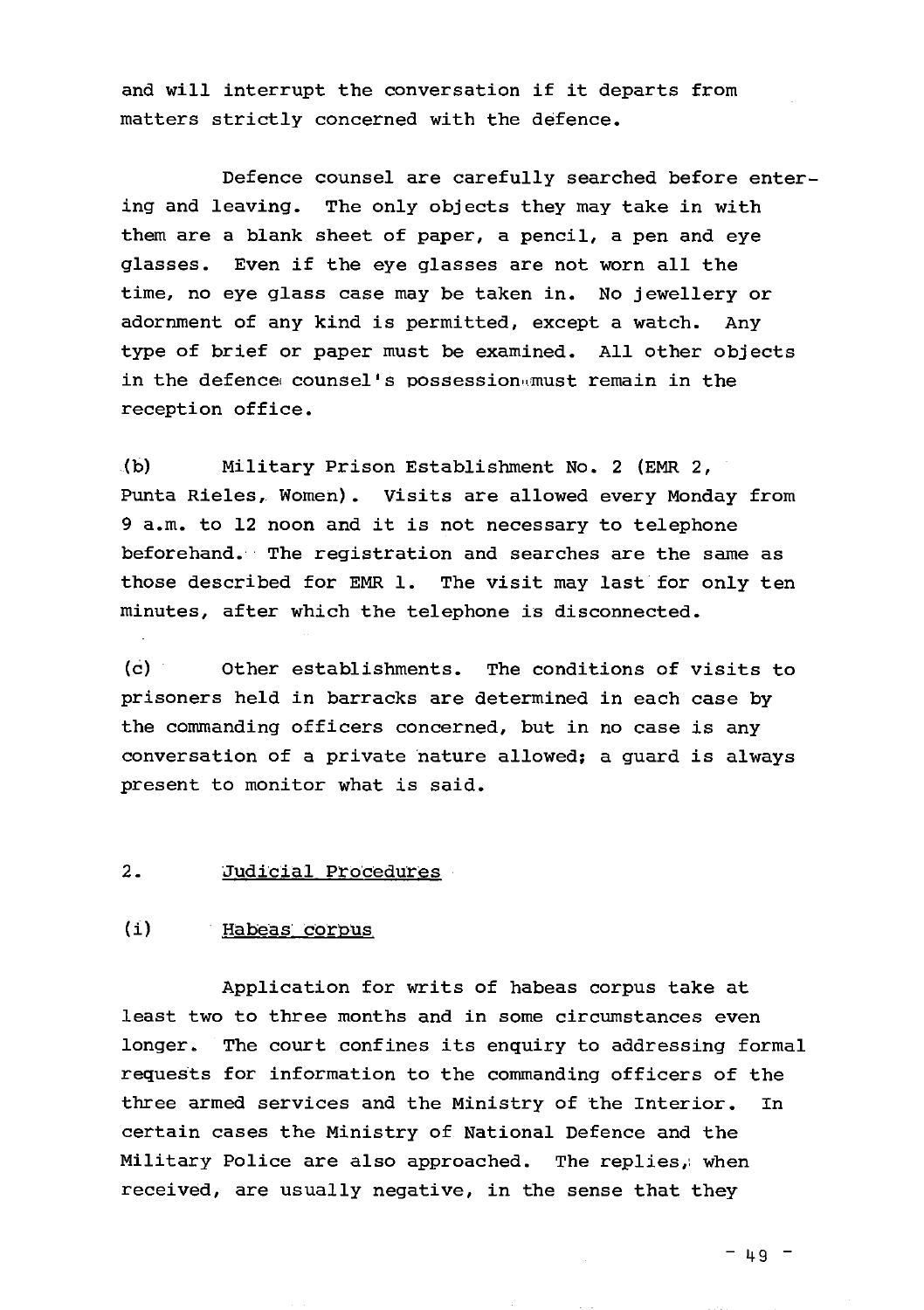**disclaim all knowledge of the detention of the person in question. When the detention is acknowledged, the detainee is then made out to have been arrested two or three days before being brought before the court. This kind of situation occurs when persons are arrested in the street and no-one has been able to testify to the act of arrest.**

#### **(ii) Penal proceedings**

**A private defence counsel is not always present at the hearing after the preliminary investigation because the courts do not always notify counsel of the hearing. Furthermore, the fact that the prisoner has been isolated beforehand makes it difficult, if not impossible, for him to give the name of the lawyer his family has consulted. As a rule, the court-appointed defence counsel is present at the hearing and the change in defence counsel is then formalised. This procedure has the drawback of taking several days to complete and when the charge has been finalised, it often happens that the period of three days allowed to submit remedies of reposicion (reconsideration) and, if necessary, appeals, has already expired.**

**The presence of defence counsel at the initial** hearing is the only means of verifying that the defendant's **testimony as to whether or not he ratifies any confessions or statements made while in the custody of the police is accurately reflected in the record. Defence counsel is not allowed to raise any defences but is only permitted to make** statements on the issue of ratification.

#### **(iii) Evidence**

**It is extremely difficult to ensure that evidence is heard. In many cases, the court states it has sufficient proof of the facts and refuses to permit counsel to introduce evidence contradicting that of the prosecution. Sometimes courts refuse to allow the introduction of defence evidence for security reasons.**

 $-50 -$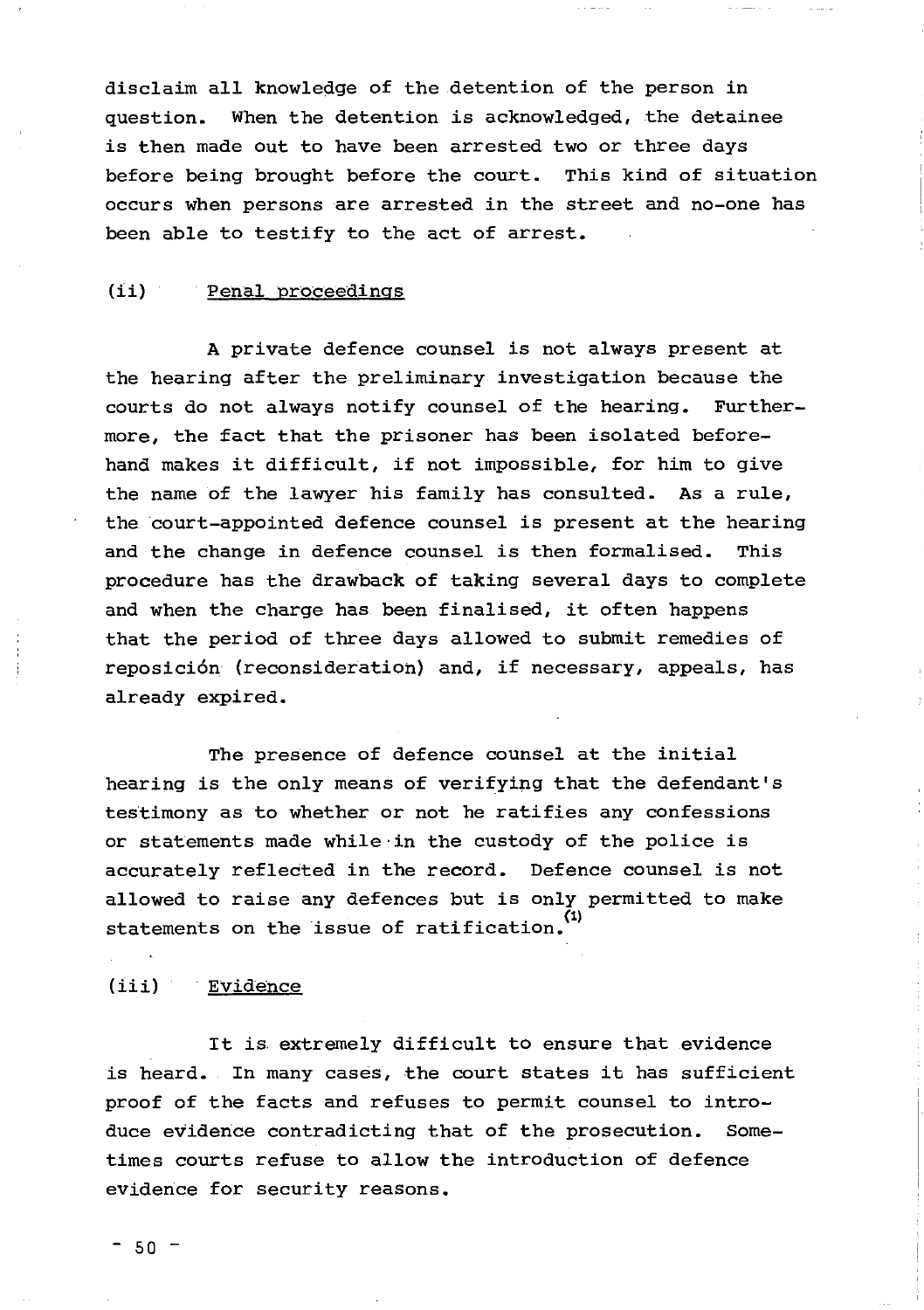**In the few cases where courts agreed to examine defence evidence, the questions prepared by defence counsel** were ignored thereby invalidating the purpose of the pro**cedure .**

#### **(iv) Right to review case files**

**/Unlike the system in the ordinary courts/ files may not be removed from the court clerk's office by defence counsel and notes may only be taken by hand (in exceptional** cases, they are authorised to type them). Defence counsel **is authorised to make a recording of the proceedings only in exceptional cases. Photocopying of documents in the court file, of court records or of sentencing records, is not permitted.**

**Defence counsel have great difficulties in taking appeals from sentencing decisions since only three days are allowed in which to take the appeal including Saturdays and no copy of the notification of sentence is made available. This occurs even though sentences may range from 8 to 10 years imprisonment. The lawyers must review the court files to prepare the appeal in the court clerk's office surrounded by the general public and other lawyers seeking information about their cases.**

## **(v ) Sanctions imposed oh lawyers**

**On occasion, lawyers have been threatened with or have actually been sanctioned by the court. They are given warnings or injunctions to "observe the correct form". This occurs even when the lawyer has correctly followed procedural rules. It is a means of coercing defence counsel in the performance of their duties and may make them less effective in defending their clients.**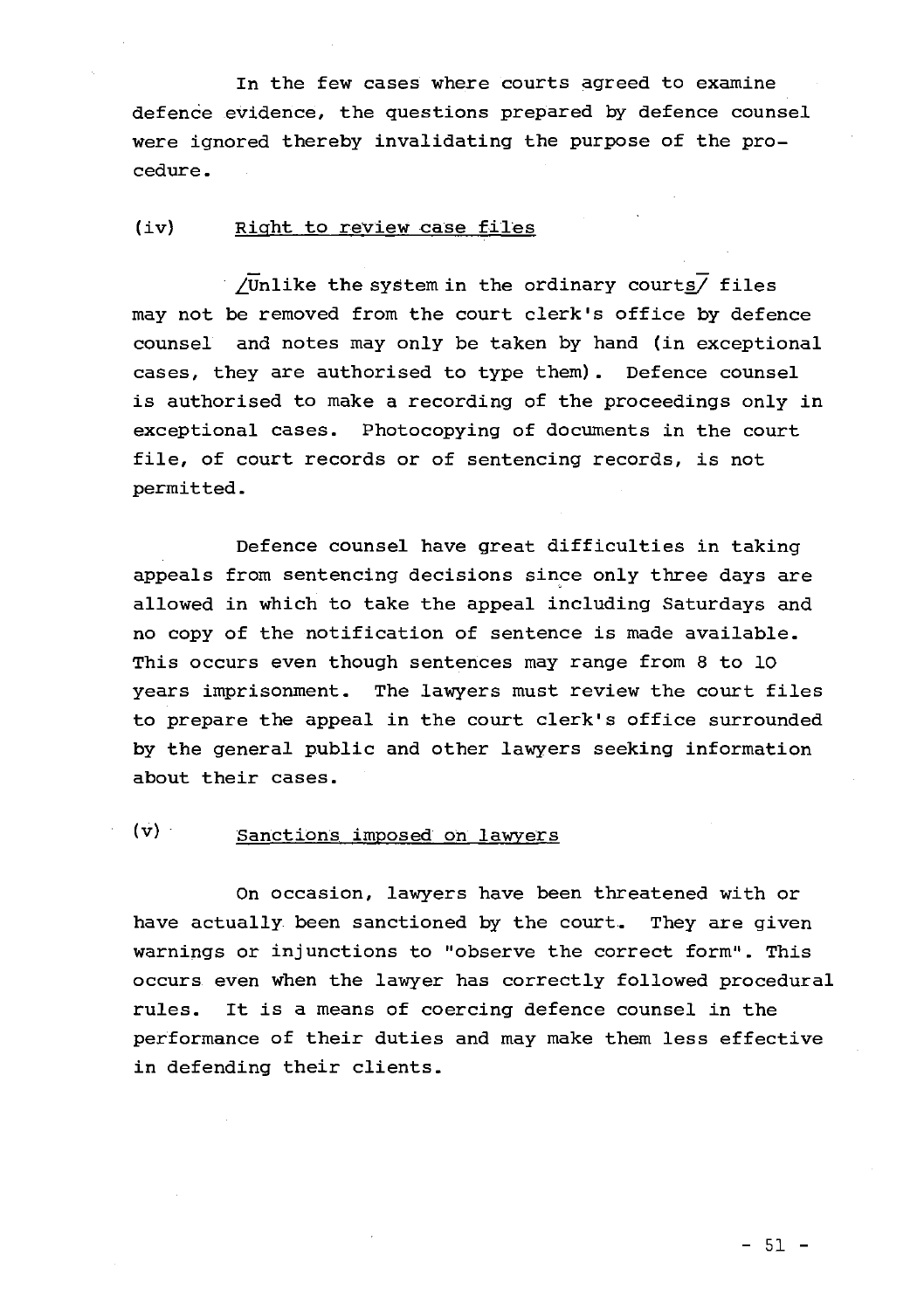#### **(vi) Difficulty Of changing defence counsel**

**The paperwork requirements for such a change often lead to unjustifiable delays in the completion of the formalities. There have been cases in which such changes have been disallowed, again unjustly, especially in view of the fact that the choice of defence counsel is the exclusive province of the defendant or the prisoner already serving his sentence.**

**Montevideo, 18 November 1983**

(1) The members of the joint ICJ / Amnesty International mission to Uruguay in 1974 were told by defence counsel that they had no opportunity to speak to their clients until the examination of the defendant by the judge was completed. When asked by the judge if the confession was made freely and voluntarily they almost always said 'yes'. Afterwards they told their counsel that it was made after torture, and explained that they had not told the judge this as the interrogators said that if they did so they would be tortured again or be returned to the prison camp.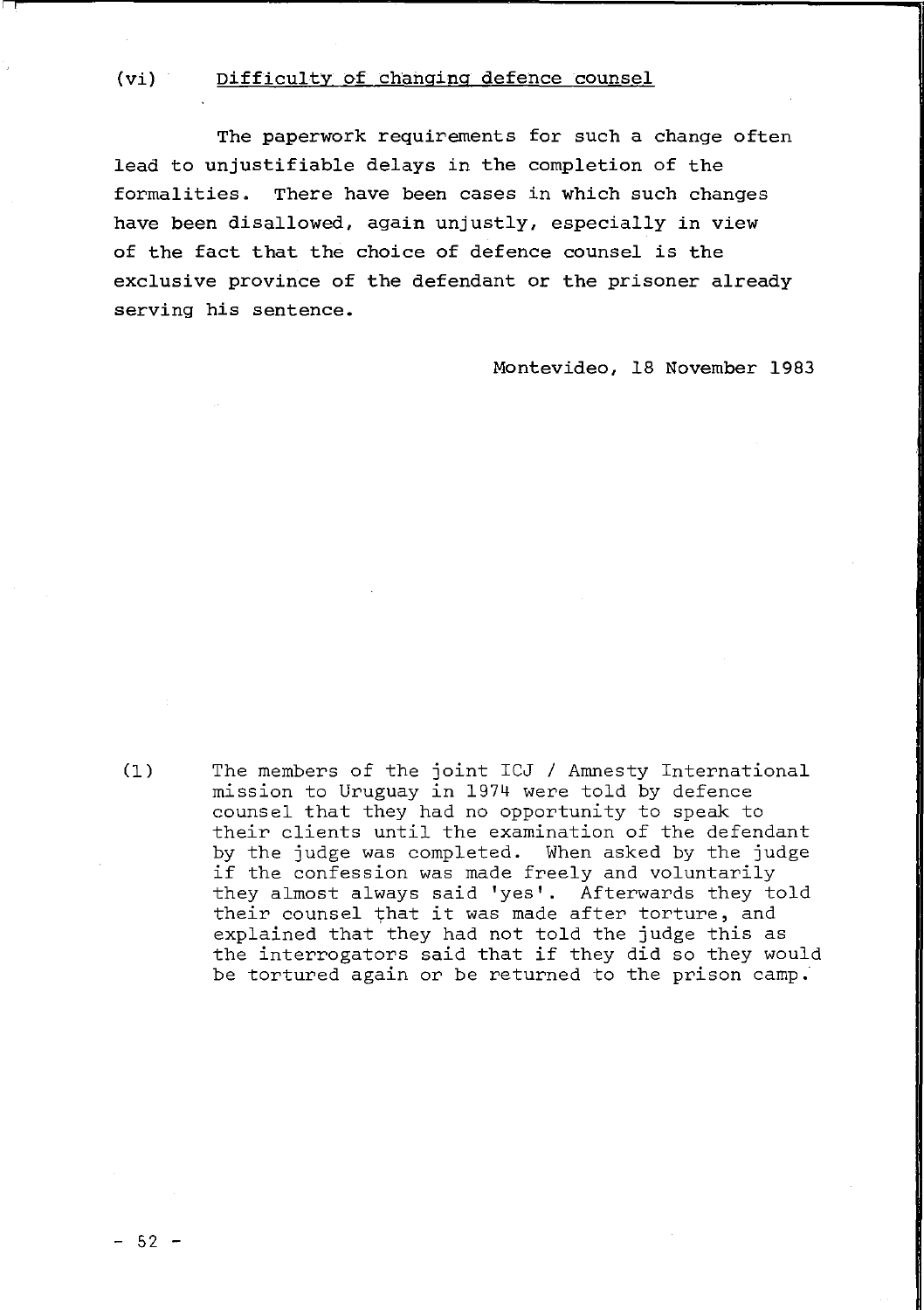## **MEMBERS OF THE INTERNATIONAL COMMISSION OF JURISTS**

K E BA M BAY F (President) ROBERTO CONCEPCION (Vice-President) HELENO CLAUDIO FRAGOSO (Vice-President) JOHN P. HUMPHREY (Vice-President) ANDRES AGUILAR MAWDSLEY BADRIA AL-AWADHI **ALPHONSE BONI** WILLIAM J. BUTLER RAUL F. CARDENAS HAIM H. COHN AUGUSTO CONTE-MACDONELL TASLIM OLAWALE ELIAS A L FREDO ETCHEBERRY GUILLERMO FIGALLO LORD GARDINER P. TELFORD GEORGES LOUIS JOXE P.J.G. KAPTEYN MICHAEL D. KIRBY K INUKO KUROTA RAJSOOMER LALLAH **TAI-YOUNG LEE SEAN MACBRIDE** RUDOLF MACHACEK **J.R.W.S. MAWALLA** FRANCOIS-XAVIER MBOUYOM **FALIS NARIMAN** NGO BA THANH **TORKEL OPSAHL** GUSTAF B.E. PETREN SIR GUY POWLES SHRIDATH S. RAMPHAL DON JOAQUIN RUIZ-GIMENEZ TUN MOHAMED SUFFIAN CHITTI TINGSABADH **CHRISTIAN TOMUSCHAT** MICHAEL A. TRIANTAFYLLIDES Pres. Supreme Court, Cyprus; Member of European Com-AMOS WAKO **J. THIAM HIEN YAP** Judge of Int'l Court of Justice; former Pres. Supreme Court, Senegal, and UN Commission on Human Rights Form er Chief Justice, Philippines Advocate; Professor of Penal Law, Rio de Janeiro Prof. of Law, Montreal; former Director, UN Human Rights Division Prof. of Law, Venezuela; former Pres. Inter-American **Commission** Dean, Faculty of Law and Sharia, Univ. of Kuwait President of Supreme Court of Ivory Coast Attorney at law, New York Advocate: Prof. of Criminal Law, Mexico Former Supreme Court Judge, Israel Advocate; member of Parliament, Argentina Pres., Int'l Court of Justice; former Chief Justice of Nigeria Advocate: Professor of Law, University of Chile Former Member of Supreme Court of Peru Former Lord Chancellor of England Chief Justice, Supreme Court, The Bahamas Ambassador of France; former Minister of State Councillor of State, Netherlands; former Prof. of Int'l Law Judge, Federal Court of Australia Former Prof. of Constitutional Law, Japan Judge of the Supreme Court, Mauritius Director, Korean Legal Aid Centre for Family Relations Former Irish Minister of External Affairs Member of Constitutional Court, Austria Advocate of the High Court, Tanzania Director of Legislation, Ministry of Justice, Cameroon Advocate, former Solicitor-General of India Member of National Assembly, Vietnam Prof. of Law, Oslo; Member of European Commission Judge and Deputy Ombudsman of Sweden Former Ombudsman, New Zealand Commonwealth Secr.-Gen.: former Att.-Gen., Guyana Prof. of Law, Madrid: Defender of the People (Ombudsman) of Spain Lord President, Federal Court of Malaysia Advocate; Prof. of Law; former Supreme Court Judge, Thailand Professor of Int'l Law, University of Bonn mission Advocate, Kenya; Secr.-Gen., Inter African Union of Lawyers Attorney at Law, Indonesia

## **HONORARY MEMBERS**

Sir ADETOKUNBO A. ADEMOLA, Nigeria ARTURO A. ALAFRIZ, Philippines DUDLEY B. BONSAL, United States ELI WHITNEY DEBEVOISE. **United States** PER FEDERSPIEL, Denmark T.S. FERNANDO, Sri Lanka W.J. GANSHOF VAN DER MEERSCH, Belgium

HANS HEINRICH JESCHECK, Federal Republic of Germany JEAN FLAVIEN LALIVE, Switzerland NORMAN S. MARSH, United Kingdom JOSE T. NABUCO, Brazil LUIS NEGRON FERNANDEZ, Puerto Rico Lord SHAWCROSS, United Kingdom EDWARD ST. JOHN, Australia MASATOSHI YOKOTA, Japan

## **SECRETARY-GENERAL**

NIALL MACDERMOT